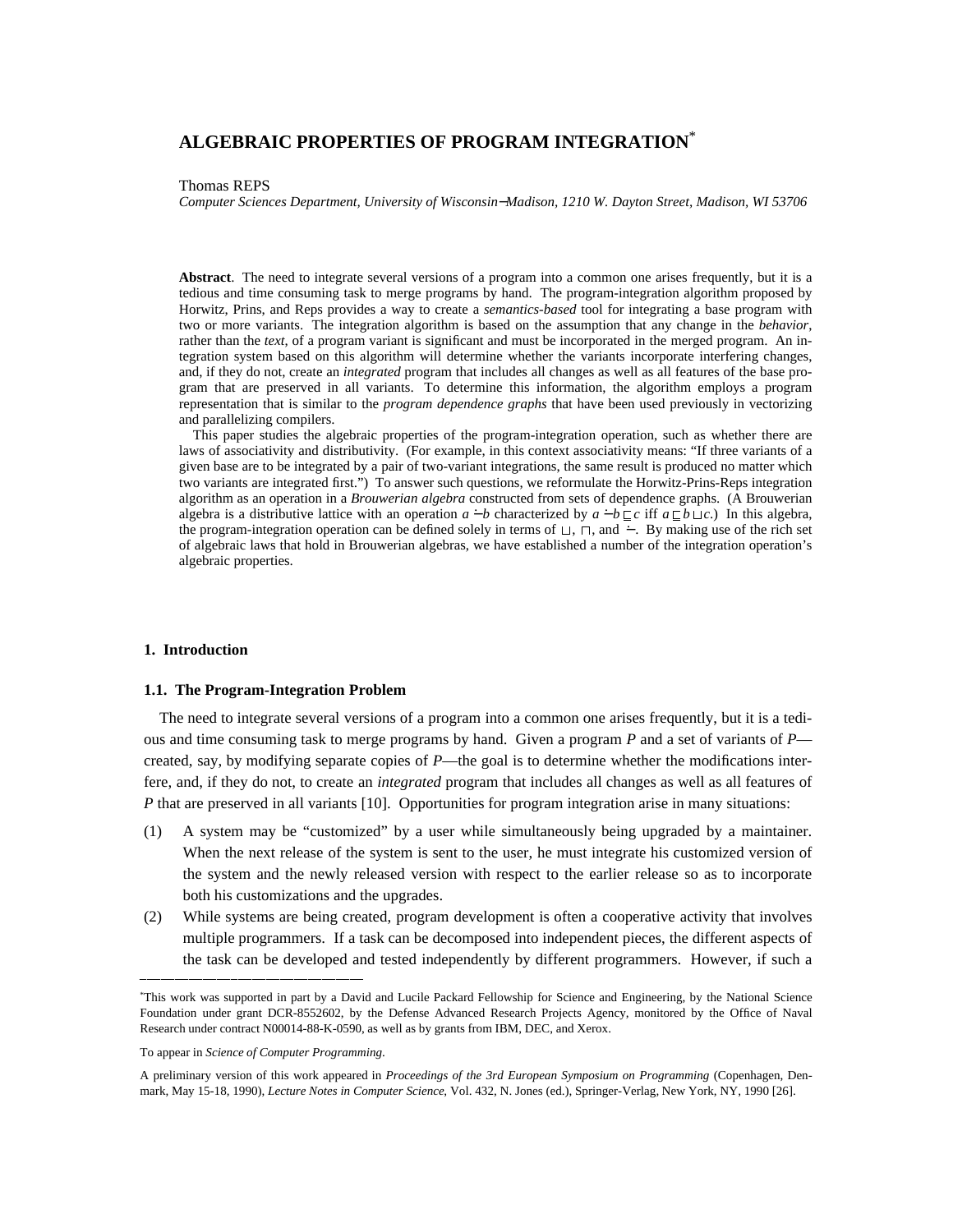decomposition is not possible, the members of the programming team must work with multiple, separate copies of the source files, and the different versions of the files must ultimately be integrated to produce a common version.

(3) Suppose a tree or dag of related versions of a program exists (to support different machines or different operating systems, for instance), and the goal is to make the same enhancement or bug-fix to all of them. For example, if the change is made to the root version—by manually modifying a copy of the root program—the process of installing the change in all other versions requires a succession of program integrations.

Anyone who has had to reconcile divergent lines of development will recognize these situations and appreciate the need for automatic assistance.

At present, the only available tools for integration implement an operation for merging files as strings of text, such as the UNIX<sup>1</sup> utility  $diff3$ . This approach has the advantage that the current tools are as applicable to merging documents, data files, and other text objects as they are to merging programs. However, these tools are necessarily of limited utility for integrating programs because the manner in which two programs are merged is not *safe*—one has no guarantees about the way the program that results from a purely *textual* merge behaves in relation to the behaviors of the programs that are the arguments to the merge. For example, if one variant contains changes only on lines 5−10, while the other variant contains changes only on lines 15−20, *diff3* would deem these changes to be interference-free; however, just because changes are made at different places in a program is no reason to believe that the changes are free of undesirable interactions. The merged program produced by such a tool must, therefore, be checked carefully for conflicts that might have been introduced by the merge. $<sup>2</sup>$ </sup>

Our goal is to design a *semantics-based* tool for program integration. We want a tool that—given program *Base* and two variants *A* and *B*—makes use of knowledge of the programming language to determine whether the changes made to *Base* to produce *A* and *B* have undesirable semantic interactions; only if there is no such interference should the tool produce a merged program *M*.

While our long-term goal is to design such a tool for a full-fledged programming language, for now we are using a simplified model of the program-integration problem so as to make it amenable to theoretical study. This model possesses the essential features of the problem, and thus permits us to conduct our studies without being overwhelmed by inessential details. Our integration model has the following characteristics:

- (1) We restrict our attention to the integration of programs written in a simple programming language that has only assignment statements, conditional statements, while loops, and final output statements (called *end* statements); by definition, only those variables listed in the end statement have values in the final state. The language does not include input statements; however, a program can use a variable before assigning to it, in which case the variable's value comes from the initial state.
- (2) When an integration algorithm is applied to base program *Base* and variant programs *A* and *B*, and if integration succeeds—producing program *M*—then for any initial state  $\sigma$  on which *Base*, *A*, and *B*

and the contract of the contract of the contract of the contract of the contract of the contract of the contract of the contract of the contract of the contract of the contract of the contract of the contract of the contra

-------

---------

<sup>-</sup>-<sup>1</sup>UNIX is a Trademark of AT&T Bell Laboratories.

<sup>2</sup>Several managers in industry have told me that their mechanism to avoid integration conflicts is based on the modular structure of systems. They assign overall responsibility for a given module of a system to a particular programmer, and institute a policy that any changes to a module must be cleared with the person responsible. However, the notion that module boundaries protect against interference—even in conjunction with the above policy—is as flawed as the notion used in *diff3*. Both rely the incorrect assumption that "disjoint changes are interference free."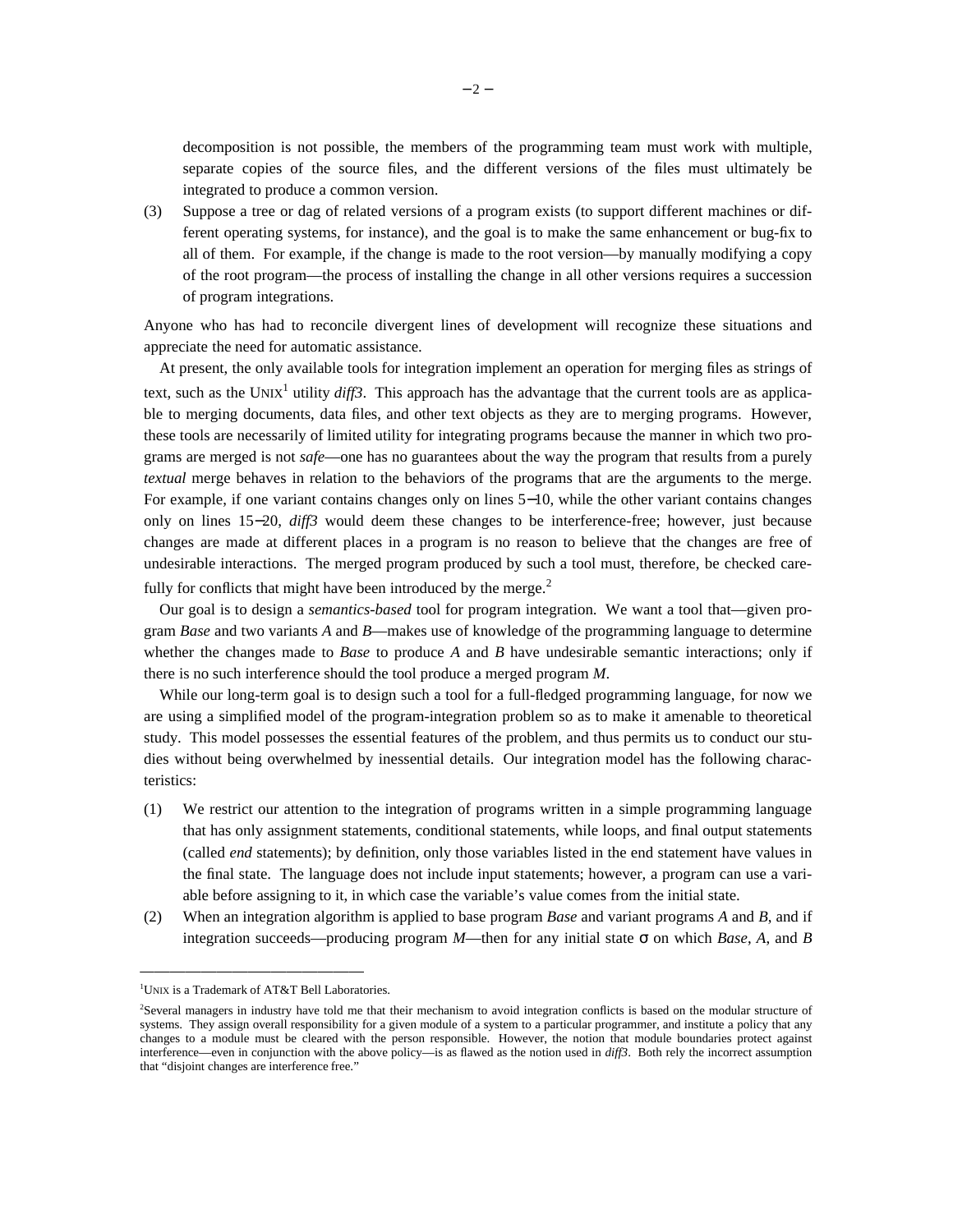all terminate normally,<sup>3</sup>  $M$  must have the following properties:

- (i) *M* terminates normally on σ.
- (ii) For any variable x that has final value  $\nu$  after executing A on  $\sigma$ , and either no final value or a different final value *v*′ after executing *Base* on σ, *x* has final value *v* after executing *M* on σ  $(i.e., M$  agrees with *A* on *x*).
- (iii) For any variable *y* that has final value *v* after executing *B* on  $\sigma$ , and either no final value or a different final value *v*′ after executing *Base* on σ, *y* has final value *v* after executing *M* on σ (*i.e.*, *M* agrees with *B* on *y*).
- (iv) For any variable *z* that has the same final value *v* after executing *Base*, *A*, and *B* on  $\sigma$ , *z* has final value *v* after executing *M* on σ (*i.e.*, *M* agrees with *Base*, *A*, and *B* on *z*).
- (3) Program *M* is to be created only from components that occur in programs *Base*, *A*, and *B*.

A more informal statement of Property (2) is: changes in the behavior of *A* and *B* with respect to *Base* must be incorporated in the integrated program, along with the unchanged behavior of all three.

Properties (1) and (3) are syntactic restrictions that limit the scope of the integration problem. Property (2) defines the model's *semantic* criterion for integration and interference. *Any* program *M* that satisfies Properties (1), (2), and (3) integrates *Base*, *A*, and *B*; if no such program exists then *A* and *B* interfere with respect to *Base*. However, Property (2) is not decidable, even under the restrictions given by Properties (1) and (3); consequently, any program-integration algorithm will sometimes fail to produce an integrated program—and report interference—even though there is actually *no* interference (*i.e.*, even when there is *some* program that meets the criteria given above).

### **1.2. The Horwitz-Prins-Reps Algorithm for Program Integration**

------------------

The first algorithm that meets the requirements given above was given by Horwitz, Prins, and Reps in [10]. Thus, that algorithm—referred to hereafter as the HPR algorithm—is the first algorithm for semantics-based program-integration.

The HPR algorithm represents a fundamental advance over text-based program-integration algorithms, and provides the first step in the creation of a theoretical foundation for building a semantics-based program-integration tool. Changes in *behavior* (in the sense of Property (2) above) rather than changes in text are detected, and are incorporated in the integrated program. Although it is undecidable to determine whether a program modification actually leads to a change in program behavior, it is possible to determine a safe approximation by comparing each of the variants with the original program *Base*. To determine this information, the HPR algorithm employs a program representation that is similar to the *program dependence graphs* that have been used previously in vectorizing and parallelizing compilers [5, 14]. It makes use of an operation on these graphs called *program slicing* [19, 28] to find potentially changed computations. The HPR algorithm is summarized in Section 2, which also presents an example of an integration. (Full details—and a more extensive example—can be found in [10].)

This paper concerns not the HPR algorithm, but a close relative of it. (The revised integration algorithm is presented in Section 3.) We investigate the algorithm's algebraic properties, which are of particular interest when dealing with compositions of integrations. For example, if three variants of a given base program are to be integrated by a pair of (two-variant) integrations, it is important to know whether there is a law of associativity to guarantee that it does not matter which two variants are integrated first. (Such a law does hold; it is formulated as Theorem 4.4 and proven in Section 4.2.)

and the contract of the contract of the contract of the contract of the contract of the contract of the contract of the contract of the contract of the contract of the contract of the contract of the contract of the contra

<sup>&</sup>lt;sup>3</sup>There are two ways in which a program may fail to terminate normally on some initial state: (1) the program contains a nonterminating loop, or (2) a fault occurs, such as division by zero.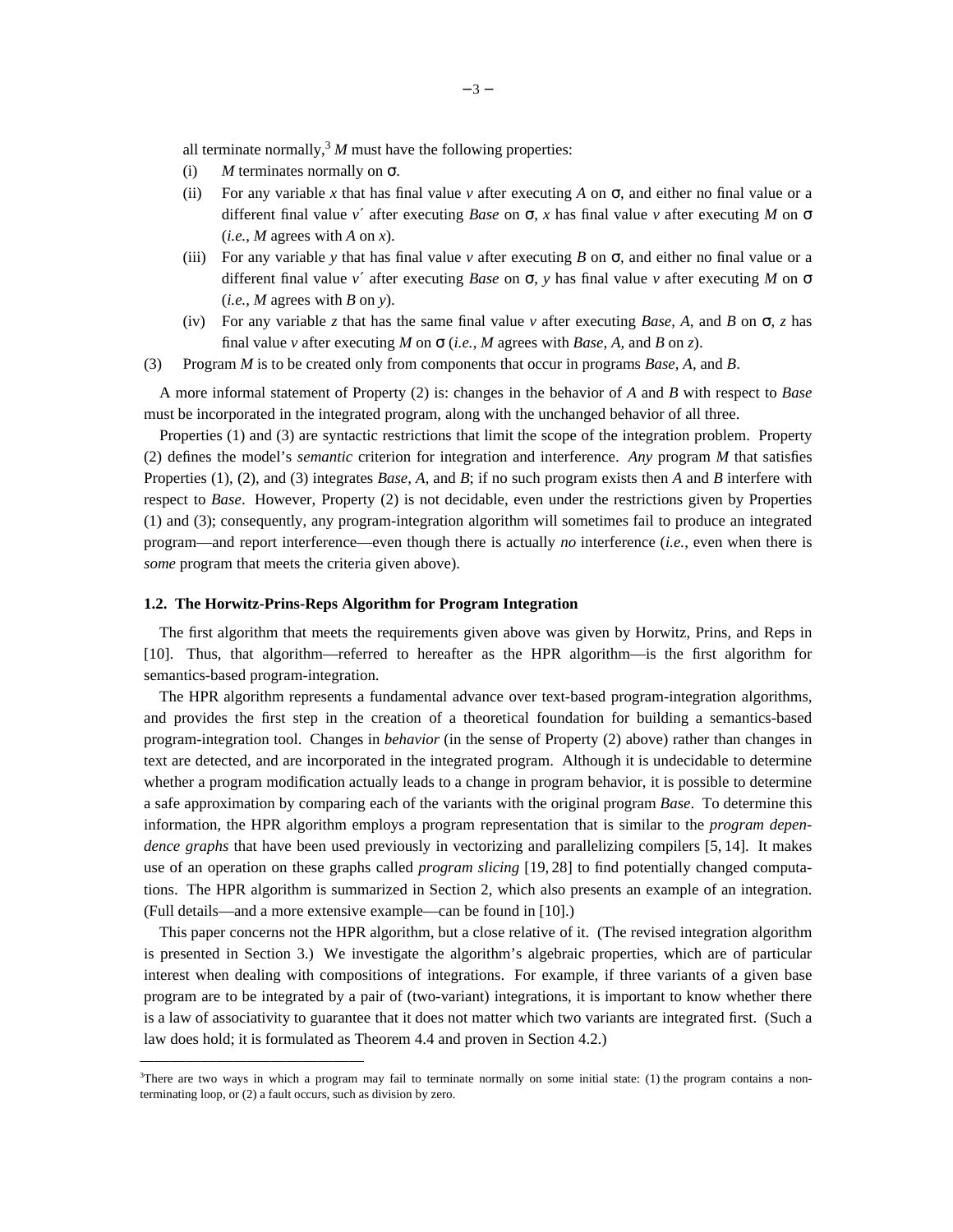Although the capabilities of our current integration algorithms are severely limited, recent research has made progress towards extending the set of language constructs to which they apply [9, 11]. Our hope is that such extensions will share with the basic integration algorithm a common set of algebraic properties. However, we would like to avoid having to re-prove that each property holds every time we enhance our techniques. Instead, we would like to have a framework that would not only let us establish the algebraic properties of program integration, but would also allow us to show that a new algorithm possesses these properties merely by demonstrating that the algorithm meets the conditions of the framework. This paper uses lattice theory to provide such a framework.

#### **1.3. An Overview of the Contents**

A novel feature of our study is the use of *Brouwerian algebra*, rather than, for example, Boolean algebra or relational algebra. A Brouwerian algebra [16] is a distributive lattice with a *pseudo-difference* operation,  $a - b$ , characterized by  $a - b \sqsubseteq c$  iff  $a \sqsubseteq b \sqcup c$  (see Section 3). The connection between program integration and Brouwerian algebra is made as follows: we introduce a Brouwerian algebra constructed from sets of dependence graphs; in this algebra, the program-integration operation can be expressed solely in terms of the operations  $\Box$ ,  $\Box$ , and  $\div$ .

The contributions of this paper can be summarized as follows:

- (1) It establishes a number of *algebraic properties* that hold for the integration operation. These investigations make use of the rich set of algebraic laws that hold in Brouwerian algebras.
- (2) It provides a *lattice-theoretic framework* for studying the common properties of different integration algorithms. The operation we define to integrate elements of a Brouwerian algebra is expressed purely in terms of  $\Box$ ,  $\Box$ , and  $\div$ , and thus has an analogue in all Brouwerian algebras. The properties of the integration operation are established using only algebraic identities and inequalities, and thus the results obtained hold for all Brouwerian algebras. Consequently, to show that a proposed program-integration algorithm shares these properties, one merely has to show that the algorithm can be formulated as an integration operation in some Brouwerian algebra.
- (3) It identifies a *new criterion* for program integration, based on the operation in our framework that is the *dual* of the integration operation.

The paper is divided into seven sections and three appendices. Section 2 provides an overview of the HPR algorithm for program integration. It also reviews the results that were established in [22, 25] concerning the semantic properties of a program that results from an integration. Readers familiar with the HPR algorithm can skip directly to Section 3, which introduces the concepts from lattice theory on which this paper's results are based. Section 3.1 discusses the considerations that lead us to reformulate the HPR algorithm as an operation in a Brouwerian algebra. Section 3.2 defines a lattice constructed from sets of dependence-graph slices and shows that it forms a Brouwerian algebra. Section 3.3 discusses the relationship between Brouwerian and Boolean algebras. Section 3.4 defines the operation to integrate elements of a Brouwerian algebra. Section 3.5 discusses how this operation—in the lattice of dependence-graph slice sets defined in Section 3.2—relates to the HPR algorithm.

In Section 4, the algebraic framework from Section 3 is used to pose and settle three questions concerning properties of the integration operation. Section 4.2 gives the proof of an associative law for the integration operation; it also defines a generalization of the integration operation to one that simultaneously integrates more than two variants with a given base element. Section 4.3 addresses the question of whether there is an integrand compatible with a given base *base*, integrand *a*, and result *m*. This problem is related to one of the applications of program integration, that of separating consecutive edits on some base program into individual edits on the base program. Section 4.4 concerns a similar question; it looks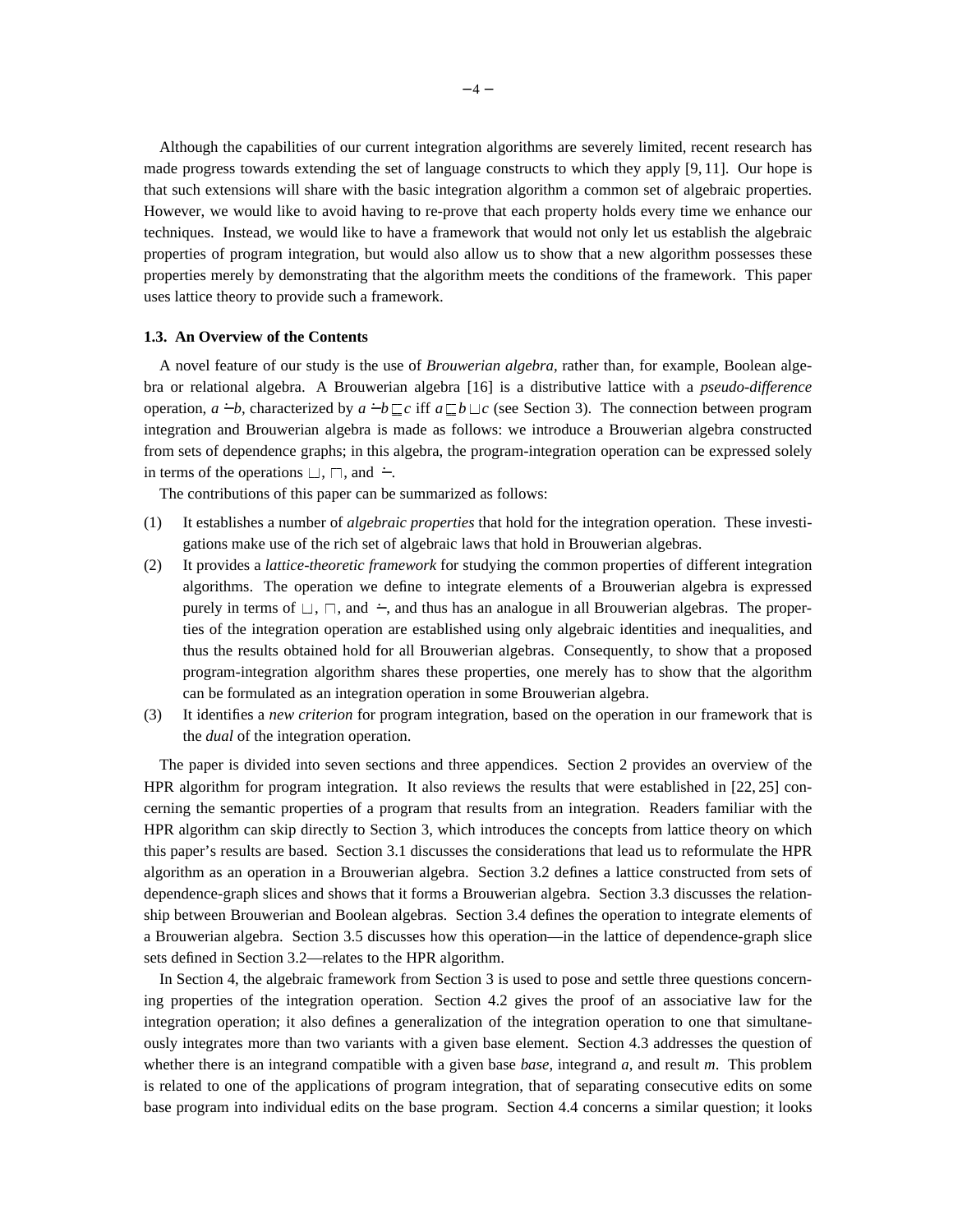at the question of whether there is a base element that is compatible with given integrands *a* and *b*, and result *m*.

Section 5 concerns *double* Brouwerian algebras—Brouwerian algebras whose duals are also Brouwerian algebras. It introduces the *quotient* operation, which is the dual of the pseudo-difference operation. In Section 5.2, it is shown that the lattice of dependence-graph slice sets from Section 3.2 is a double Brouwerian algebra. Section 5.3 concerns the operation that is the dual of the integration operation, and shows how the two operations are related. Section 5.4 re-examines the question of when there is an integrand compatible with a given base *base*, integrand *a*, and result *m* and extends the result from Section 4.3.

Section 6 concerns more pragmatic issues. Section 6.1 describes a system that implements the ideas discussed in the paper. Section 6.2 describes how the ideas from this paper may make it possible to eliminate a restriction that is part of the HPR algorithm. The HPR algorithm assumes that a special program editor is used to create the program variants from the base program: the editor provides a tagging capability so that common statements and predicates can be identified in different versions. (The assumption is stated fully at the beginning of Section 2.2.) As discussed in Section 6.2, it is possible to construct Brouwerian algebras whose elements are sets of dependence graphs that do *not* have tags on their components. Using sets of untagged dependence graphs would eliminate the necessity of supporting program integration by a closed system; instead, it would be possible to handle programs created using ordinary text editors. (The drawback of this approach is that it entails additional costs for finding the program that corresponds to the set of dependence graphs that result from an integration.)

Section 7 discusses the relationship of the work described in this paper to previous work on program integration.

To make the paper self-contained, there are three appendices that concern the basic algebraic laws that hold for elements of Brouwerian algebras. Appendix A covers the algebraic laws that hold among the operations  $\Box$ ,  $\Box$ , and  $\div$  in a Brouwerian algebra. Appendix B concerns the basic algebraic laws for the operation to integrate elements of a Brouwerian algebra. Appendix C gives a few laws that relate the  $\overline{\phantom{a}}$  operations  $\Box$ ,  $\Box$ ,  $\div$ , and  $\div$  in a double Brouwerian algebra. Thus, it may be helpful to scan the appendices in conjunction with Sections 3, 4, and 5. (Throughout the body of the paper, when a law given in one of the appendices is used to justify a step of a proof, it is referred to by the number given for the law in the appropriate appendix.)

### **2. Overview of the HPR Algorithm for Program Integration**

This section provides an overview of the HPR algorithm, which uses program dependence graphs to integrate programs [10]. It summarizes parts of [10], which contains a comprehensive description of the HPR algorithm. This summary is presented here because it is the starting point from which our new techniques are developed.

The integration of *A* and *B* with respect to *Base* requires combining three structures: ∆(*A*, *Base*), ∆(*B*, *Base*), and *Pre* (*A*, *Base*, *B*), where ∆(*A*, *Base*) and ∆(*B*, *Base*) represent potentially changed computations of *A* and *B* with respect to *Base*, respectively, and *Pre* (*A*, *Base*, *B*) represents computations that are preserved in all three. To determine this information, the HPR algorithm employs graphs that represent the dependences between program elements.

#### **2.1. Program Dependence Graphs and Program Slicing**

The program dependence graphs used by the HPR algorithm are similar to those used previously for representing programs in vectorizing and parallelizing compilers [5, 14]. Different definitions of program dependence representations have been given, depending on the intended application, but all are variations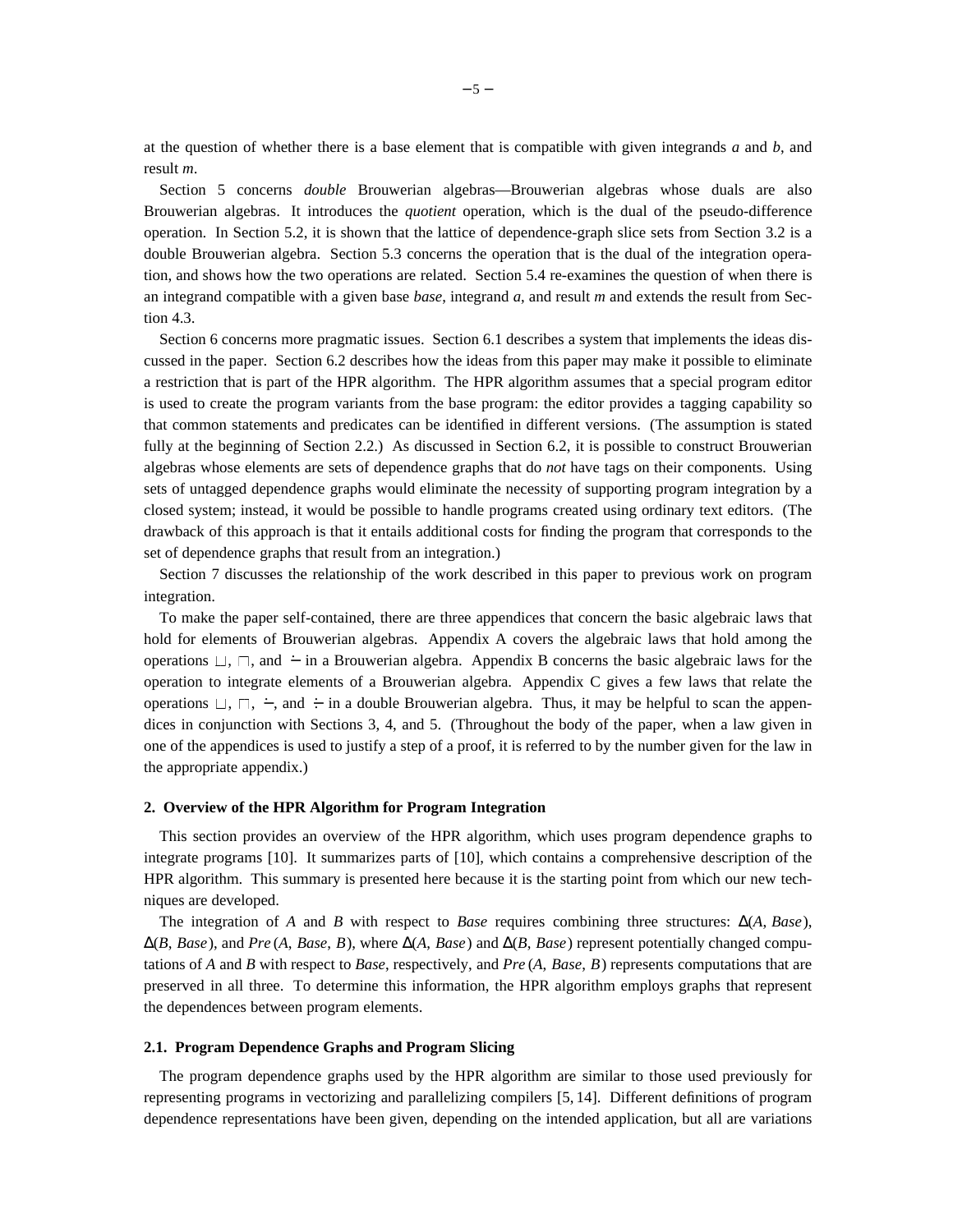on a theme introduced in [13] and share the common feature of having an explicit representation of data dependences (see below). The "program dependence graphs" defined in [5] introduced the additional feature of an explicit representation for control dependences (see below).<sup>4</sup>

**Definition 2.1.** A *directed graph G* consists of a set of *vertices*  $V(G)$  and a set of *edges*  $E(G)$ . Each edge  $b \rightarrow c \in E(G)$ , where  $b, c \in V(G)$ , is directed from *b* to *c*; we say that *b* is the *source* of the edge and that *c* is the *target*.

As explained below, the vertices and edges of the directed graphs used in this paper are also labeled with some additional information.

**Definition 2.2.** A *program dependence graph* (or PDG) for program *P* is a directed graph whose vertices are connected by several kinds of edges. The assignment statements and control predicates of *P* are represented by vertices of the graph; these vertices are labeled with the text of the associated statement or predicate. In addition, there are three other kinds of vertices (which are labeled appropriately): there is a distinguished vertex called the *entry vertex*; there is an *initial-definition vertex* for each variable that may be used before being defined; and there is a *final-use vertex* for each variable named in *P*'s end statement. There are four kinds of edges in a PDG: *control dependence edges*, *loop-independent flow dependence edges*, *loop-carried flow dependence edges*, and *def-order dependence edges*. (See Definitions 2.3, 2.4, and 2.5.) The latter three kinds of edges are referred to collectively as the graph's *data dependence edges*.

**Example.** Figure 1 shows an example program and its program dependence graph.

and the contract of the contract of the contract of the contract of the contract of the contract of the contract of the contract of the contract of the contract of the contract of the contract of the contract of the contra

------------------

The source of a control dependence edge is either the entry vertex or a predicate vertex and each edge is labeled either **true** or **false**. A control dependence edge from vertex *v* to vertex *w* means (roughly) that during execution, whenever the predicate represented by *v* is evaluated and its value matches the label on the edge to *w*, then the program component represented by *w* will eventually be executed.<sup>5</sup>

**Definition 2.3.** A program dependence graph for program *P* contains a *control dependence edge* with source *v* and target *w*, denoted by  $v \rightarrow_c w$ , iff one of the following holds:

- (1) *v* is the entry vertex, and *w* represents a component of *P* that is not nested within any control predicate; these edges are labeled **true**.
- (2) *v* represents a control predicate, and *w* represents a component of *P* nested immediately within the control construct whose predicate is represented by *v*. If *v* is the predicate of a while-loop, the edge  $v \rightarrow c$  *w* is labeled **true**; if *v* is the predicate of a conditional statement, the edge  $v \rightarrow c$  *w* is labeled **true** or **false** according to whether *w* occurs in the **then** branch or the **else** branch, respectively.

A data dependence edge with source  $v$  and target  $w$  means (roughly) that the program's behavior might change if the relative order of the components represented by *v* and *w* were reversed.

<sup>4</sup>The definition of program dependence graph given here (which is taken from [10]) differs from that of [5] in two ways. First, our definition covers only the restricted language described earlier, and hence is less general than the one given in [5]. Second, because of the particular needs of the program-integration problem, we omit certain classes of data dependence edges and define one additional class. However, the structures we define and those defined in [5] share the feature of explicitly representing both control and data dependences; for this reason, despite their differences, we refer to our graphs as "program dependence graphs," borrowing the term from [5].

<sup>5</sup>A method for determining control dependence edges for arbitrary programs is given in [5]; however, because we are assuming that programs include only assignment, conditional, and while statements, the control dependence edges can be determined in a much simpler fashion. For the language under consideration here, the control dependence edges essentially represent the program's nesting structure. This simplification is reflected in Definition 2.3.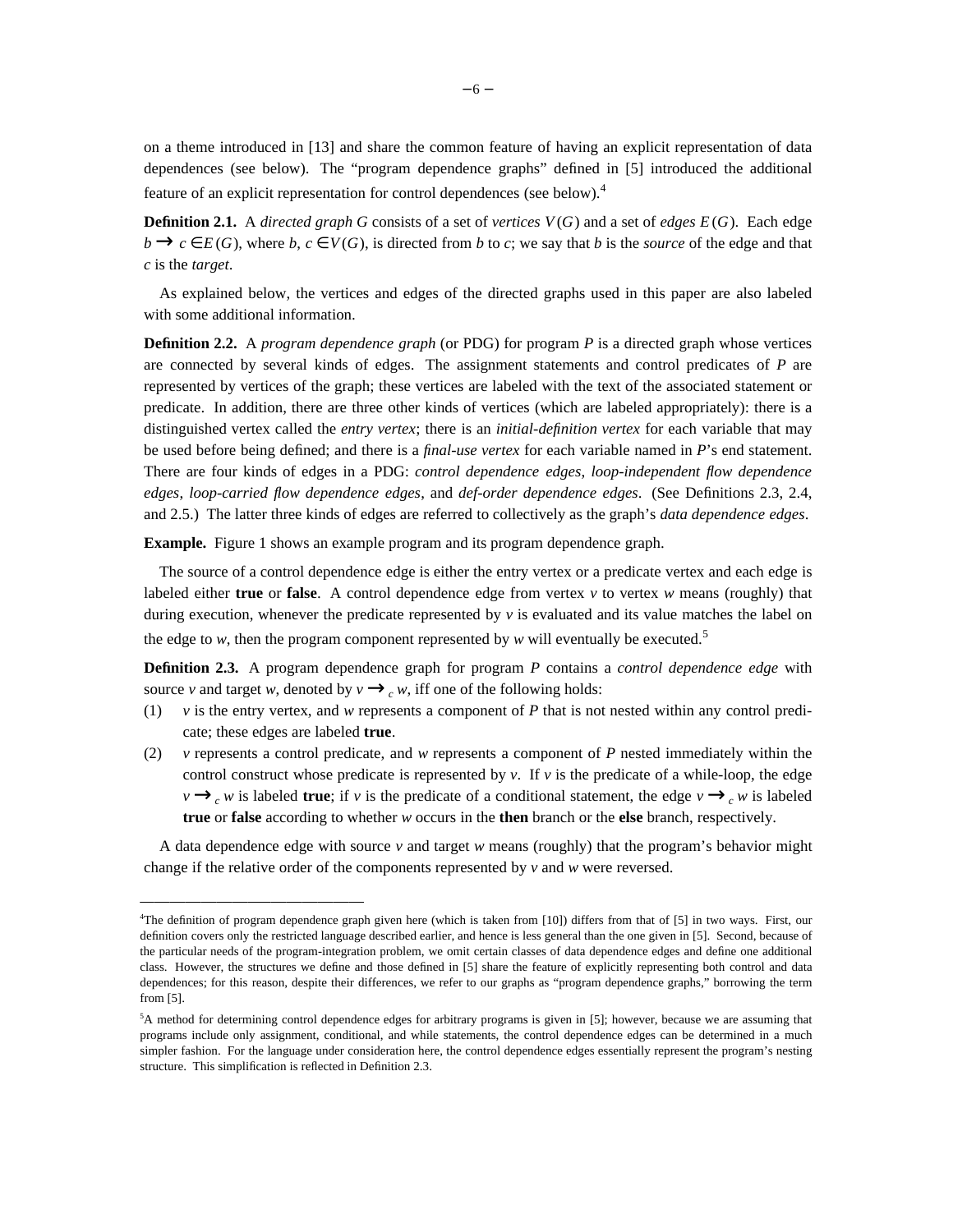

Figure 1. An example program, which sums the integers from 1 to 10 and leaves the result in the variable *sum*, and its program dependence graph. The boldface arrows represent control dependence edges, solid arrows represent loopindependent flow dependence edges, solid arrows with a hash mark represent loop-carried flow dependence edges, and dashed arrows represent def-order dependence edges.

**Definition 2.4.** A program dependence graph for program *P* contains a *flow dependence edge* with source *v* and target *w*, denoted by  $v \rightarrow f w$ , iff *v* represents an assignment to a variable *x* and *w* represents a use of *x* reached by *v*. The edge is *loop carried*, denoted by  $v \rightarrow l_{c(p)} w$ , if *v* and *w* are both nested within a loop *L*, the predicate vertex of loop *L* is *p*, and *v* reaches *w* along a path in the control-flow graph for program *P* that includes the back-edge of loop *L*; otherwise the edge is *loop independent*, denoted by  $v \rightarrow$ <sub>*li*</sub> *w*. (Initial definitions of variables are considered to occur at the beginning of the control-flow graph for *P*, and final uses of variables are considered to occur at the end of the graph.)

**Definition 2.5.** A program dependence graph for program *P* contains a *def-order dependence edge* with source *v*, target *w*, and *witness u*, denoted by  $v \rightarrow_{d\rho(u)} w$ , iff (1) *v* and *w* both represent assignments to the same variable *x*, (2) there exist flow dependences  $v \rightarrow_f u$  and  $w \rightarrow_f u$ , (3) *v* and *w* are in the same branch of any conditional statement that encloses both of them, and (4) *v* lexically precedes *w*.

**Definition 2.6.** Let *s* be a vertex of program dependence graph *G*. The *slice* of *G* with respect to *s*, denoted by  $G/s$ , is a graph containing all vertices on which s has a transitive flow or control dependence (*i.e.*, all vertices that can reach *s* via flow or control edges):

*V*(*G* /*s*)  $\stackrel{\Delta}{=}$  { *w* ∈ *V*(*G*) | *w* →  $*$ <sub>*c*, *f*</sub> *s* }.

-----------------------------------------------------

We extend the definition to a set of vertices  $S = \bigcup_i s_i$  as follows:

$$
V(G/S) = V(G/(\bigcup_i s_i)) \stackrel{\Delta}{=} \bigcup_i V(G/s_i).
$$

It is useful to define  $V(G/v) = \emptyset$  for any  $v \notin V(G)$ . The edges in the graph  $G/S$  are essentially those in the subgraph of *G* induced by  $V(G/S)$ , with the exception that a def-order edge  $v \rightarrow_{d\rho(u)} w$  is only included if, in addition to *v* and *w*,  $V(G/S)$  also contains the witness-vertex *u*. In terms of the four types of edges in a program dependence graph we have:

and the contract of the contract of the contract of the contract of the contract of the contract of the contract of the contract of the contract of the contract of the contract of the contract of the contract of the contra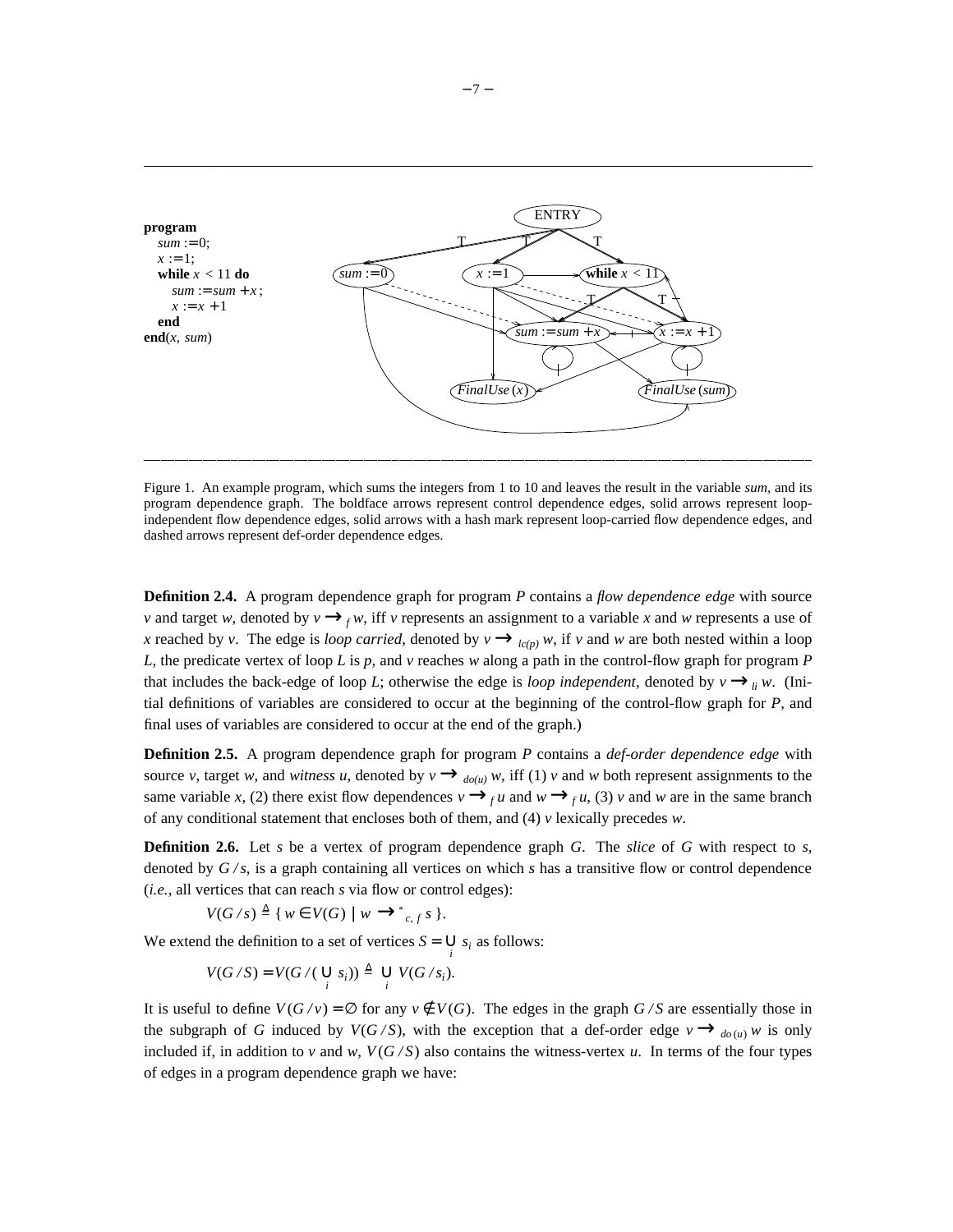$$
E(G/S) \triangleq \{ (v \rightarrow_c w) \in E(G) \mid v, w \in V(G/S) \}
$$
  
\n
$$
\cup \{ (v \rightarrow_{li} w) \in E(G) \mid v, w \in V(G/S) \}
$$
  
\n
$$
\cup \{ (v \rightarrow_{lc} w) \in E(G) \mid v, w \in V(G/S) \}
$$
  
\n
$$
\cup \{ (v \rightarrow_{do(u)} w) \in E(G) \mid u, v, w \in V(G/S) \}.
$$

**Example.** Figure 2 shows the graph that results from slicing the program dependence graph from Figure 1 with respect to the final-use vertex for *x*, together with the program to which it corresponds.

The significance of a slice is that it captures a portion of a program's behavior in the sense that, for any initial state on which the program halts, the program and the slice compute the same sequence of values for each element of the slice [22]. In our case a program point can be (1) an assignment statement, (2) a control predicate, or (3) a final use of a variable in an end statement. Because a statement or control predicate can be reached repeatedly in a program, by "computing the same sequence of values for each element of the slice" we mean the following: (1) for any assignment statement the same *sequence* of values are assigned to the target variable; (2) for a predicate the same *sequence* of boolean values are produced; and (3) for each final use the same value for the variable is produced.

**Theorem 2.7.** (Slicing Theorem [22]). Let  $Q$  be a slice of program P with respect to a set of vertices. If  $\sigma$  is a state on which P halts, then for any state  $\sigma'$  that agrees with  $\sigma$  on all variables for which there are initial-definition vertices in  $G_0$ : (1) Q halts on  $\sigma'$ , (2) P and Q compute the same sequence of values at each program point of  $Q$ , and (3) the final states agree on all variables for which there are final-use ver*tices in*  $G_Q$ *.* 

## **2.2. An Algorithm for Integrating Programs**

-----------------------------------------------------

One of the requirements of the HPR algorithm is that program components (*i.e.*, statements and predicates) must be tagged so that corresponding components can be identified in all three versions. Component tags can be provided by a special editor that obeys the following conventions:

(1) When a copy of a program is made—*e.g.*, when a copy of *Base* is made in order to create a new variant—each component in the copy is given the same tag as the corresponding component in the

and the contract of the contract of the contract of the contract of the contract of the contract of the contract of the contract of the contract of the contract of the contract of the contract of the contract of the contra



Figure 2. The graph that results from slicing the example from Figure 1 with respect to the final-use vertex for *x*, together with the program to which it corresponds.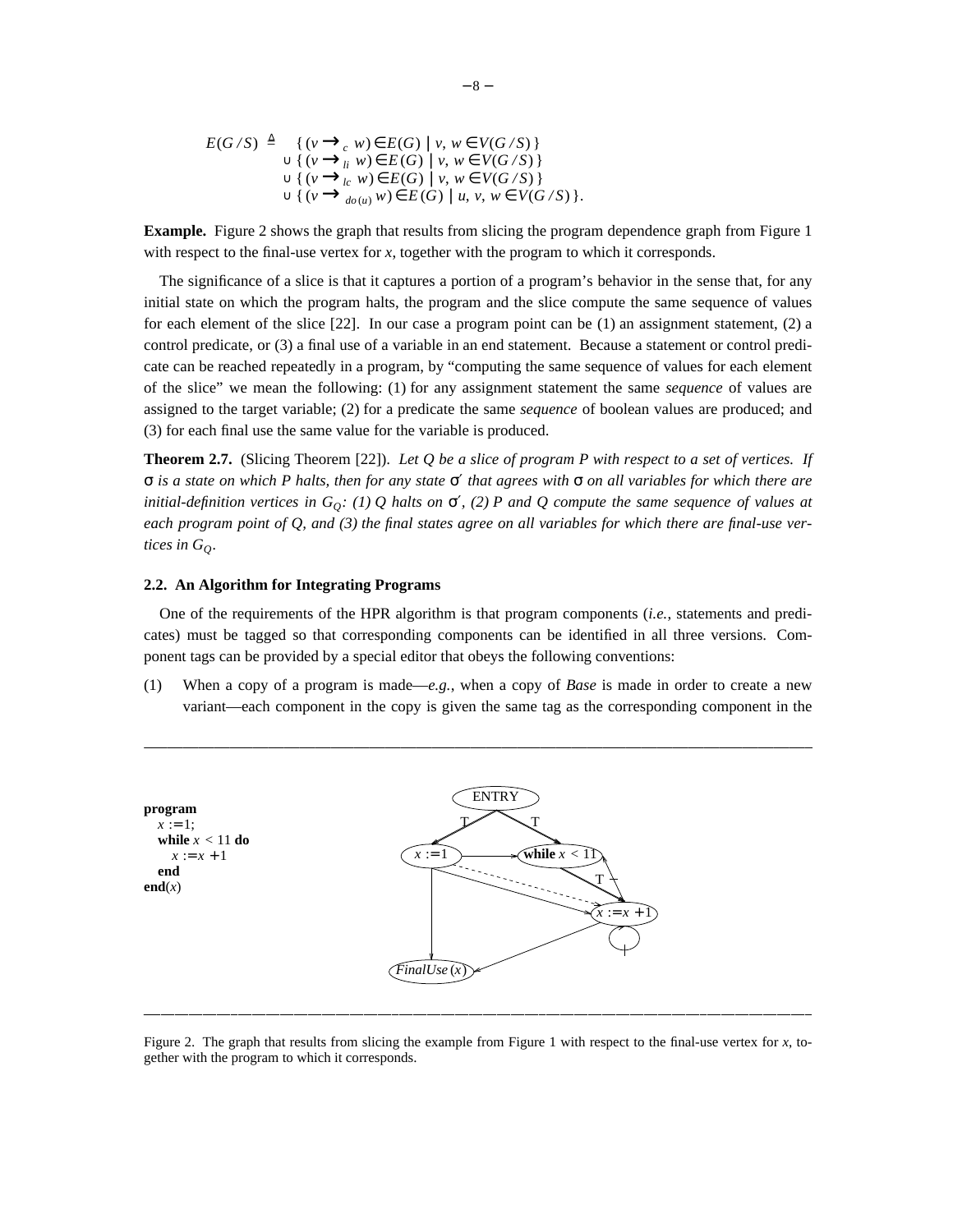original program.

- (2) The operations on program components supported by the editor are insert, delete, and move. A newly inserted component is given a previously unused tag; the tag of a component that is deleted is never re-used; a component that is moved from one position to another retains its tag.
- (3) The tags on components persist across different editing sessions and machines.
- (4) Tags are allocated by a single server, so that two different editors cannot allocate the same new tag.

A tagging facility meeting these requirements can be supported by language-based editors, such as those that can be created by such systems as MENTOR [3], GANDALF [18], and the Synthesizer Generator<sup>6</sup>

Component tags furnish the means for identifying how the program-dependence-graph vertices in different versions correspond. It is the tags that are used to determine "identical" vertices when operations are performed using vertices from different program dependence graphs. For instance, when we speak below of "identical slices," where the slices are actually taken in different graphs (*e.g.*,  $(G_{Base}/v) = (G_A/v)$ , we mean that the slices are isomorphic under the mapping provided by the editorsupplied tags.

**Remark.** Except where we wish to emphasize which program components have the same tag, we do not indicate program-component tags in our examples. When we do indicate program-component tags, the tag is placed between square brackets to the left of the component  $(e.g., [3]z := y)$ . For all examples in which tags are not indicated explicitly, our convention is that components in different programs that have the same text also have the same tag.

The first step of the program-integration algorithm determines the slices of *A* and *B* that are changed from *Base* and the slices of *Base* that are preserved in both *A* and *B*; the second step combines these slices to form the merged graph  $G_M$ ; the third step tests  $G_M$  for interference.

#### *Step 1: Determining changed and preserved slices*

Let *GBase*, *GA*, and *G<sup>B</sup>* denote the program dependence graphs for programs *Base*, *A*, and *B*, respectively. By Theorem 2.7, if the slice of variant  $G_A$  at vertex *v* differs from the slice of  $G_{Base}$  at *v*, then  $G_A$ and  $G_{Base}$  might compute different values at *v*. In other words, vertex *v* is a site that potentially exhibits changed behavior in the two programs. Thus, we define the *affected points* of *G<sup>A</sup>* with respect to *GBase*, denoted by  $AP_{A, Base}$ , to be the subset of vertices of  $G_A$  whose slices in  $G_{Base}$  and  $G_A$  differ:

$$
AP_{A, \text{Base}} \triangleq \{ v \in V(G_A) \mid (G_{\text{Base}}/v) \neq (G_A/v) \}.
$$

We define  $AP_{B, Base}$  similarly. It follows that the slices  $G_A/AP_{A, Base}$  and  $G_B/AP_{B, Base}$  capture all the slices of *A* and *B* (respectively) that differ from *Base*, and so we make the following definitions:

$$
\Delta(A, Base) \triangleq G_A / AP_{A, Base} \Delta(B, Base) \triangleq G_B / AP_{B, Base}.
$$

A vertex that has the same slice in all three programs is guaranteed to exhibit the same behavior. Thus, we define the *preserved points* of  $G_{Base}$ , denoted by  $PP_{A, Base, B}$ , to be the subset of vertices of  $G_{Base}$  with identical slices in *GBase*, *GA*, and *GB*:

$$
PP_{A, \text{Base}, B} \triangleq \{ v \in V(G_{\text{Base}}) \mid (G_A/v) = (G_{\text{Base}}/v) = (G_B/v) \}.
$$

the contract of the contract of the contract of the contract of the contract of the contract of the contract of

The slices common to *Base*, *A*, and *B* (*i.e.*, the slices unchanged in both *A* and *B*) are captured by the slice  $G_{Base}/PP_{A, Base, B}$ , and so we make the following definition:

---

-------------

<sup>-</sup>-<sup>6</sup>The Synthesizer Generator is a Trademark of GrammaTech, Inc.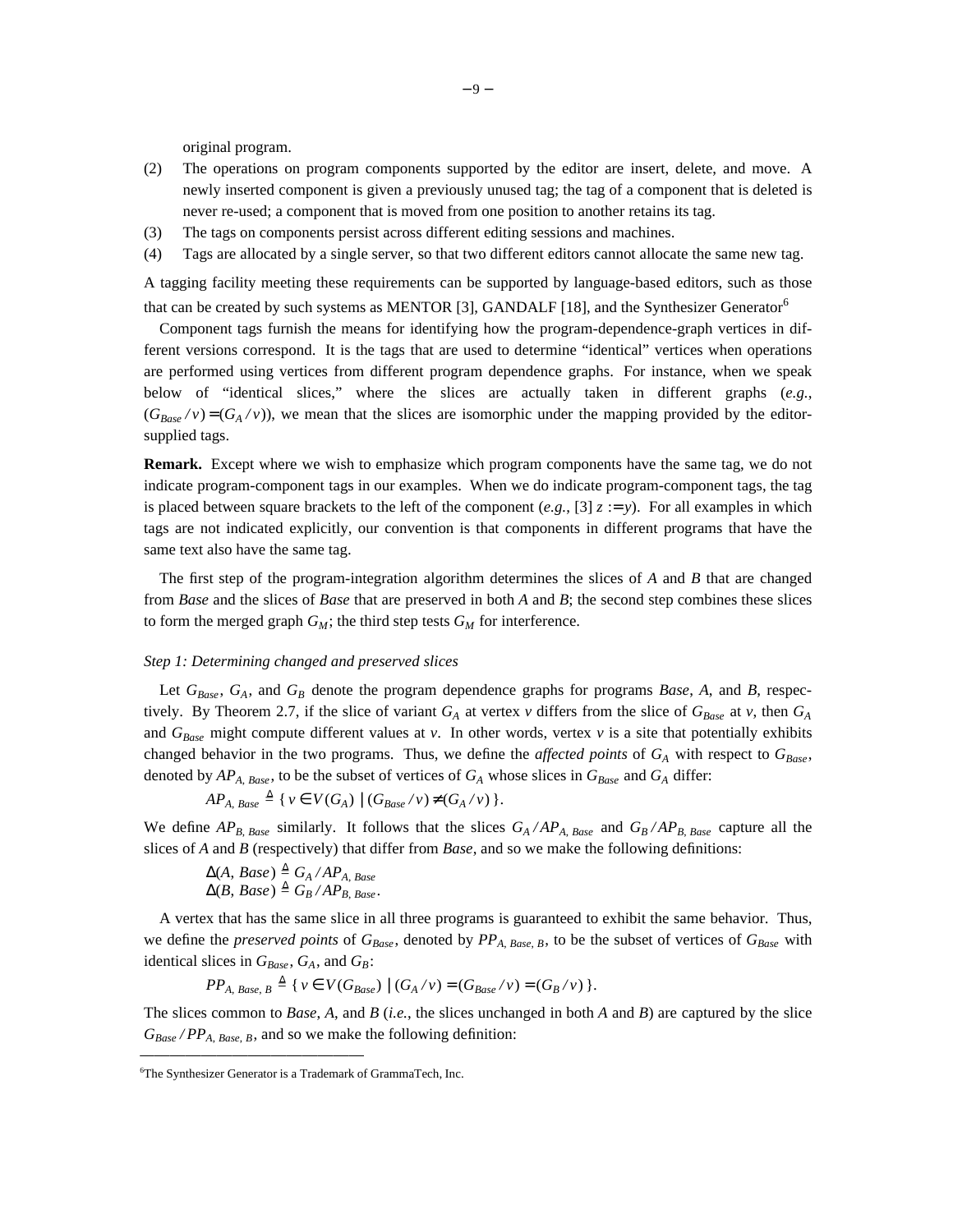$Pre(A, Base, B) \triangleq G_{Base}/PP_{A, Base, B}.$ 

Stated another way, *Pre* (*A*, *Base*, *B*) consists of the union of the slices that are identical in all three graphs.

#### *Step 2: Forming the merged graph*

**Definition 2.8.** Given directed graphs  $G_A = (V_A, E_A)$  and  $G_B = (V_B, E_B)$ , whose vertices might have some tags in common, the *graph union* of  $G_A$  and  $G_B$ , denoted by  $G_A \cup_{g} G_B$ , is defined as

$$
G_A\cup_g G_B\triangleq (V_A\cup V_B,\,E_A\cup E_B).
$$

The merged graph  $G_M$  is formed by taking the graph union of the slices that characterize the changed behavior of *A*, the changed behavior of *B*, and behavior of *Base* preserved in both *A* and *B*:

 $G_M \triangleq \Delta(A, \text{Base}) \cup_g \text{Pre}(A, \text{Base}, B) \cup_g \Delta(B, \text{Base}).$ 

## *Step 3: Testing for interference*

There are two possible ways by which the graph *G<sup>M</sup>* can fail to represent a satisfactory integrated program; we refer to them as "Type I interference" and "Type II interference." The criterion for Type I interference is based on a comparison of slices of  $G_A$ ,  $G_B$ , and  $G_M$ . The slices  $G_A / AP_A$ , *Base* and  $G_B$  */AP*<sub>*B*</sub>, *Base* represent the changed slices of *A* and *B*, respectively. There is Type I interference if  $G_M$ does not preserve these slices; that is, there is Type I interference if either

$$
(G_M/AP_{A, Base}) \neq (G_A/AP_{A, Base})
$$

or

---------------------------------------------------------

\_\_

$$
(G_M / AP_{B, \, Base}) \neq (G_B / AP_{B, \, Base}).
$$

The final step of the HPR algorithm involves reconstituting a program from the merged program dependence graph. However, it is possible that there is no such program—the merged graph can be an infeasible program dependence graph; this is Type II interference. (The reader is referred to [10] for a discussion of reconstructing a program from the merged program dependence graph and the inherent difficulties of this problem.)

If neither kind of interference occurs, a program whose program dependence graph is *G<sup>M</sup>* is returned as the result of the integration operation.

**Example.** The following example illustrates the HPR algorithm. The tags on statements are noted between square brackets.

|              | Base          |                                 |   | $\Delta(A, Base)$ Pre(A, Base, B) $\Delta(B, Base)$ A [Base ]B |         |                               |
|--------------|---------------|---------------------------------|---|----------------------------------------------------------------|---------|-------------------------------|
| program      | program       | program                         | Ø | program                                                        | program | program                       |
| $[1] x := 0$ | $[1] x := 0;$ | $[1] x := 0;$                   |   | $[1] x := 0$                                                   |         | $[1] x := 0;$ $[1] x := 0;$   |
| end $(x)$    |               | $[2]$ $y := x$ $[2]$ $y := x$ ; |   | end(x)                                                         |         | [2] $y := x$ ; [2] $y := x$ ; |
|              | end(x, y)     | $[3] z := y$                    |   |                                                                |         | $[3] z := y$ $[3] z := y$     |
|              |               | end $(x, y, z)$                 |   |                                                                | end(z)  | end $(x, z)$                  |

This example illustrates one subtlety of the HPR algorithm: an insertion made in one integrand can "override" a deletion in the other integrand. In the example given above, the insertion of statement  $z := y$  in integrand *B* overrides the deletion of  $y := x$  from integrand *A* because  $z := y$  uses the value assigned to *y* by  $y := x$ . Note that the deletion from *A* of the final use of *y* does *not* get overridden.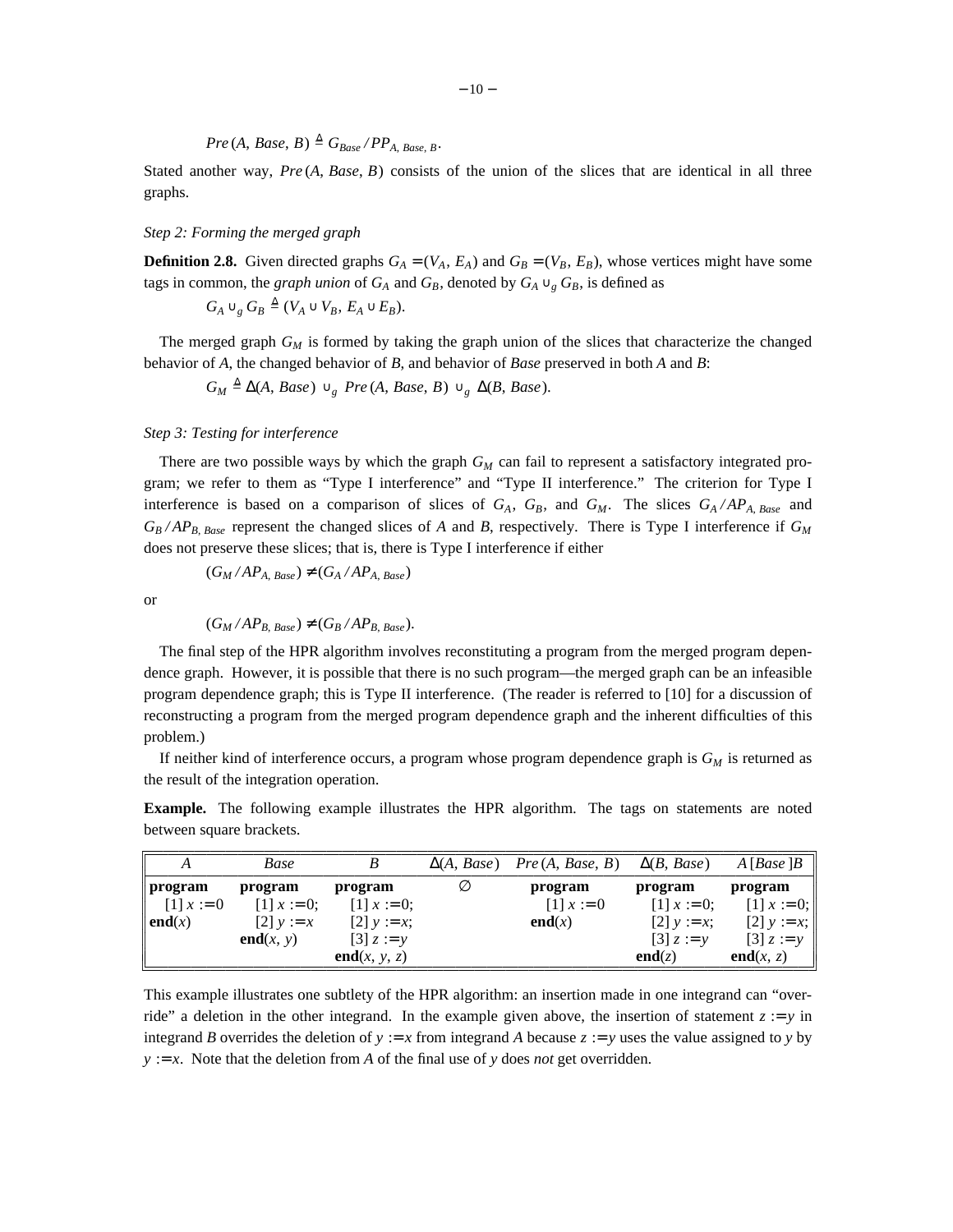The following theorem, Theorem 2.9, characterizes the execution behavior of the integrated program produced by the HPR algorithm in terms of the behaviors of the base program and the two variants [22, 25]. It shows that the integrated program produced by the HPR algorithm incorporates the changed behaviors of both variants *A* and *B* (with respect to base program *Base*) as well as the unchanged behavior of *A*, *B*, and *Base*. Thus, the HPR algorithm meets the semantic criterion of the integration model that was introduced in Section 1.1.

**Theorem 2.9.** (Integration Theorem [22, 25]). *If programs A and B are two non-interfering variants of* Base, and program M is the result of integrating A and B with respect to Base, then for any initial state  $\sigma$ *on which A, B, and Base all halt,*

- (1) *M halts on* σ*.*
- (2) If x is a variable defined in the final state of A for which the final states of A and Base disagree, then *the final state of M agrees with the final state of A on x.*
- (3) If y is a variable defined in the final state of  $B$  for which the final states of  $B$  and Base disagree, then *the final state of M agrees with the final state of B on y.*
- (4) If z is a variable on which the final states of A, B, and Base agree, then the final state of M agrees *with the final state of Base on z.*

#### **3. Using Lattice Theory to Describe Program Integration**

In unpublished work, Susan Horwitz and I found proofs of several algebraic properties of the HPR algorithm. However, because of the many different types of elements that occur in dependence graphs, the proofs by which these results were established were very involved, containing many sub-cases and argument by *reductio ad absurdum*.

This section introduces the means by which these complications are side-stepped. In motivating the new approach, it is necessary to introduce three different—but related—partially ordered sets. A close relative of the HPR integration algorithm is expressed as an operation in the last of these, which is a *Brouwerian algebra* constructed from sets of dependence-graph slices. This formulation allows us to give proofs of the integration algorithm's algebraic properties by simple manipulations of formulae; in these proofs, we make use of the rich set of algebraic laws—both identities and inequalities—that hold in Brouwerian algebras.

## **3.1. Motivation**

------------------

To understand the considerations that lead us to reformulate the HPR algorithm as an operation in a Brouwerian algebra, consider how *Pre* (*A*, *Base*, *B*) was characterized in Section 2.2: "*Pre* (*A*, *Base*, *B*) consists of the slices that are identical in all three graphs." This terminology suggests that *Pre* (*A*, *Base*, *B*) is the meet of *A*, *Base*, and *B* in a lattice of dependence graphs ordered by "is-a-slice-of," the meet operation being "greatest common slice."<sup>7</sup>

 $^7A$  *lattice* is an algebra (*L*,  $\sqcup$ ,  $\sqcap$ ), where *L* is a set of elements that is closed under  $\sqcup$  (join) and  $\sqcap$  (meet), and for all *a*, *b*, and *c* in *L* the following axioms are satisfied:

| $a \mid a = a$                                  | $a \sqcap a = a$                                | $a \sqcup (a \sqcap b) = a$ |
|-------------------------------------------------|-------------------------------------------------|-----------------------------|
| $a  b = b  a$                                   | $a \sqcap b = b \sqcap a$                       | $a \sqcap (a \sqcup b) = a$ |
| $(a \sqcup b) \sqcup c = a \sqcup (b \sqcup c)$ | $(a \sqcap b) \sqcap c = a \sqcap (b \sqcap c)$ |                             |

The symbol  $\sqsubset$  will be used to denote the partial order on the elements of *L* given by  $a \sqsubset b$  iff  $a \sqcap b = a$  (or, equivalently,  $a \sqsubset b$  iff  $a \sqcup b = b$ ). All lattices considered in this work have a least element and a greatest element, denoted by  $\perp$  and  $\top$ , respectively, which satisfy the following axioms: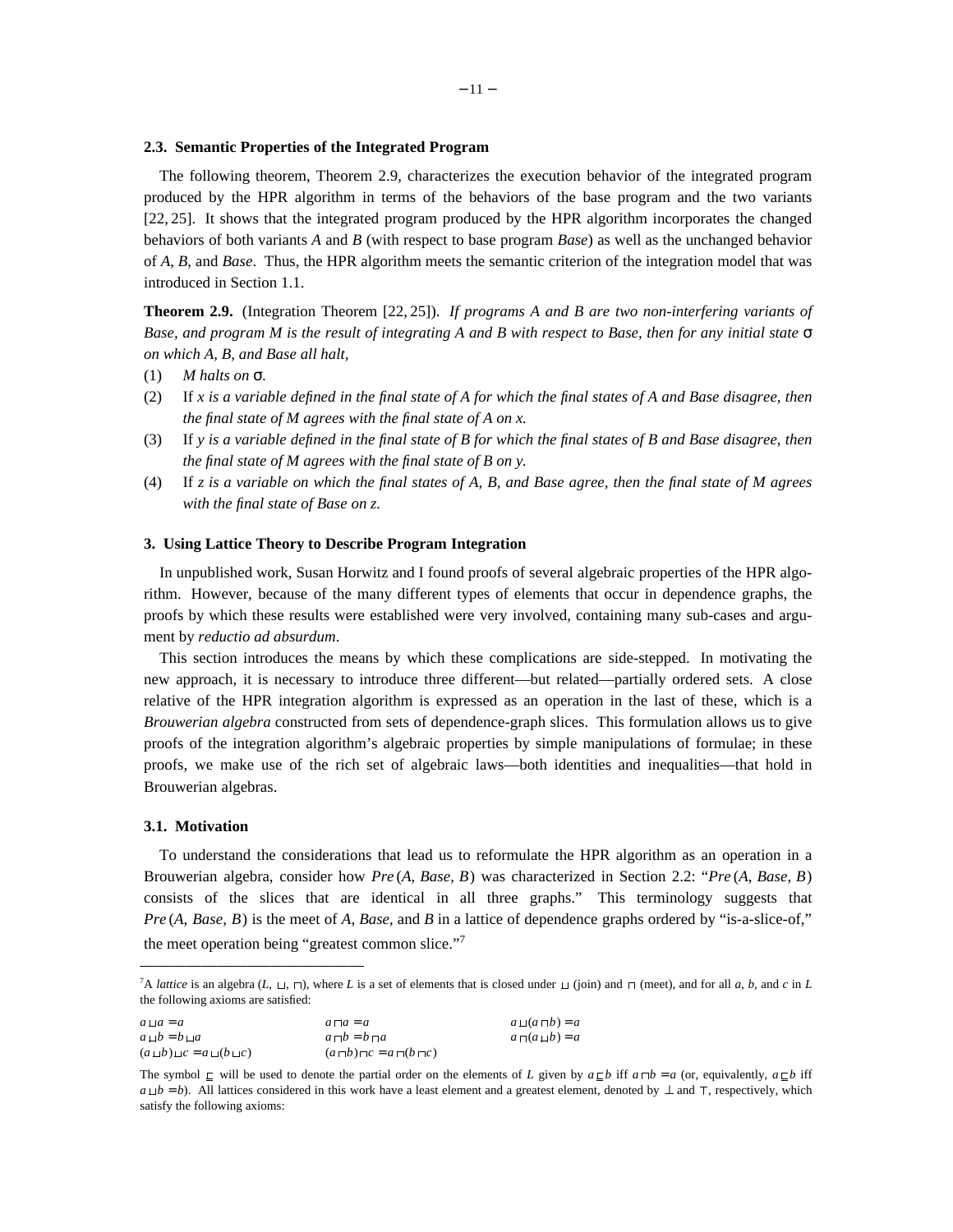**Definition 3.1.** The symbol *G* will be used to denote the set of well-formed PDGs. We extend the definition of slicing with respect to a vertex set (see Definition 2.6) to that of *slicing with respect to a PDG* as follows: let *a* and *b* be two PDGs in *G*; the *slice* of *a* with respect to *b*, denoted by  $a/b$ , is

$$
a/b \triangleq a/V(b)
$$
.

We say that *b* is a *slice* of *a* iff  $a/b = b$ . The symbol  $\leq$  will be used to denote the partial order "is-aslice-of" on the elements of *G* (*i.e.*,  $b \le a$  iff *b* is a slice of *a*).

**Observation.** Let  $a \wedge b$  denote the greatest common slice of dependence graphs *a* and *b*. The algebra (*G*, ∧ ) is a meet semi-lattice.

**Example.** A portion of  $(G, \wedge)$  is illustrated in Figure 3. For instance, the greatest common slice of the elements labeled *A* and *B* in Figure 3 is the element labeled *C*. (Note that the variable list in *C*'s end statement is empty.)

**Remark.** In Figure 3, as well as in other similar figures of the paper, elements of the semi-lattice are shown as *programs*. This is done to keep the illustrations comprehensible; however, the reader should keep in mind that the "is-a-slice-of" relation depicted is really a partial order on the programs' *program dependence graphs*.

One reason this formalization is interesting is that it gives a way of expressing *Pre* (*A*, *Base*, *B*) using lattice-theoretic terminology: in  $(G, \wedge)$ , *Pre*  $(A, Base, B) = A \wedge Base \wedge B$ .

Returning to the HPR algorithm, the fact that ∆(*A*, *Base*) and ∆(*B*, *Base*) are combined with *Pre* (*A*, *Base*, *B*) suggests that this combination is a join operation. The terms ∆(*A*, *Base*) and ∆(*B*, *Base*) themselves suggest that some sort of difference operation exists for elements of the underlying lattice.

What complicates matters is the fact that  $(G, \wedge)$  is a meet semi-lattice but *not* a lattice (*i.e.*, it has a meet operation but no join operation). In particular, the operation of unioning two dependence graphs (by  $\cup_g$ ), which is used in the HPR algorithm to combine the dependence graphs that represent ∆(*A*, *Base*), ∆(*B*, *Base*), and *Pre* (*A*, *Base*, *B*), is not a join operation. To see this, consider the union of the dependence graphs for the programs *A* and *B* shown below.

| program    | program                             |
|------------|-------------------------------------|
| $x := 0$ : | $x := 0$ :                          |
| $y := x;$  | <b>if</b> $w > 2$ then $x := 1$ fi; |
| $z := y$   | $y := x$                            |
| end()      | end()                               |

The result of  $A \cup_{g} B$  is a dependence graph that corresponds to the program

and the contract of the contract of the contract of the contract of the contract of the contract of the contract of the contract of the contract of the contract of the contract of the contract of the contract of the contra

| $a \sqcup \top = \top$ | $a \sqcap \top = a$ |
|------------------------|---------------------|

$$
a \sqcup \bot = a \qquad \qquad a \sqcap \bot = \bot
$$

A *meet semi-lattice*  $(L, \sqcap)$  is defined similarly, but lacks the join operation.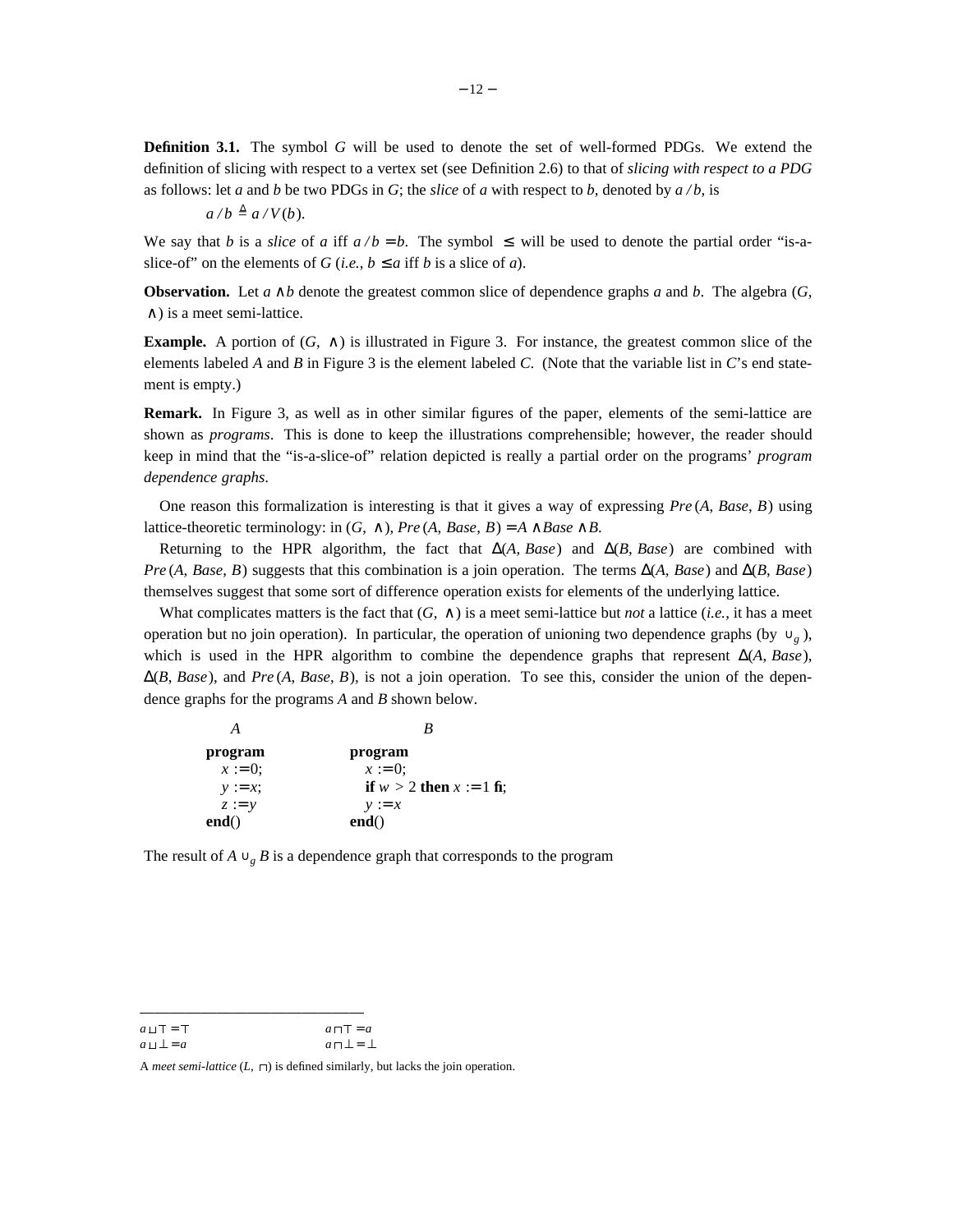

Figure 3. The meet semi-lattice of dependence graphs (*G*, ∧ ). The meet operation is illustrated by elements *A*, *B*, and *C*, which are related by  $A \wedge B = C$ .

and the contract of the contract of the contract of the contract of the contract of the contract of the contract of the contract of the contract of the contract of the contract of the contract of the contract of the contra

--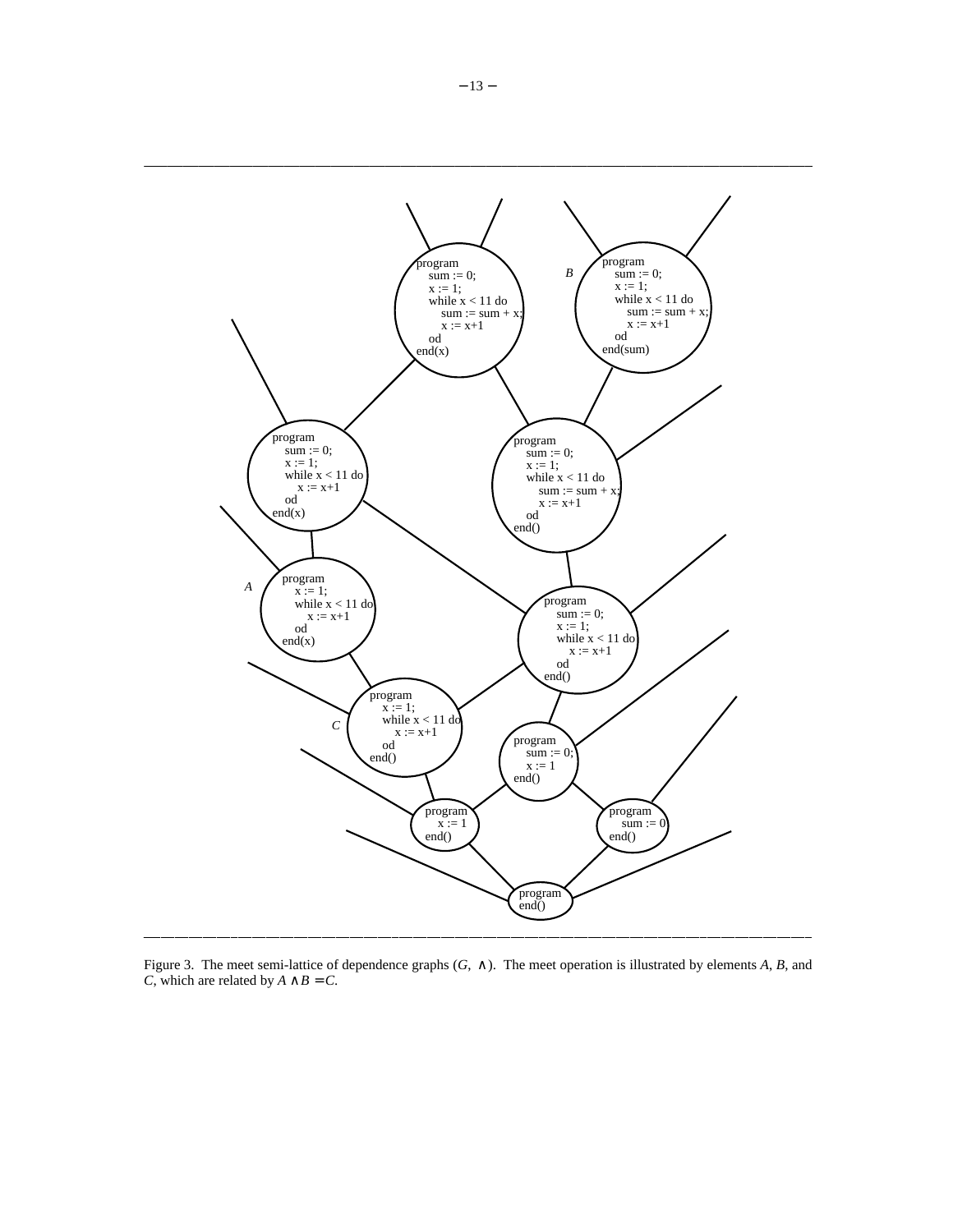

Figure 4. An example illustrating that  $(G, \wedge)$  does not have a join operation. There is no element *D* such that  $A \leq D$ and  $B \le D$ . In particular,  $A \cup_{g} B = C$  is not such an element. Although  $B \le C$  holds,  $A \le C$  does not hold because the dotted edge marked with (\*) is not in the relation "is-a-slice-of".

*C* **program**  $x := 0;$ **if**  $w > 2$  **then**  $x := 1$  **fi**; *y* := *x*; *z* := *y* **end**()

-----------------------------------------------------

and the contract of the contract of the contract of the contract of the contract of the contract of the contract of the contract of the contract of the contract of the contract of the contract of the contract of the contra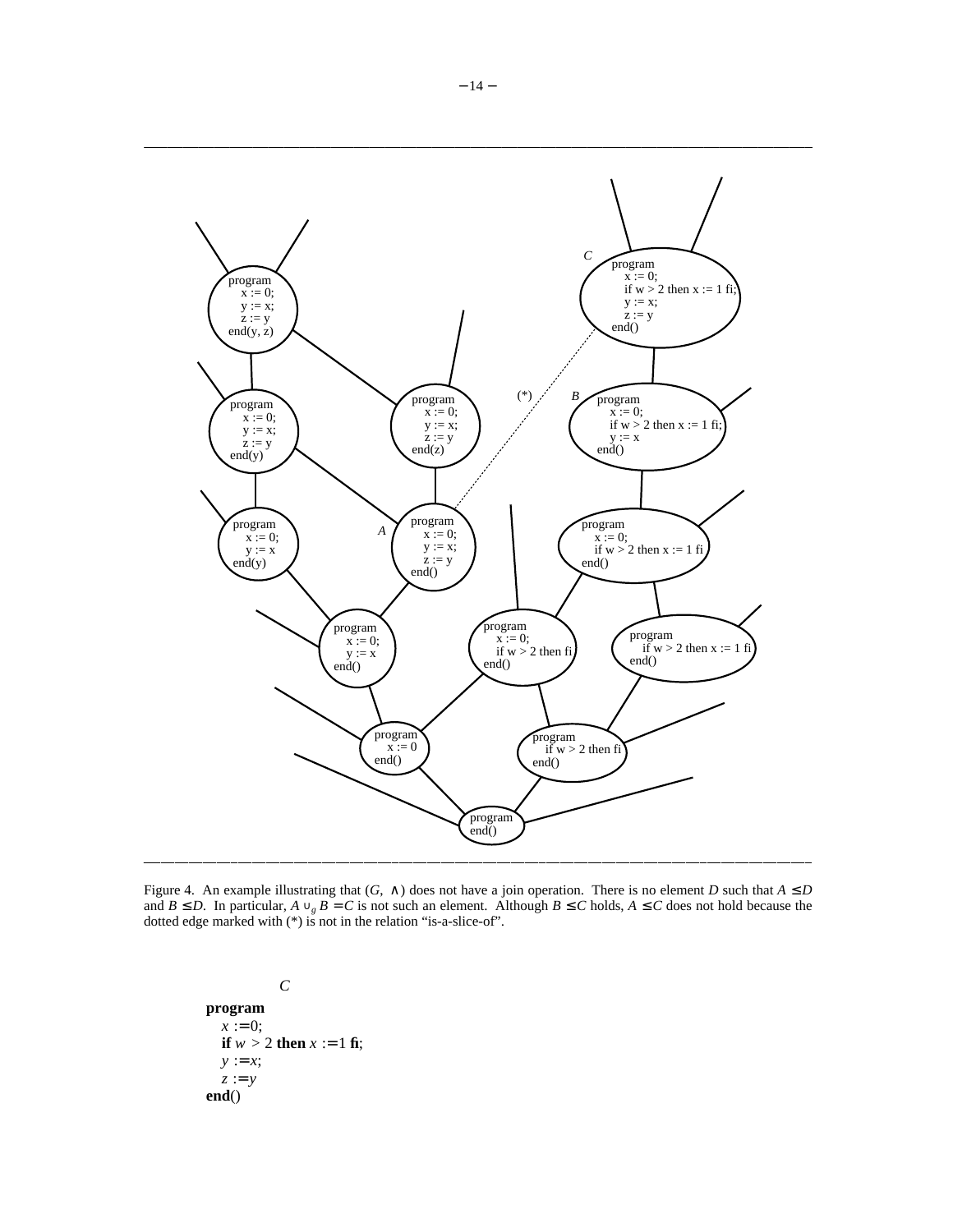The relationships between *A*, *B*, and *C* in (*G*,  $\wedge$ ) are illustrated in Figure 4. For  $\cup_g$  (graph union) to be a join operation in (*G*,  $\wedge$ ), both *A* and *B* must be slices of  $A \cup_{g} B$  (*i.e.*, both  $A \leq C$  and  $B \leq C$  must hold). However, although both *A* and *B* are *subgraphs* of *C*, only *B* is a *slice* of *C* (*i.e.*,  $B \le C$ , but  $A \le C$ ). The graph for *A* is not a slice of *C* because in *C* vertex  $y := x$  is the target of a flow edge whose source is vertex *x* := 1, whereas there is no such edge incident on vertex  $y := x$  in *A*. Thus,  $C/A \neq A$  and so  $A \leq C$ .

In fact, there does not exist *any* element *D* in  $(G, \land)$  such that  $A \leq D$  and  $B \leq D$  both hold. So not only does  $\cup_g$  fail to be a join operation,  $(G, \wedge)$  has no join operation at all.

### **3.2. A Brouwerian Algebra of Slice Sets**

Rather than work with  $(G, \wedge)$ , we construct a lattice whose elements consist of sets of slices and perform operations on these sets; in particular, the join operation is set union. However, in order for set intersection to capture common slices, it is necessary to work with sets having a particular structure (rather than arbitrary sets of slices). Similarly, ordinary set difference turns out not to capture the notion of ∆(*A*, *Base*) and ∆(*B*, *Base*) from the HPR algorithm, but a variation on set difference that takes into account the ordering relation on slices can be used instead.

**Definition 3.2.** A dependence graph  $g \in G$  is a *single-point slice* iff there exists a vertex  $x \in V(g)$  such that  $(g/x) = g$ . The symbol  $G_1$  will be used to denote the subset of *G* consisting of all program dependence graphs that are single-point slices; that is,

*G*<sub>1</sub>  $\triangleq$  { *g* ∈ *G* | ∃*x* ∈ *V*(*g*) such that (*g* /*x*) = *g* }.

**Observation.**  $G_1$  is a partial order with least element

**program end**()

**Example.** The partial order of single-point slices is illustrated in Figure 5. Note that the element shown below, which is present in Figure 4 but absent from Figure 5, is *not* a single-point slice, and hence not an element of  $G_1$ . For instance, its slice with respect to the final-use vertex for variable  $x$  does not include either vertex  $sum := 0$  or vertex  $sum := sum + x$ ; on the other hand, its slice with respect to vertex  $sum := sum + x$  does not include the final-use vertex for *x*.

```
program
  sum := 0;x := 1;
  while x < 11 do
    sum := sum + x;
    x := x + 1end
end(x)
```
Our next construction makes use of the ordering relation on elements of  $G<sub>1</sub>$  to create a suitable lattice for expressing program integration.

**Definition 3.3.** The symbol *DCS* will be used to denote the set of all *downwards-closed sets of singlepoint slices*; that is,

 $DCS \triangleq \{ S \in P(G_1) | \forall x \in G_1 \text{ if } \exists s \in S \text{ such that } x \leq s \text{ then } x \in S \},$ 

where  $P(G_1)$  denotes the power set of  $G_1$ . The notation  $DC(p)$ , where p is a program, will be used to denote the member of *DCS* that consists of all single-point slices of *p*; that is,

*DC*(*p*)  $\stackrel{\Delta}{=}$  { *s* ∈ *G*<sub>1</sub> | *s* ≤ *G*<sub>*p*</sub> },

where  $G_p$  denotes the PDG of p. The notation  $DC_g(g)$ , where g is a PDG, will be used to denote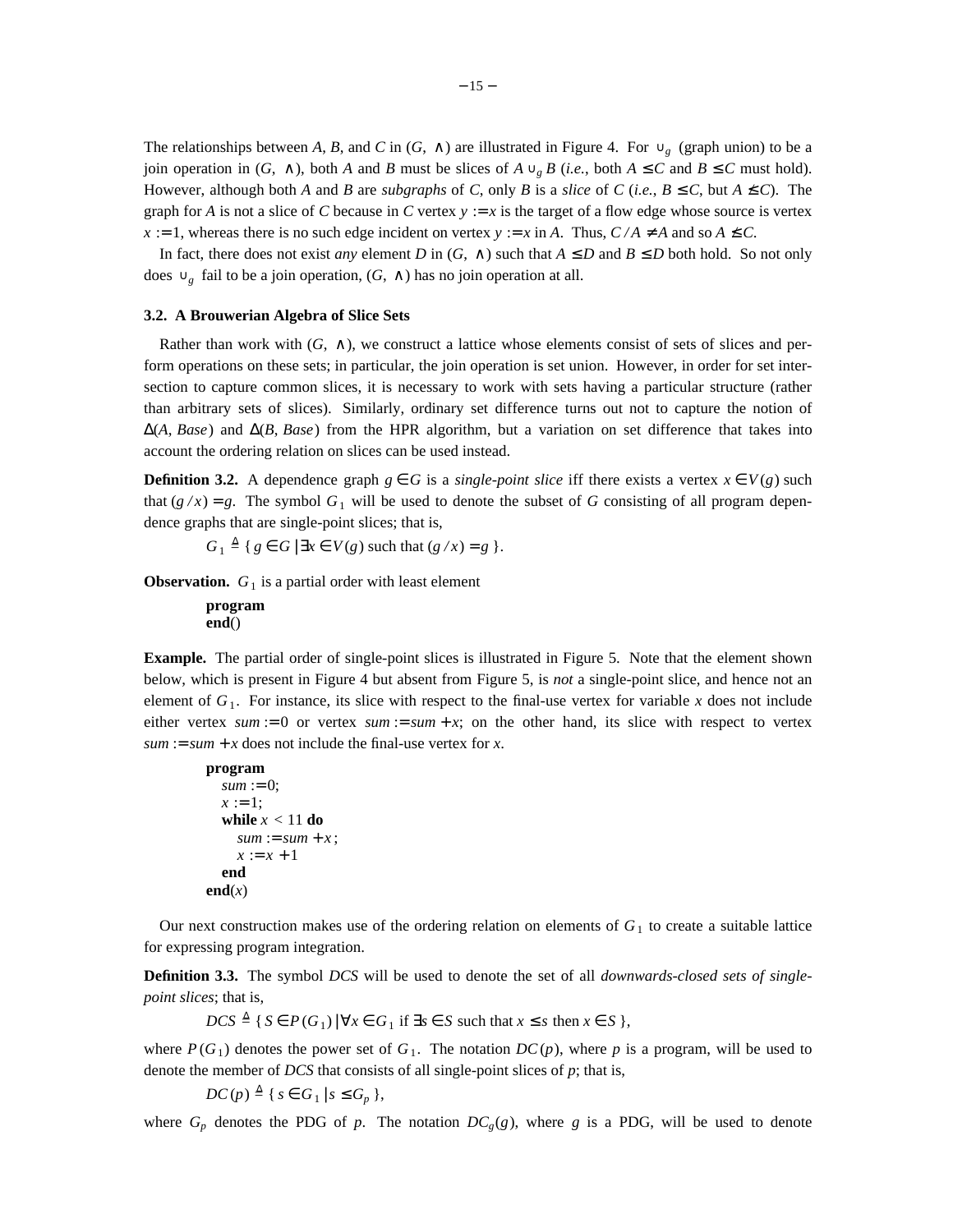

Figure 5. The partial order of single-point slices.

{ $s \in G_1 | s \leq g$  }.

# **Example.**

--------

$$
DC\left[\begin{array}{c}\n\text{program} \\
x := 0; \\
y := x; \\
z := y \\
\text{end}(x, y, z)\n\end{array}\right]
$$

stands for the set

| program | program<br>$\ddot{\phantom{a}}$ | program  | program,   | program,   | program    | program                  |  |
|---------|---------------------------------|----------|------------|------------|------------|--------------------------|--|
| end()   | $x := 0$                        | $x := 0$ | $x := 0$ ; | $x := 0$ ; | $x := 0$ ; | $x := 0$ :               |  |
|         | end()                           | end(x)   | $v := x$   | $v := x$   | $v := x$ ; | $y := x$ ; $\rightarrow$ |  |
|         |                                 |          | end()      | end(v)     | $z := y$   | $z := v$                 |  |
|         |                                 |          |            |            | end()      | end(z)                   |  |

-------

and the contract of the contract of the contract of the contract of the contract of the contract of the contract of the contract of the contract of the contract of the contract of the contract of the contract of the contra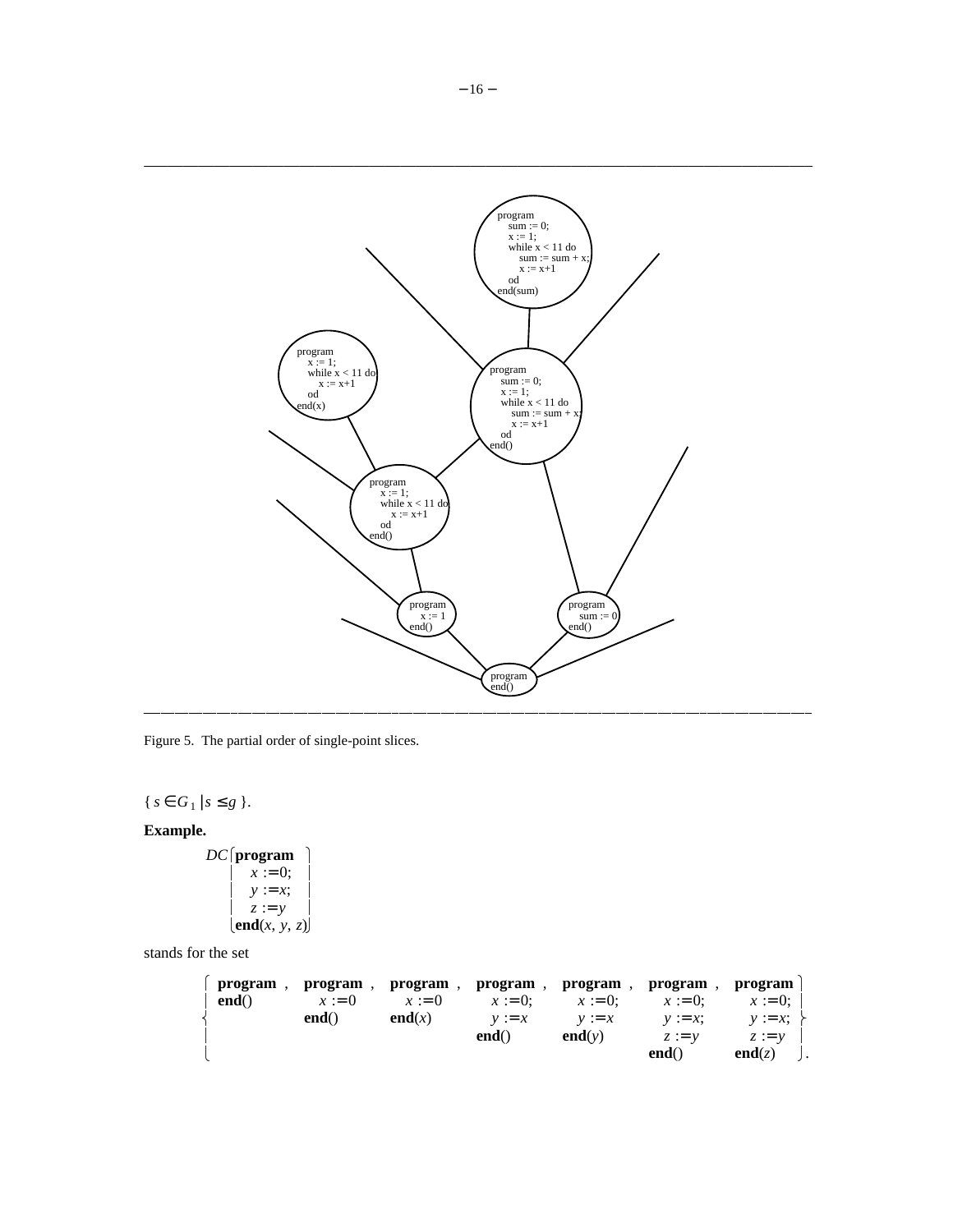**Example.** A second element of *DCS* is shown in Figure 6.

--------

**Observation.** The algebra (*DCS*, ∪, ∩), where ∪ and ∩ denote set union and set intersection, respectively, is a lattice. The partial order on lattice elements is "subset-of" (denoted by  $\subseteq$ ).

**Example.** Consider again the example programs for which there was no join in  $(G, \wedge)$ . These programs would be represented in (*DCS*,  $\cup$ ,  $\cap$ ) by downwards-closed sets of single-point slices. The set that represents their join is shown in Figure 7.

**Definition 3.4.** For all  $x, y \in DCS$ , the *pseudo-difference* between *x* and *y*, denoted by  $x \div y$ , is defined as  $x \dot{-} y \triangleq \{ z \in G_1 | \exists p \in (x - y) \text{ such that } z \leq p \}$ ,

where  $x - y$  denotes the set difference between *x* and *y*. That is,  $x - y$  is the downwards closure of  $x - y$ .

The following table illustrates how the pseudo-difference operation ( – ) differs from ordinary set difference  $(-)$ :

> ------

and the contract of the contract of the contract of the contract of the contract of the contract of the contract of the contract of the contract of the contract of the contract of the contract of the contract of the contra



Figure 6. The shaded region indicates the set in *DCS* that represents *DC*(*A*).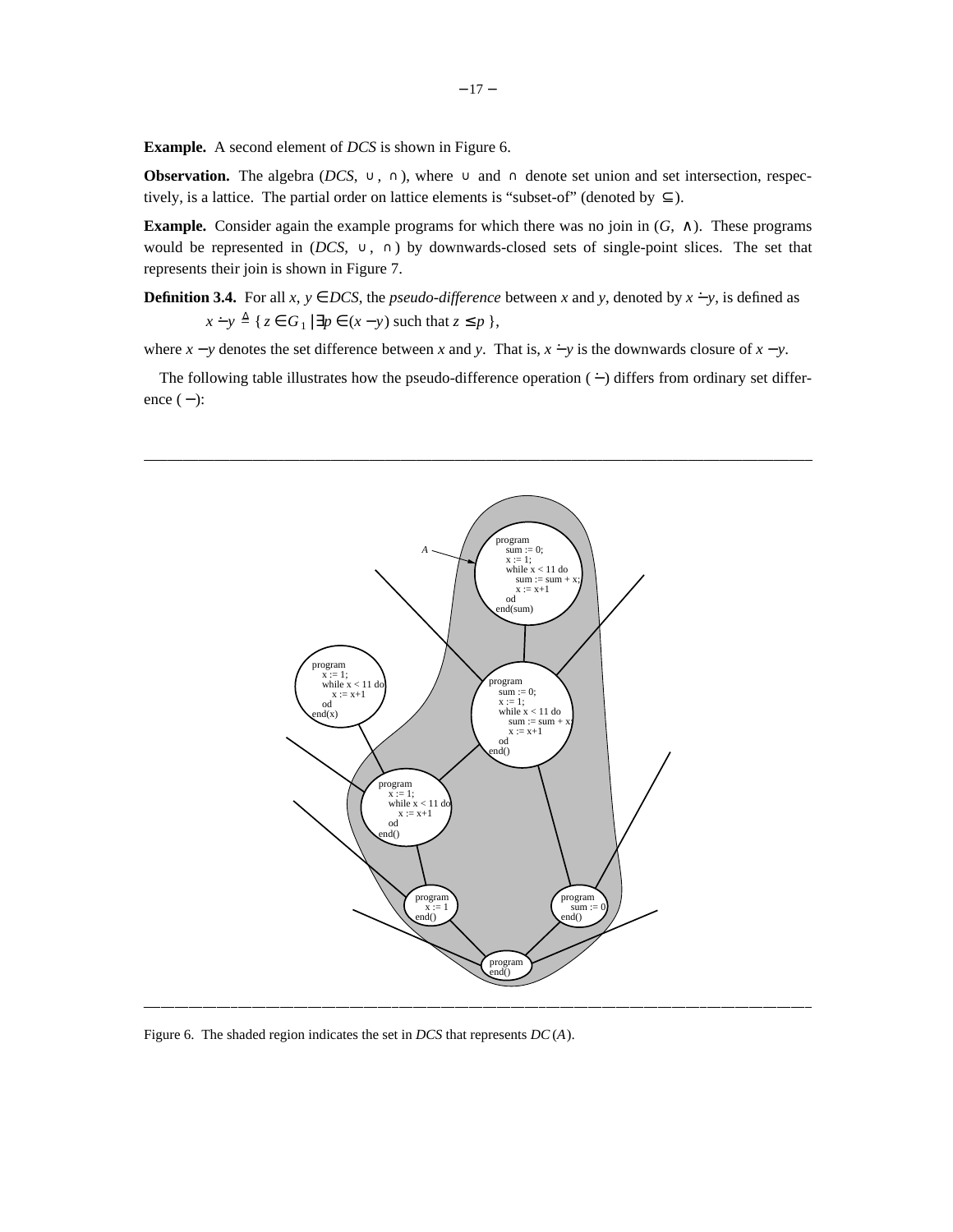

Figure 7. The shaded region indicates the set  $DC(A) \cup DC(B)$ , which in (*DCS*,  $\cup$ ,  $\cap$ ) is the join of sets  $DC(A)$  and *DC*(*B*).

| a                        |                                    | $a-b$                      | $b-a$                            |
|--------------------------|------------------------------------|----------------------------|----------------------------------|
| $ $ program, program $ $ | [program, program, program]        | $\varnothing$ (= $\perp$ ) | program                          |
| end()<br>$x := 0$        | $\{end}$ and () $x := 0$ $x := 0;$ |                            | $x := 0;$                        |
| end()                    | end()<br>$y := x$                  |                            | $y := x$                         |
|                          | end()                              |                            | end()                            |
|                          |                                    | $a - b$                    | $h \dot{=} a$                    |
|                          |                                    | $\varnothing$ (= $\perp$ ) | program, program, program        |
|                          |                                    |                            | <b>end</b> () $x := 0$ $x := 0;$ |
|                          |                                    |                            | end()<br>$y := x$                |
|                          |                                    |                            | end()                            |

In general, an element of *DCS* can contain multiple maximal elements; these are indicated by the multiple peaks of sets *x* and *y* in Figure 8. Figure 8 illustrates the operation of pseudo-difference on two arbitrary elements of *DCS*. The value of  $x - y$  is the downwards closure of  $x - y$ ; thus,  $x - y$  includes both of

and the contract of the contract of the contract of the contract of the contract of the contract of the contract of the contract of the contract of the contract of the contract of the contract of the contract of the contra

---

> -----------------------------------------------------------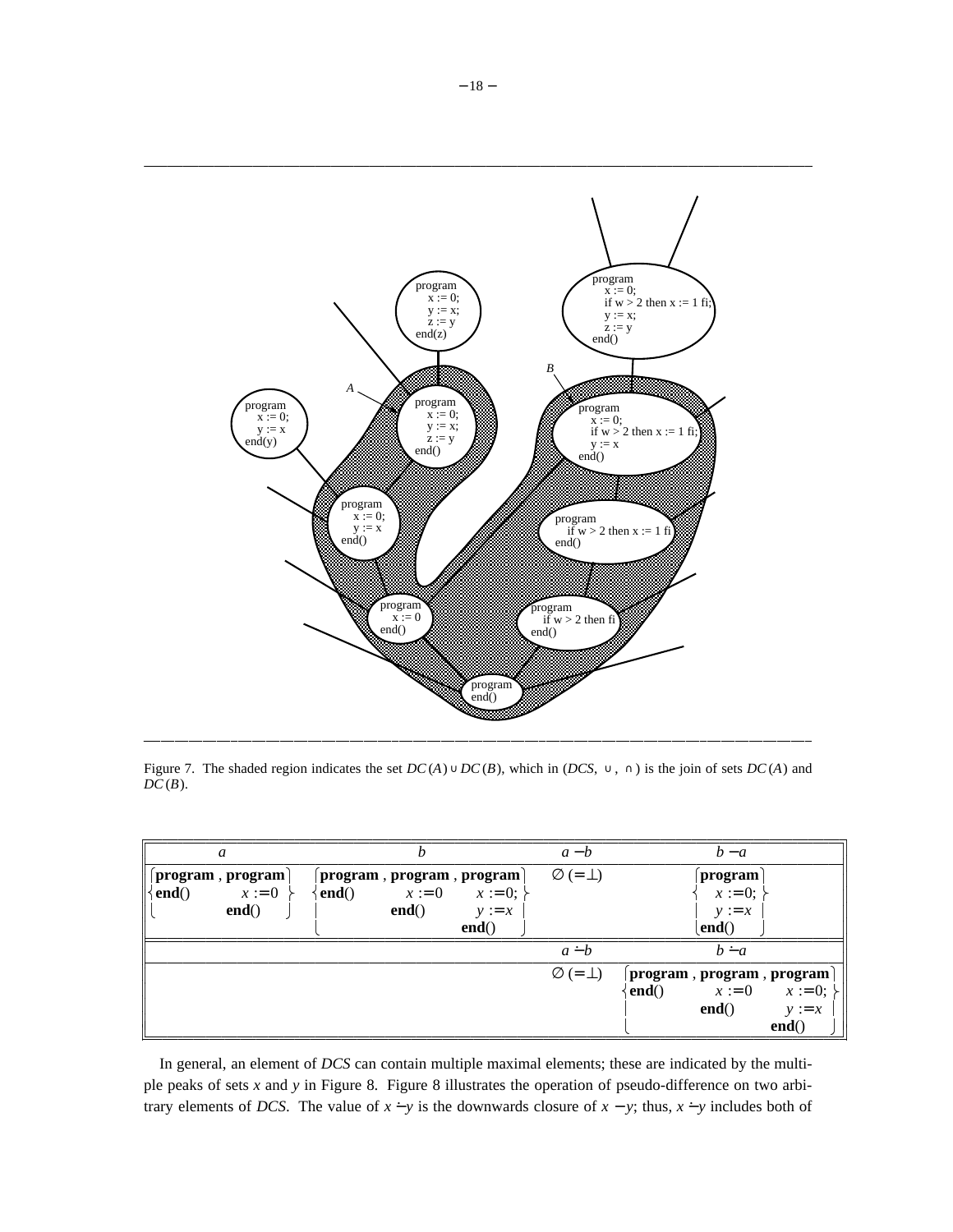

-

and the contract of the contract of the contract of the contract of the contract of the contract of the contract of the contract of the contract of the contract of the contract of the contract of the contract of the contra

Figure 8. The value of  $x - y$  is the downwards closure of  $x - y$ . Thus,  $x - y$  includes both of the shaded regions.

the shaded regions shown in Figure 8.

----

The set *DCS*, together with the operations of set union ( $\cup$ ), set intersection ( $\cap$ ), and pseudo-difference ( *.* − ), is an instance of what is known as a Brouwerian algebra (defined below). The benefit of this fact is that Brouwerian algebras have a rich set of algebraic laws, consisting of identities and inequalities (see Appendix A). These laws provide a convenient way to establish the integration operation's algebraic properties through simple formula manipulations. (For examples, see Sections 4 and 5 and the appendices.)

**Definition 3.5.** A *Brouwerian algebra* [16] is an algebra  $(L, \sqcup, \sqcap, \div, \top)$  where

- (i)  $(L, \sqcup, \sqcap)$  is a lattice with greatest element  $\top$ .
- (ii) *L* is closed under  $\div$ .
- (iii) For all *a*, *b*, and *c* in *L*,  $a b \sqsubseteq c$  iff  $a \sqsubseteq b \sqcup c$ .

It can be shown that *L* has a least element, given by  $\bot = \top \div \top$ , and that  $(L, \bot, \top)$  is distributive; that is, for all *a*, *b*, and *c* in *L*,

- $(i\mathbf{v})$   $a \sqcup (b \sqcap c) = (a \sqcup b) \sqcap (a \sqcup c).$
- (v)  $a \sqcap (b \sqcup c) = (a \sqcap b) \sqcup (a \sqcap c).$

(For proofs, see [2], page 143-145.)

**Remark**. We use the symbol  $\div$  to denote the general operation of pseudo-difference in an arbitrary Brouwerian algebra as well as a specific operation in the algebra (*DCS*, ∪, ∩, ∸,  $G_1$ ). It should be clear from the context which usage of  $\frac{1}{x}$  is intended.

**Theorem 3.6.** (DCS,  $\cup$ ,  $\cap$ ,  $\div$ ,  $G_1$ ) is a Brouwerian algebra, where  $\cup$  is set union and  $\cap$  is set intersec*tion*.

**Proof**. Because the elements of *DCS* are downwards-closed sets of single-point slices, it is clear that *G*<sup>1</sup> , which consists of all single-point slices, is a superset of any element of *DCS*. Suppose  $s \in G_1$  and *x* is a single-point slice of  $s$ ; because  $x$ —being a single-point slice—must also be a member of  $G_1$ , it follows that *G*<sub>1</sub> is itself downwards closed (*i.e.*, *G*<sub>1</sub> ∈ *DCS*). *DCS* is closed under  $\cup$  and  $\cap$ , and (*DCS*,  $\cup$ ,  $\cap$ ) is a lattice ordered by set inclusion.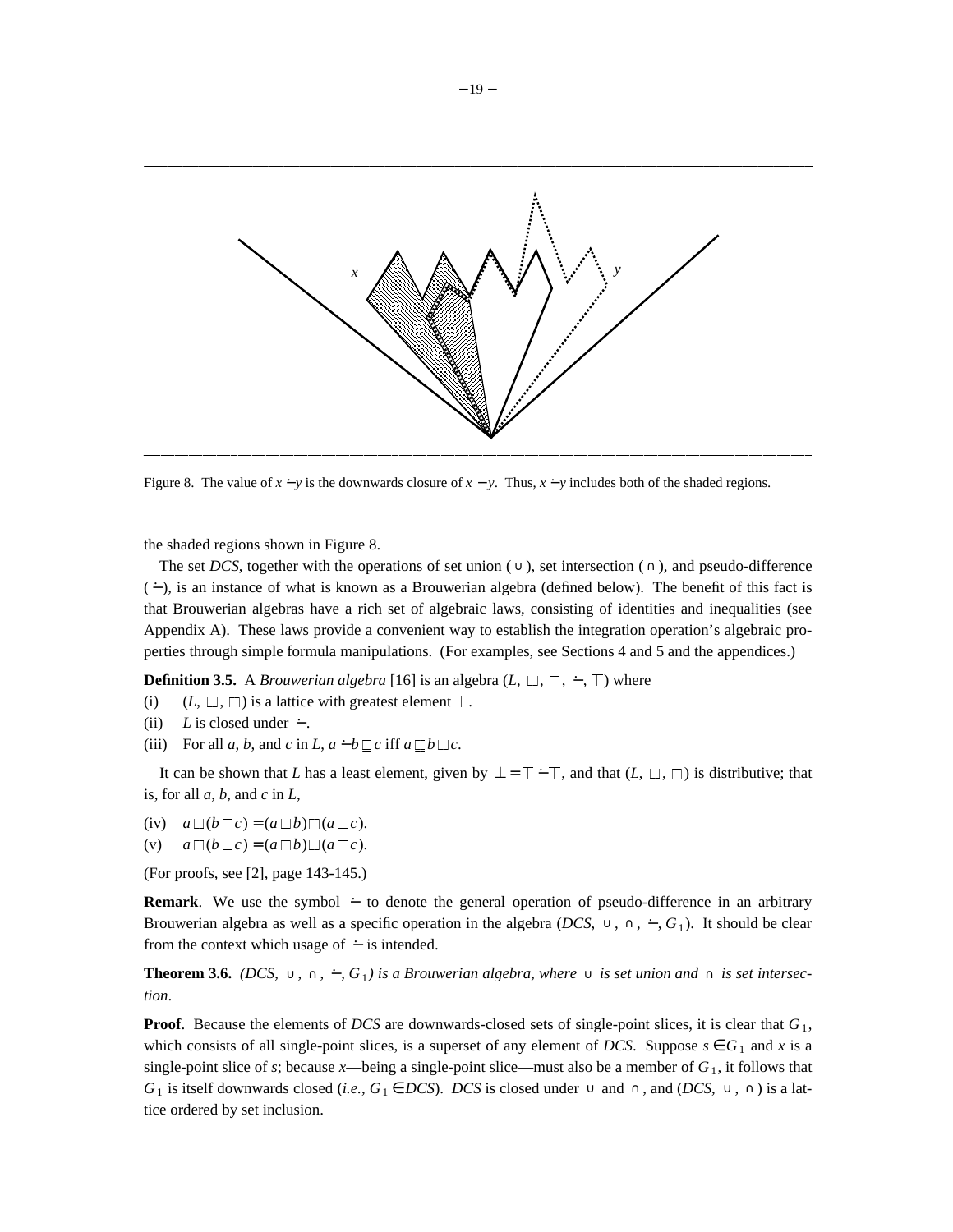It remains to be shown that *–* has the properties required of a pseudo-difference; that is, we must show (1) *DCS* is closed under  $\div$  and (2) for all *a*, *b*, *c* ∈ *DCS*, *a*  $\div$ *b* ⊆ *c* iff *a* ⊆ *b* ∪ *c*.

To show property (1), consider any two elements  $a, b \in DCS$ . From Definition 3.4, we know that  $a - b$ is the downwards closure (under the "is-a-single-point-slice-of" relation) of  $a - b$ , and hence  $a - b \in DCS$ . (Note that  $a - b$  denotes the set difference of *a* and *b*;  $a - b$  is not necessarily downwards closed, and hence, in general, is not a member of *DCS*.)

Two show property (2), there are two cases to consider.

 $\Rightarrow$  *case:* Assuming  $a \div b \subseteq c$ , we must show that  $a \subseteq b \cup c$ .

From Definition 3.4, we know that  $a - b \subseteq a - b$ .

| by transitivity                 |
|---------------------------------|
|                                 |
| because $(a-b)\cup b = a\cup b$ |
| because $a \subset a \cup b$    |
|                                 |

 $Left$  *case: Assuming*  $a ⊆ b ∪ c$ *, we must show that*  $a ÷ b ⊆ c$ *.* 

Let *z* be a member of  $a - b$ ; we will show that  $z \in c$ . From Definition 3.4 we know that there exists a (single-point slice)  $p \in a$  such that  $p \notin b$  and  $z \leq p$ . By the downwards-closure property of elements of *DCS*, because  $p \in a$  we know that  $z \in a$  as well. There are two cases to consider:

- (i) Suppose  $z \notin b$ . By the assumption that  $a \subseteq b \cup c$  and the fact that  $z \in a$ , we have  $z \in b \cup c$ . However, because  $z \notin b$ , we conclude that  $z \in c$ .
- (ii) Suppose  $z \in b$ . Consider again the element p, where  $p \in a$ ,  $p \notin b$ , and  $z \leq p$ . By the assumption that *a* ⊆*b* ∪ *c* and the fact that *p* ∈ *a*, we have *p* ∈ *b* ∪ *c*. However, because *p* ∉ *b*, we have *p* ∈ *c*. But because  $z \leq p$  and because *c*—being an element of *DCS*—is downwards closed, we conclude that *z* ∈ *c*.

 $\Box$ 

#### **3.3. Relationship Between Brouwerian and Boolean Algebras**

A Brouwerian algebra is similar, but not identical, to a Boolean algebra. The relationship between Boolean and Brouwerian algebras can be characterized as follows [16]: for all elements *a*, define the *Brouwerian complement* by  $\neg a \triangleq \top \div a$ ; a Brouwerian algebra is Boolean iff  $\neg \neg a = a$ .

**Example.** It may be helpful to keep in mind the following example of a Brouwerian algebra that is not a Boolean algebra. The elements are the non-negative integers (together with a top element  $\top$ ); the ordering is arithmetic order (*i.e.*,  $0 \sqsubset 1 \sqsubset 2 \ldots \sqsubset \top$ ).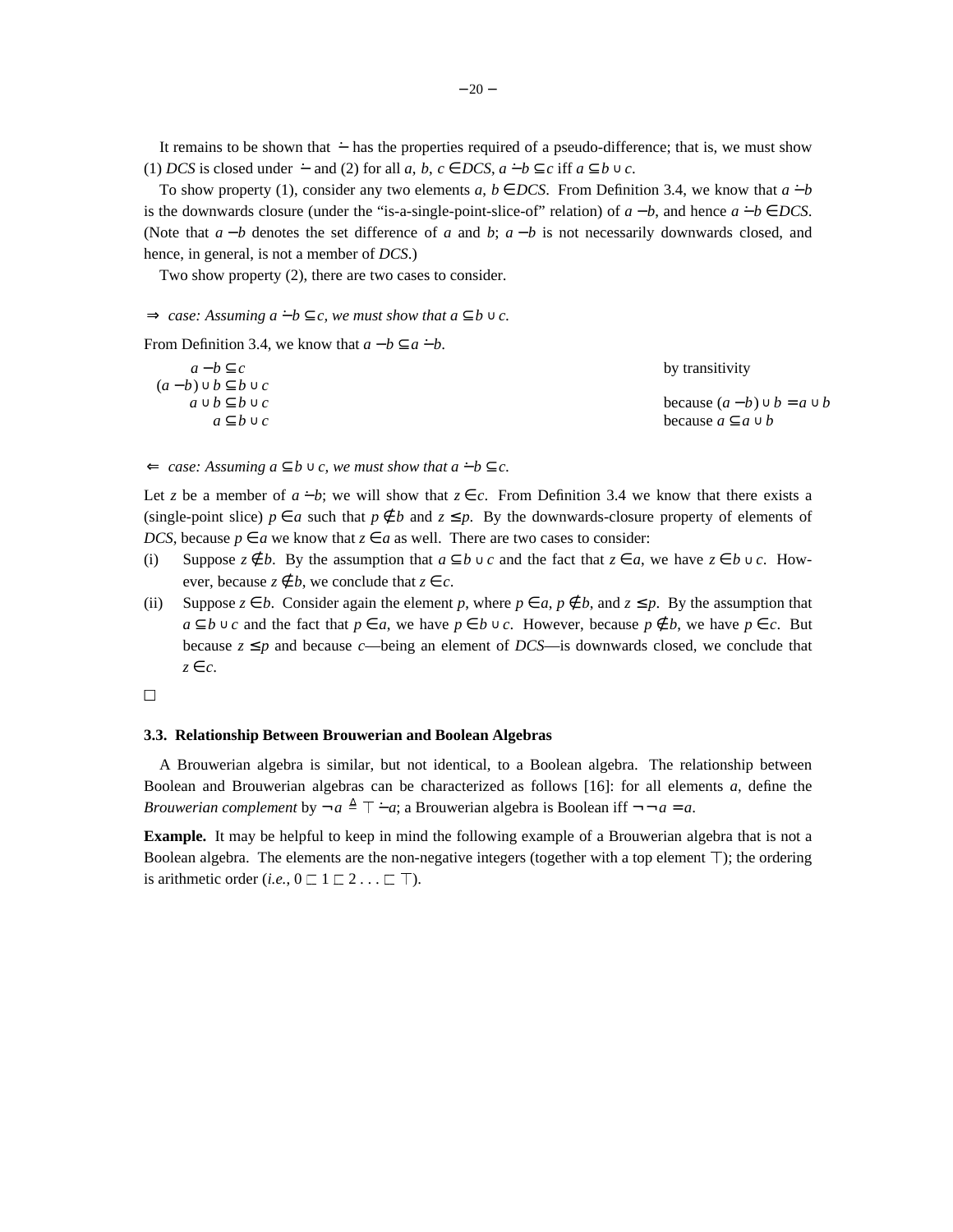− 21 −

⊥

```
The operations \Box, \Box, and \div are defined as follows:
```

$$
a \sqcup b \triangleq \max(a, b)
$$
  
\n
$$
a \sqcap b \triangleq \min(a, b)
$$
  
\n
$$
a \doteq b \triangleq \begin{cases} 0 & \text{if } a \sqsubseteq b \\ a & \text{if } a \sqsupset b \end{cases}
$$

Note that  $a - b$  exhibits the required property, namely that  $a - b \sqsubseteq c$  iff  $a \sqsubseteq max(b, c)$ . In particular, to show that  $a - b \sqsubseteq c$  implies  $a \sqsubseteq max(b, c)$ , we observe that either  $a \sqsubseteq b$ , in which case  $a \sqsubseteq max(b, c)$  follows immediately, or else  $a \rightharpoonup b$ , in which case  $a = a - b \sqsubseteq c$ , so again  $a \sqsubseteq \max(b, c)$ . Conversely, to show that  $a \sqsubseteq \max(b, c)$  implies  $a - b \sqsubseteq c$ , we observe that either  $b \sqsubseteq c$ , in which case  $c = \max(b, c) \sqsupseteq a \sqsupseteq b$  $(i.e., c ⊒ a ÷ b,$  as was to be shown), or else *b*  $⊐ c$ , in which case *b* = max(*b*, *c*) *</del>₫a, so*  $a ÷ b = 0 ⊆ c$ *.* 

*0*

*1*

*2*

*3*

To show that this algebra is not Boolean, we must show that there is some *a* for which  $\neg \neg a \neq a$ . In fact, this holds for all *a* such that  $0 \subseteq a \subseteq \top$ , as shown in the following table:

|                            | $\neg a$ | $\neg \neg a$ |
|----------------------------|----------|---------------|
|                            |          |               |
| $\mathbf{u}$ $a\mathbf{1}$ |          | $0 \neq a$    |
|                            |          |               |

Because Boolean algebras are Brouwerian algebras, but not vice versa, some of the properties that hold in Boolean algebras do not hold in Brouwerian algebras. (Consequently, applying one's intuition about Boolean algebras to Brouwerian algebras can be risky.) For example, the laws for distributing  $\div$  over  $\Box$ and  $\Box$  in Brouwerian algebra are somewhat different from the laws for distributing – over  $\Box$  and  $\Box$  in Boolean algebra. Two of the laws are the same:

**Proposition A.14.**  $(b \div a) \sqcup (c \div a) = (b \sqcup c) \div a$ .<sup>8</sup> **Proposition A.15.**  $(c \div a) \sqcup (c \div b) = c \div (a \sqcap b)$ .

------------------

and the contract of the contract of the contract of the contract of the contract of the contract of the contract of the contract of the contract of the contract of the contract of the contract of the contract of the contra <sup>8</sup>The basic algebraic laws that hold for elements of Brouwerian algebras are presented in Appendix A.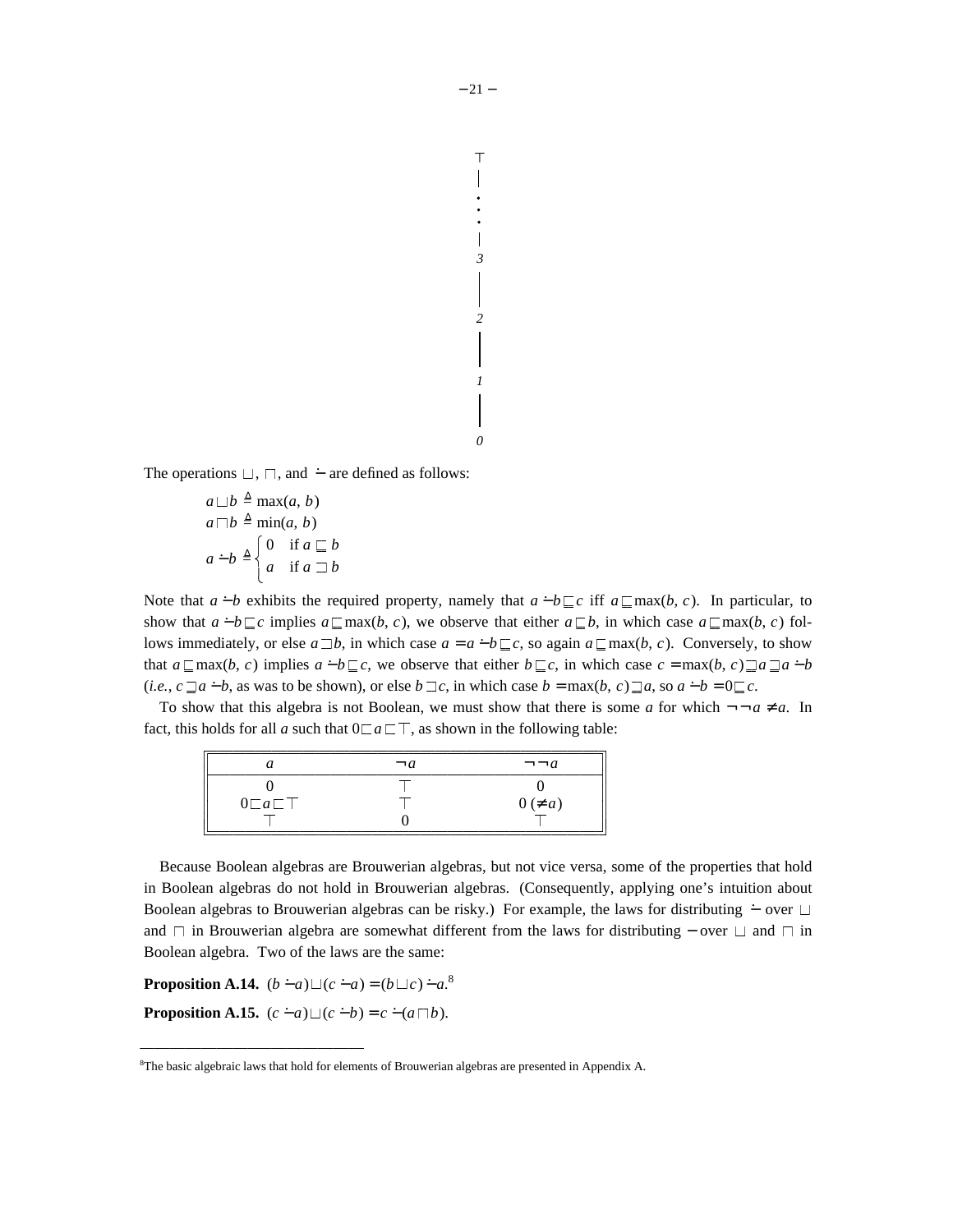However, the laws for distributing  $\div$  through  $\Box$  on the left and  $\Box$  on the right are weaker:<sup>9</sup>

**Proposition A.26.**  $(a \Box b) \div c \sqsubseteq (a \div c) \Box (b \div c)$ .

**Proposition A.29.**  $c \div (a \sqcup b) \sqsubseteq (c \div a) \sqcap (c \div b)$ .

We can show by means of examples that the inequalities in Propositions A.26 and A.29 are, at times, strict.

|              |                                                                                                                                 |                               |              |                              | $(a \sqcap b)\div c$ $a \div c$ $b \div c$ $(a \div c) \sqcap (b \div c)$ |
|--------------|---------------------------------------------------------------------------------------------------------------------------------|-------------------------------|--------------|------------------------------|---------------------------------------------------------------------------|
|              | $\ DC\ $ program $\ DC\ $ program $\ DC\ $ program $\ DC\ $ program $\ DC\ $ program $\ DC\ $ program $\ DC\ $ program $\ DC\ $ |                               |              |                              |                                                                           |
|              | $x := 0;$ $x := 0;$ $x := 0$                                                                                                    |                               |              | $x := 0;$ $x := 0;$ $x := 0$ |                                                                           |
|              | $y := x \mid z := x \mid$                                                                                                       | $\lvert \mathbf{end}(\rvert)$ | $ y:=x $     | $z := x$                     | $\mathbf{end}()$                                                          |
| $ $ end $()$ | $ $ end $()$                                                                                                                    |                               | $l$ end $()$ | $\text{end}()$               |                                                                           |

In this example  $(a \cap b) \div c$  is strictly less than  $(a \div c) \cap (b \div c)$  because the following two slices occur in both  $a \div c$  and  $b \div c$ :

| program | program   |
|---------|-----------|
| end()   | $x := 0$  |
|         | $end()$ . |

|          |                                         |          |       |                              | $c \div (a \sqcup b)$ $c \div a$ $c \div b$ $(c \div a) \sqcap (c \div b)$                        |
|----------|-----------------------------------------|----------|-------|------------------------------|---------------------------------------------------------------------------------------------------|
|          |                                         |          |       |                              | $DC$ [program] $DC$ [program] $DC$ [program] $\perp$ $DC$ [program] $DC$ [program] $DC$ [program] |
|          | $x := 0;$ $x := 0;$ $x := 0;$ $x := 0;$ |          |       | $x := 0;$ $x := 0;$ $x := 0$ |                                                                                                   |
| $v := x$ | $ z:=x $ $ y:=x;$                       |          |       | $z := x$   $y := x$          | end()                                                                                             |
|          | $\mathbf{end}()$                        | $z := x$ | end() | $ $ end $\cap$               |                                                                                                   |
|          |                                         |          |       |                              |                                                                                                   |

In this example  $c \div (a \cup b)$  is strictly less than  $(c \div a) \Box (c \div b)$  because the following two slices occur in both  $c \div a$  and  $c \div b$ :

| program | program   |
|---------|-----------|
| end()   | $x := 0$  |
|         | $end()$ . |

--------------------------------------------------------

------------------

## **3.4. Integration of Elements of a Brouwerian Algebra**

We now introduce a ternary operation on elements of a Brouwerian algebra that, for the algebra of downwards-closed sets of single-point slices (*DCS*,  $\cup$ ,  $\cap$ ,  $\div$ ,  $G_1$ ) discussed in Section 3.2, corresponds very closely to the HPR algorithm. The integration operation on elements of a Brouwerian algebra, denoted by *a* [*base* ]*b*, combines two elements *a* and *b* with respect to a third element *base*.

**Definition 3.7.** The *integration* of elements *a* and *b* with respect to *base*, denoted by *a* [*base* ]*b*, is defined as

 $a$  [*base* ] $b \triangleq (a - base) \sqcup (a \sqcap base \sqcap b) \sqcup (b - base)$ .

If *a* [*base* ]*b* = *m*, we refer to element *base* as the *base*, elements *a* and *b* as the *integrands*, and element *m* as the *result* of the integration.

and the contract of the contract of the contract of the contract of the contract of the contract of the contract of the contract of the contract of the contract of the contract of the contract of the contract of the contra <sup>9</sup>Note, however, that Proposition A.16 does provide an identity that can be used to transform  $c \div (a \sqcup b)$ :

**Proposition A.16.**  $(c - b) - a = c - (a \sqcup b) = (c - a) - b$ .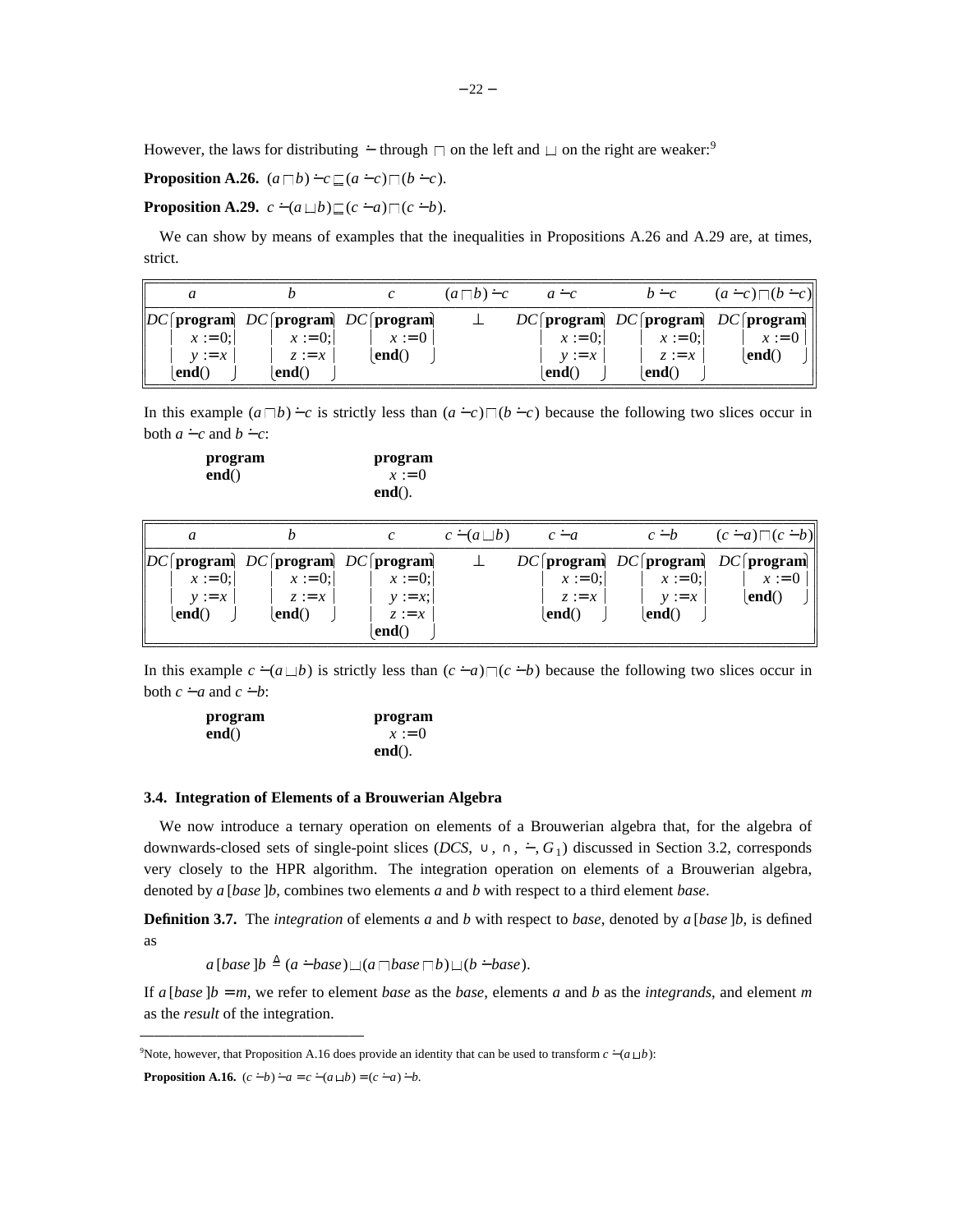The integration operation *a* [*base* ]*b* in (*DCS*,  $\cup$ ,  $\cap$ ,  $\div$ ,  $G_1$ ) provides a method for integrating programs that is an alternative to the HPR algorithm.

**Example.** The table shown in Figure 9, which indicates what slices are members of the sets *DC*(*A*),  $DC(Base)$ ,  $DC(B)$ ,  $DC(A)-DC(Base)$ ,  $DC(A) \cap DC(Base) \cap DC(B)$ ,  $DC(B)-DC(Base)$ , and *DC*(*A*)[*DC*(*Base*)]*DC*(*B*), illustrates the integration operation (in the algebra of downwards-closed sets of single-point slices) for the same example used to illustrate the HPR algorithm in Section 2.2. This produces a result equivalent to the one obtained in Section 2.2; the set of slices computed for  $DC(A)[DC(Base)]DC(B)$  (shown in the last line of the table given in Figure 9) corresponds to the program

**program**  $x := 0;$ *y* := *x*; *z* := *y* **end**(*x*, *z*).

-----------------------------------------------------

#### **3.5. Relationship to the HPR Algorithm**

The integration operation in (*DCS*,  $\cup$ ,  $\cap$ ,  $\div$ ,  $G_1$ ) and the HPR algorithm are related methods for integrating programs, but differ substantially in detail. For example, to integrate programs *a* and *b* with respect to *base*, the HPR algorithm performs the operation

∆(*a*, *base*) ∪*<sup>g</sup> Pre* (*a*, *base*, *b*) ∪*<sup>g</sup>* ∆(*b*, *base*),

which manipulates three *individual* program dependence graphs. By contrast, the integration operation in (*DCS*, ∪, ∩, –, *G*<sub>1</sub>) manipulates three *sets* of program dependence graphs. To integrate programs *a* and *b* with respect to *base*, the following operation is performed:

 $(DC(a)-DC(base)) \cup (DC(a) \cap DC(base) \cap DC(b)) \cup (DC(b)-DC(base).$ 

Despite the fact that the two algorithms perform different operations, their final results are related, as

and the contract of the contract of the contract of the contract of the contract of the contract of the contract of the contract of the contract of the contract of the contract of the contract of the contract of the contra

|                                  | Slice            |                     |                     |                       |                       |                      |                      |
|----------------------------------|------------------|---------------------|---------------------|-----------------------|-----------------------|----------------------|----------------------|
|                                  | program<br>end() | program<br>$x := 0$ | program<br>$x := 0$ | program<br>$x := 0$ ; | program<br>$x := 0$ ; | program<br>$x := 0;$ | program<br>$x := 0;$ |
| Term                             |                  | end()               | end(x)              | $y := x$              | $y := x$              | $y := x$ ;           | $y := x;$            |
|                                  |                  |                     |                     | end()                 | end(y)                | $z := y$             | $z := y$             |
|                                  |                  |                     |                     |                       |                       | end()                | end(z)               |
| DC(A)                            | $\times$         | $\times$            | $\times$            |                       |                       |                      |                      |
| DC(Base)                         | $\times$         | $\times$            | $\times$            | $\times$              | $\times$              |                      |                      |
| DC(B)                            | $\times$         | $\times$            | $\times$            | $\times$              | $\times$              | $\times$             | $\times$             |
| $DC(A) \div DC(Base)$            |                  |                     |                     |                       |                       |                      |                      |
| $DC(A) \cap DC(Base) \cap DC(B)$ | $\times$         | $\times$            | $\times$            |                       |                       |                      |                      |
| $DC(B)-DC(Base)$                 | $\times$         | $\times$            |                     | $\times$              |                       | $\times$             | $\times$             |
| DC(A)[DC(Base)]DC(B)             | $\times$         | $\times$            | $\times$            | $\times$              |                       | $\times$             | $\times$             |

Figure 9. The table given above illustrates the integration operation in the algebra of downwards-closed sets of single-point slices for the same example used to illustrate the HPR algorithm in Section 2.2. The last line of the table indicates which slices are members of the set *DC*(*A*)[*DC* (*Base*)]*DC* (*B*).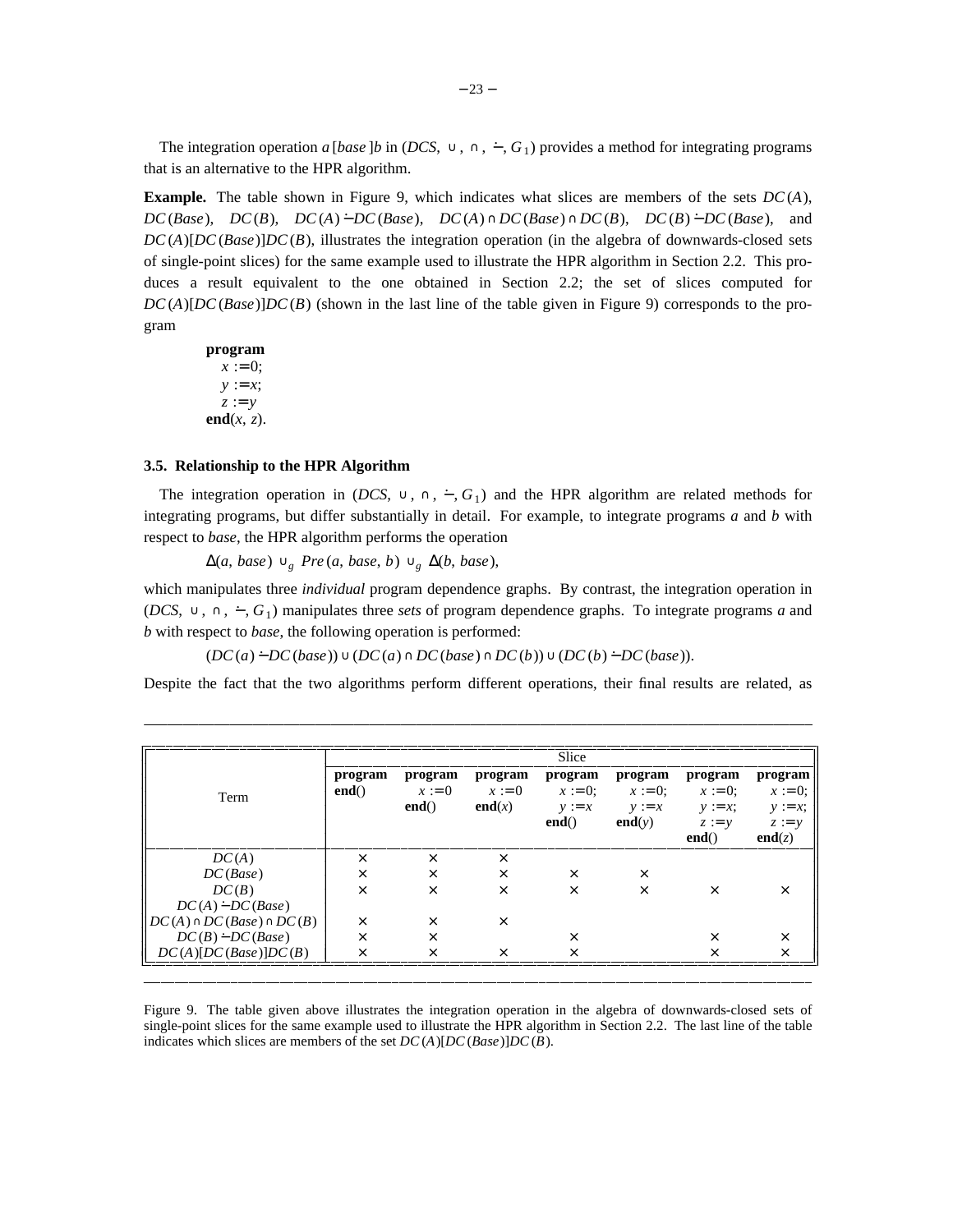explained below.

First, consider the graph-manipulation operations ∆ and *Pre* used in the HPR algorithm. ∆ is related to *.* − as follows:

$$
DC_g(\Delta(a, base)) = DC(a) \div DC(base).
$$

*Pre* is related to ∩ as follows:

 $DC_g(Pre(a, base, b)) = DC(a) \cap DC(base) \cap DC(b).$ 

Second, consider the test for Type I interference in the HPR algorithm. The test is based on a comparison of slices of the merged graph *m* with slices of the graphs for programs *a* and *b*. The slices ∆(*a*, *base*) and ∆(*b*, *base*), respectively, represent the potentially changed computations of integrands *a* and *b* with respect to *base*. There is Type I interference if graph *m* does not preserve these slices, that is, if either ∆(*a*, *base*) or ∆(*b*, *base*) is not a slice of *m*. Thus, the test for Type I interference can be expressed as follows: There is Type I interference iff

∆(*a*, *base*) ≤*/* ∆(*a*, *base*) ∪*<sup>g</sup> Pre*(*a*, *base*, *b*) ∪*<sup>g</sup>* ∆(*b*, *base*)

or

-----------------

 $\Delta(b, \text{base})$  ≰ $\Delta(a, \text{base}) \cup_g \text{Pre}(a, \text{base}, b) \cup_g \Delta(b, \text{base})$ .<sup>10</sup>

The reason for the Type I interference test in the HPR algorithm is that the operation of graph union ( ∪*<sup>g</sup>* ) can "corrupt" slices; that is, it can create a graph whose slices are not slices of either argument. For instance, consider again programs *A* and *B* from Figure 4. The result of  $A \cup_{g} B$  is a dependence graph that corresponds to the program *C* shown below.

$$
C
$$
  
program  
 $x := 0;$   
if  $w > 2$  then  $x := 1$  fi;  
 $y := x;$   
 $z := y$   
end()

The slice of *C* with respect to statement  $z := y$  (which yields the entire program *C*) is not a slice of either *A* or *B*.

From these observations—together with the definition of the integration operation in (*DCS*, ∪, ∩, –̀, *G*<sub>1</sub>)—we conclude that if the HPR algorithm does not report Type I interference, the two integration methods compute answers that correspond. In particular, there is a way of converting the PDG created by the HPR algorithm into the set of single-point slices computed by the integration operation in (*DCS*,  $\cup$ ,  $\cap$ ,  $\div$ , *G*<sub>1</sub>). This is captured by the following proposition:

**Proposition 3.8.** If the integration of programs a and b with respect to base via the HPR algorithm passes *the Type I interference test, then*

*DC*<sub>g</sub>(∆(*a*, *base*)∪<sub>g</sub> Pre(*a*, *base*, *b*)∪<sub>g</sub> ∆(*b*, *base*)) = *DC*(*a*)[*DC*(*base*)]*DC*(*b*).

and the contract of the contract of the contract of the contract of the contract of the contract of the contract of the contract of the contract of the contract of the contract of the contract of the contract of the contra

<sup>-</sup><sup>10</sup>It is natural to ask why the interference test does not have a third clause to test whether

*Pre*(*a*, *base*, *b*) ≰  $\Delta$ (*a*, *base*) ∪<sub>*g*</sub> *Pre*(*a*, *base*, *b*) ∪<sub>*g*</sub>  $\Delta$ (*b*, *base*).

This test is absent because, as shown in [22, 25], it is unnecessary: *Pre*(*a*, *base*, *b*) is *always* a slice of ∆(*a*, *base*) <sup>∪</sup>*<sup>g</sup> Pre*(*a*, *base*, *b*) <sup>∪</sup>*<sup>g</sup>* ∆(*b*, *base*).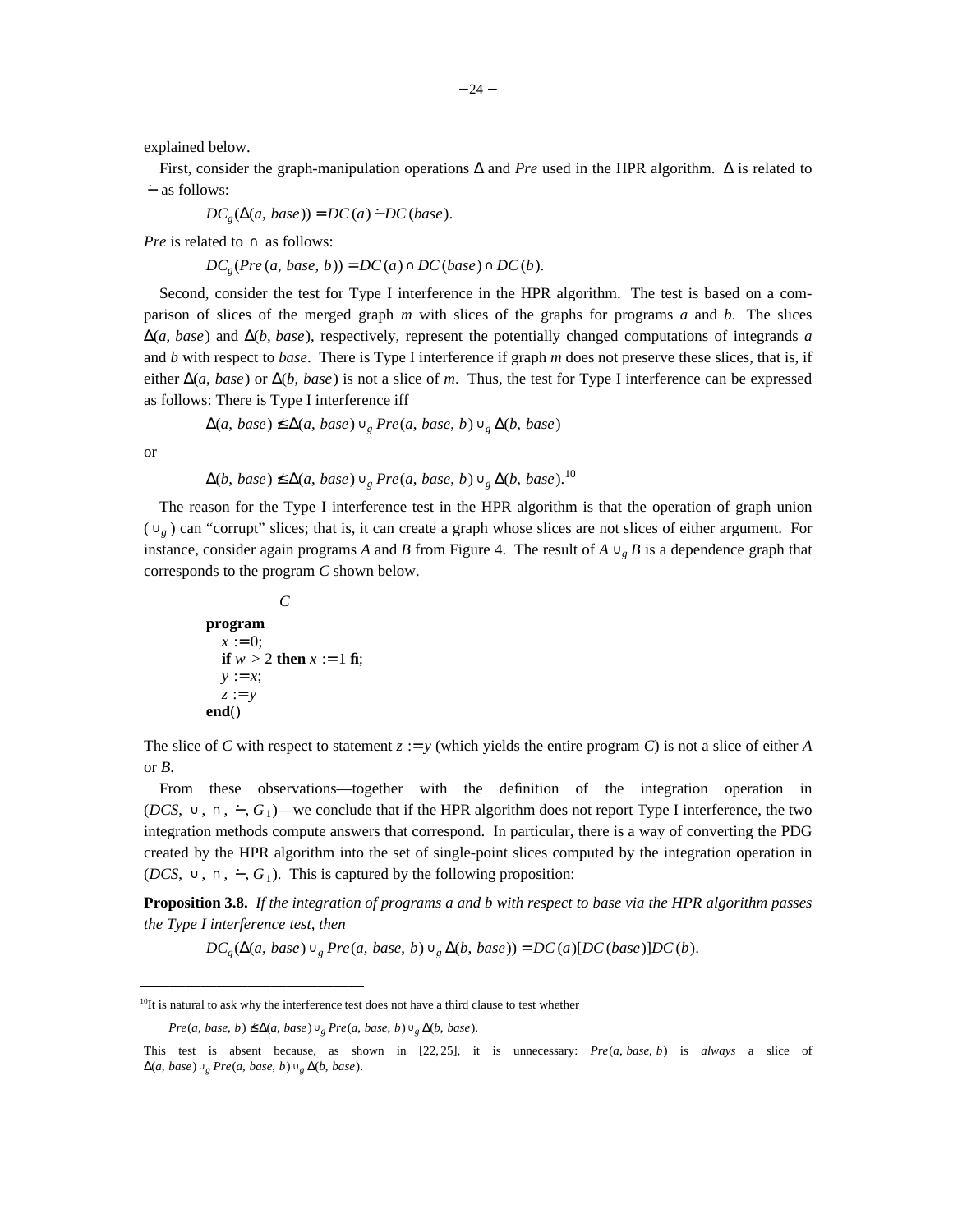Recall from Section 2.2 that Type I interference is not the only way in which the merged dependence graph *m* created by the HPR algorithm can fail to represent a satisfactory integrated program. The final step of the HPR algorithm involves reconstituting a program from dependence graph *m*; however, if there is no program whose dependence graph is *m*, there is Type II interference (and graph *m* is said to be *infeasible*).

So far we have not discussed the notion of interference in connection with the integration operation in (*DCS*,  $\cup$ ,  $\cap$ ,  $\div$ , *G*<sub>1</sub>). The notion of interference is slightly different from the HPR algorithm; in particular, because the ∪, ∩, and  $\div$  operations in (*DCS*, ∪, ∩,  $\div$ , *G*<sub>1</sub>) can never "corrupt" slices, there is only *one* notion of interference for integration in (*DCS*, ∪, ∩, –,  $G_1$ ), namely, infeasibility.

**Definition 3.9.** A slice set  $s \in DCS$  is *feasible* iff there exists a program *p* such that  $DC(p) = s$ . If no such program exists, *s* is *infeasible*.

Thus, if the goal is to integrate programs *a* and *b* with respect to *base* using the integration operation in (*DCS*,  $\cup$ ,  $\cap$ ,  $\div$ , *G*<sub>1</sub>), integrands *a* and *b* interfere if there is no program that corresponds to the slice set *DC*(*a*)[*DC*(*base*)]*DC*(*b*).

We now show that  $DC(a)[DC(base)]DC(b)$  is infeasible iff either Type I or Type II interference is reported by the HPR algorithm (and thus the class of integrations handled successfully by the integration operation in (*DCS*, ∪, ∩,  $\div$ , *G*<sub>1</sub>) coincides with the class handled successfully by the HPR algorithm). Stated in the contrapositive, we have:

**Proposition 3.10.** DC(a)[DC(base)]DC(b) is feasible iff the integration of a and b with respect to base *by the HPR algorithm succeeds (i.e., neither Type I nor Type II interference is reported)*.

### **Proof**.

 $\Leftarrow$  case: Assuming that the integration of a and b with respect to base by the HPR algorithm succeeds, we *must show that DC*(*a*)[*DC*(*base*)]*DC*(*b*) *is feasible.*

By the assumption that the HPR algorithm does not report Type II interference, we know that  $\Delta(a, \text{base}) \cup_g \text{Pre}(a, \text{base}, b) \cup_g \Delta(b, \text{base})$  is feasible. Thus, there exists a program *P* (with PDG *G*<sub>*P*</sub>) such that  $G_P = \Delta(a, base) \cup_g Pre(a, base, b) \cup_g \Delta(b, base)$ . Consequently,

$$
DC(P) = DC_g(G_P)
$$
  
=  $DC_g(\Delta(a, base) \cup_g Pre(a, base, b) \cup_g \Delta(b, base))$   
=  $DC(a)[DC(base)]DC(b)$  By the assumption that Type I interference is not  
reported and Proposition 3.8

Hence,  $DC(a)[DC(base)]DC(b)$  is feasible.

 $\Rightarrow$  case: Assuming that DC(a)[DC(base)]DC(b) is feasible, we must show that the integration of a and b *with respect to base by the HPR algorithm succeeds.*

By assumption, there exists a program *P* (with PDG  $G_P$ ) such that  $DC_g(G_P) = DC(a)[DC(base)]DC(b)$ . Note that for any PDG *H*, *H* = ∪*g s*. We use this observation in the following derivation:  $s ∈ DC<sub>s</sub>(H)$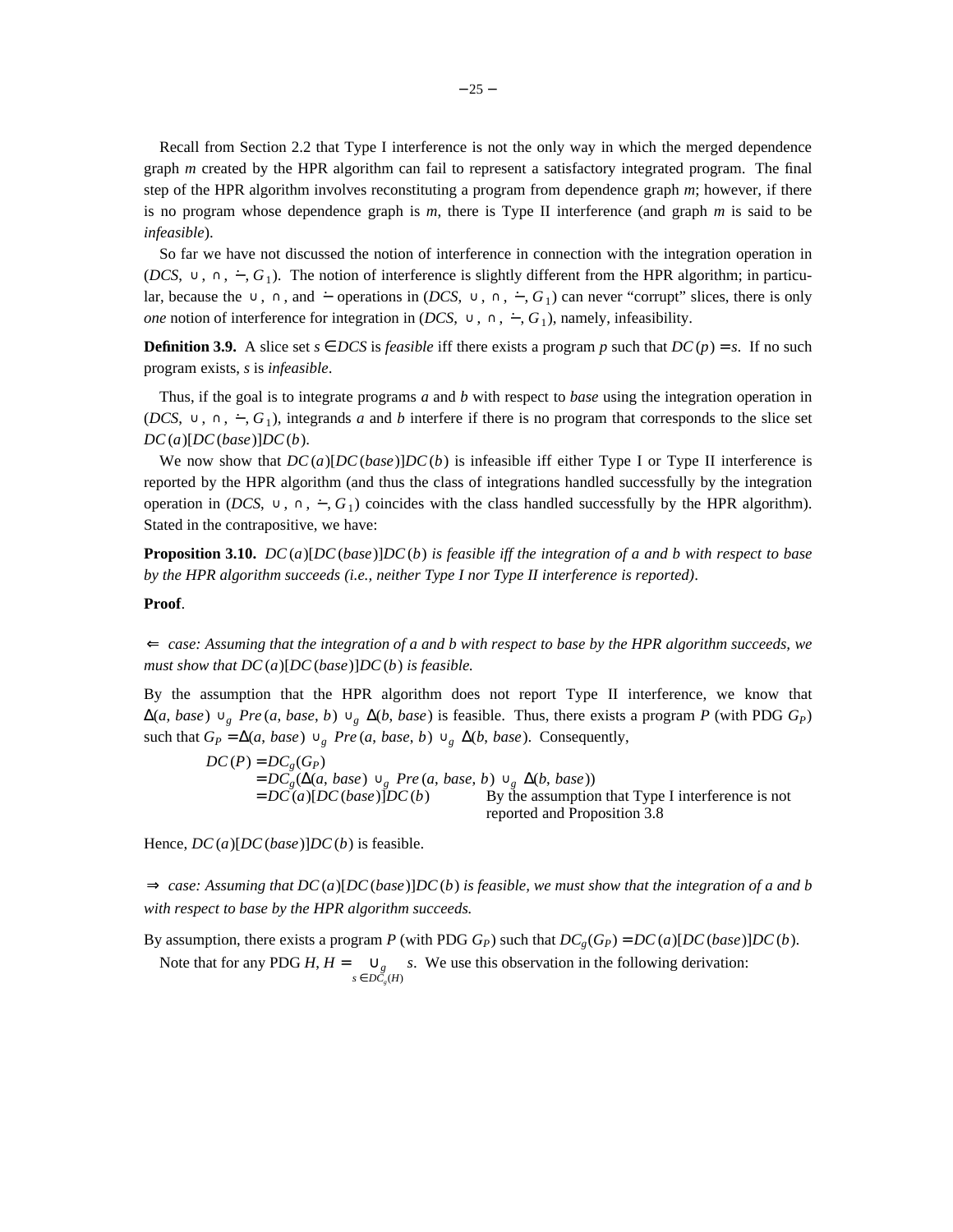$$
G_P = \bigcup_{s \in DC_s(G_P)} s.
$$
  
\n
$$
= \bigcup_{s \in DC(a)[DC(base)]DC(b)} s
$$
  
\n
$$
= \bigcup_{s \in DC(a) - DC(base)} s \bigcup_{s \in DC(a) \cap DC(base) \cap DC(b)} s \bigcup_{s \in DC(b) - DC(base)} s
$$
  
\n
$$
= \bigcup_{s \in DC_s(\Delta(a, base))} s \bigcup_{s \in DC_s(Pre(a, base, b))} s \bigcup_{s \in DC_s(\Delta(b, base))} s
$$
  
\n
$$
= \Delta(a, base) \bigcup_{s} Pre(a, base, b) \bigcup_{s} \Delta(b, base)
$$
  
\n(\*)

There are now two cases to consider:

(i) Suppose the HPR algorithm reports Type I interference.

Without loss of generality, assume that  $\Delta(a, base) \leq \Delta(a, base) \cup_{g} Pre(a, base, b) \cup_{g} \Delta(b, base).$ Thus, we have

$$
DC_g(\Delta(a, base)) \underline{\subset} DC_g(\Delta(a, base) \cup_g Pre(a, base, b) \cup_g \Delta(b, base))
$$
  
= 
$$
DC_g(G_P).
$$
 by (\*)

By the definition of the integration operation in (*DCS*,  $\cup$ ,  $\cap$ ,  $\div$ ,  $G_1$ ),

 $DC(a) \div DC(base) \subseteq DC(a)[DC(base)]DC(b).$ 

However, this leads to the following contradiction:

$$
DC(a)-DC(base) = DCg(\Delta(a, base)) \underline{\leq} DCg(GP) = DC(a)[DC(base)]DC(b).
$$

Thus, the HPR algorithm cannot report Type I interference.

(ii) Suppose the HPR algorithm reports Type II interference.

This leads to an immediate contradiction since, by (\*),

 $G_P = \Delta(a, base) \cup g$  *Pre* $(a, base, b) \cup g$   $\Delta(b, base)$ 

and hence  $\Delta(a, base) \cup_g Pre(a, base, b) \cup_g \Delta(b, base)$  is feasible.

Consequently, neither Type I nor Type II interference arises from the integration of *a* and *b* with respect to *base* by the HPR algorithm. □

Although Proposition 3.10 shows that the class of integrations handled successfully by the integration operation in (*DCS*, ∪, ∩,  $\div$ , *G*<sub>1</sub>) coincides with the class handled successfully by the HPR algorithm, there is a difference in how the two algorithms handle *unsuccessful* integrations of the kind where the HPR algorithm reports Type I interference. By Proposition 3.10, when the HPR algorithm reports Type I interference the slice set resulting from the integration operation in (*DCS*, ∪, ∩, –,  $G_1$ ) is infeasible; however, the slices in  $DC(a)[DC(base)]DC(b)$  are "uncorrupted," which gives the integration operation in (*DCS*, ∪, ∩,  $\div$ , *G*<sub>1</sub>) certain advantages over the HPR algorithm. For example, suppose we perform a succession of integrations to propagate a change through the development history of a program. With the HPR algorithm, once Type I interference is detected it is not meaningful to perform any subsequent integrations because Type I interference indicates that the resulting graph contains slices not found in any of the argument graphs. By contrast, with the integration operation in (*DCS*, ∪, ∩,  $\div$ , *G*<sub>1</sub>) although an intermediate value may be infeasible—indicating interference—none of the slices in the slice set have been "corrupted." If a subsequent integration involving infeasible elements produces a feasible result, we are guaranteed that the result contains only slices that were found in the argument sets.

The algebraic identities and inequalities we use to establish the integration operation's algebraic properties hold in all Brouwerian algebras, not just (*DCS*,  $\cup$ ,  $\cap$ ,  $\div$ ,  $G_1$ ), and therefore the results we obtain hold in all Brouwerian algebras as well. It is important to understand that the notion of interference is not part of this algebraic framework. For example, the classification of the elements of *DCS* into feasible and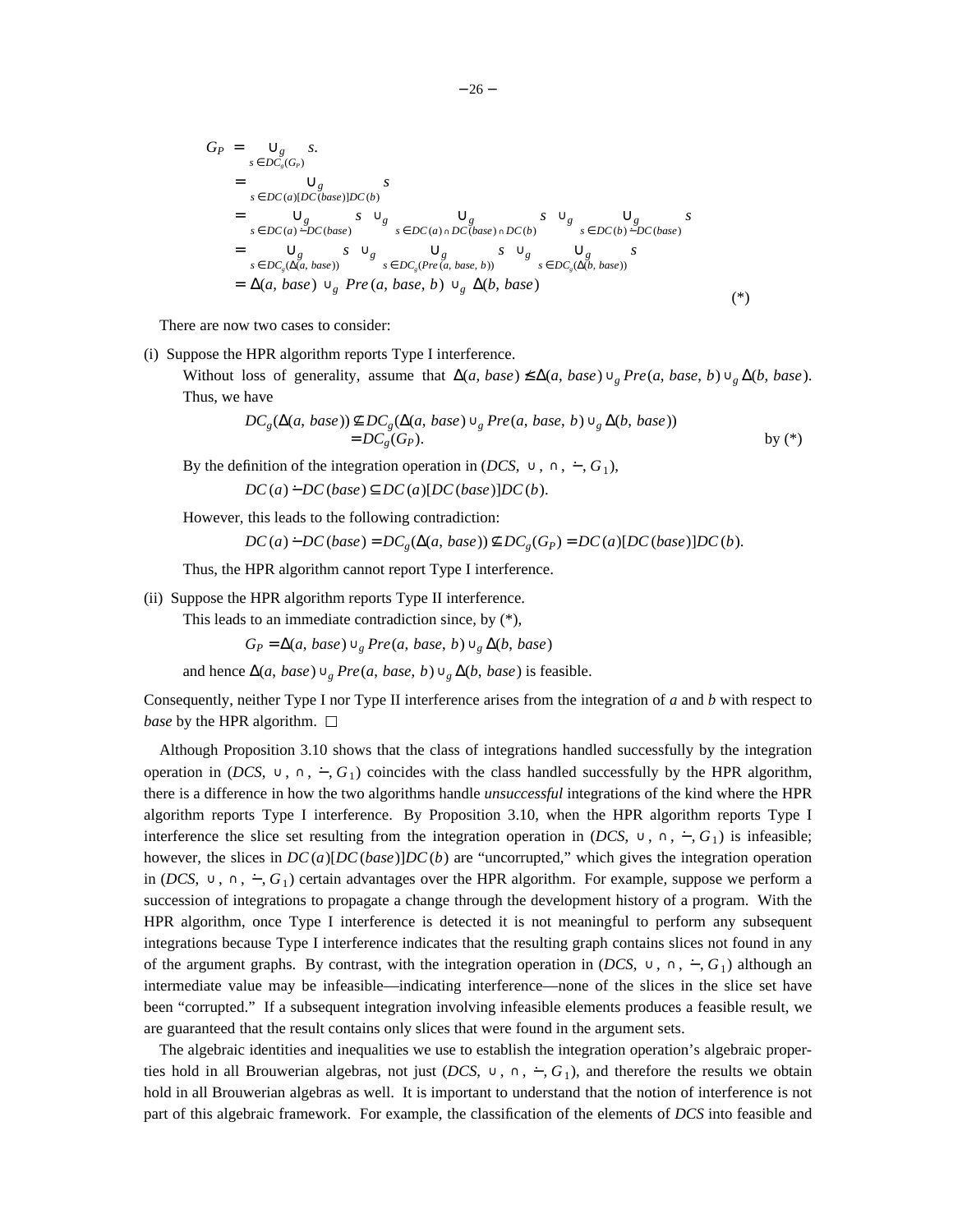infeasible elements is an issue that is specific to *DCS*; the feasibility issue is orthogonal to the algebraic structure of (*DCS*,  $\cup$ ,  $\cap$ ,  $\div$ , *G*<sub>1</sub>): the infeasible elements of *DCS* are subject to the same algebraic laws as the feasible elements. Thus, in the remainder of the paper the issue of interference is ignored; as with the algebra (*DCS*,  $\cup$ ,  $\cap$ ,  $\div$ , *G*<sub>1</sub>), each application of the integration framework will have an associated notion of interference.

One of the virtues of the HPR algorithm is that there is a theorem, the Integration Theorem (Theorem 2.9), that characterizes the execution behavior of the program produced by a successful integration (*i.e.*, one for which there is neither Type I nor Type II interference) in terms of the execution behaviors of the base program and the two integrands. This same sort of result also holds for the integration operation in (*DCS*, ∪, ∩,  $\div$ , *G*<sub>1</sub>). By Proposition 3.10, *DC*(*a*)[*DC*(*base*)]*DC*(*b*) is feasible iff the HPR algorithm succeeds. By Proposition 3.8, it consists of exactly the single-point slices of the merged graph created by the HPR algorithm. Because the Integration Theorem holds for the result of integrating by the HPR algorithm, whenever  $DC(a)[DC(base)]DC(b)$  is feasible the Integration Theorem also holds for any of the programs that correspond to  $DC(a)[DC(base)]DC(b)$ .

To summarize, the integration operation in (*DCS*, ∪, ∩,  $\div$ , *G*<sub>1</sub>) generalizes the HPR algorithm but preserves its most important property, namely that the execution behavior of the integrated program meets the semantic criterion of the integration model that was introduced in Section 1.1.

#### **4. Algebraic Properties of the Integration Operation**

Because the integration operation is defined solely in terms of  $\Box$ ,  $\Box$ , and  $\div$ , it has an analogue in all Brouwerian algebras, not just the algebra (*DCS*,  $\cup$ ,  $\cap$ ,  $\div$ ,  $G_1$ ) from Section 3.2. Because we will study the integration operation's properties strictly from an algebraic standpoint, our results apply to this operation in *all* Brouwerian algebras.

## **4.1. Basic Algebraic Properties of the Integration Operation**

It is not difficult to show that the following basic properties hold for the integration operation:

| $a[a]b = b$                                                            | $a$ [base] $a = a$                                                              |
|------------------------------------------------------------------------|---------------------------------------------------------------------------------|
| $a \perp b = a \perp b$                                                | $a \upharpoonright \neg b = a \sqcap b$                                         |
| $a[a \sqcap b]$ $b = a \sqcup b$                                       | $a[a \sqcup b]b = a \sqcap b$                                                   |
| $a$ [base] $\perp = a \div base$                                       | $a \, [base] \top = a \sqcup (\top \div base)$                                  |
| a [base ]( $x_1 \sqcup x_2$ ) = a [base ] $x_1 \sqcup a$ [base ] $x_2$ | a [base ] $(x_1 \sqcap x_2) \sqsubseteq a$ [base ] $x_1 \sqcap a$ [base ] $x_2$ |
| $a$ [ <i>base</i> ] <i>b</i> is monotonic in $a$                       | a [base] b is antimonotonic in base                                             |
| $a[x_1 \sqcup x_2]$ $b \sqsubseteq a[x_1]$ $b \sqcap a[x_2]$ $b$       | $a[x_1 \sqcap x_2]b = a[x_1]b \sqcup a[x_2]b$                                   |
| $a [base]b \div base = (a \div base) \sqcup (b \div base)$             | $a [base] b \div b = (a \div base) \div b$                                      |

Proofs of these properties are given in Appendix B.

We now show that the integration operation can be slightly simplified to

 $a [base] b = (a - base) \sqcup (a \sqcap b) \sqcup (b - base).$ 

That is, we can show that

$$
(a - base) \sqcup (a \sqcap base \sqcap b) \sqcup (b - base) = (a - base) \sqcup (a \sqcap b) \sqcup (b - base).
$$

**Lemma 4.1.**  $(a - base) \sqcup (a \sqcap base \sqcap b) = (a - base) \sqcup (a \sqcap b).$ 

**Proof**.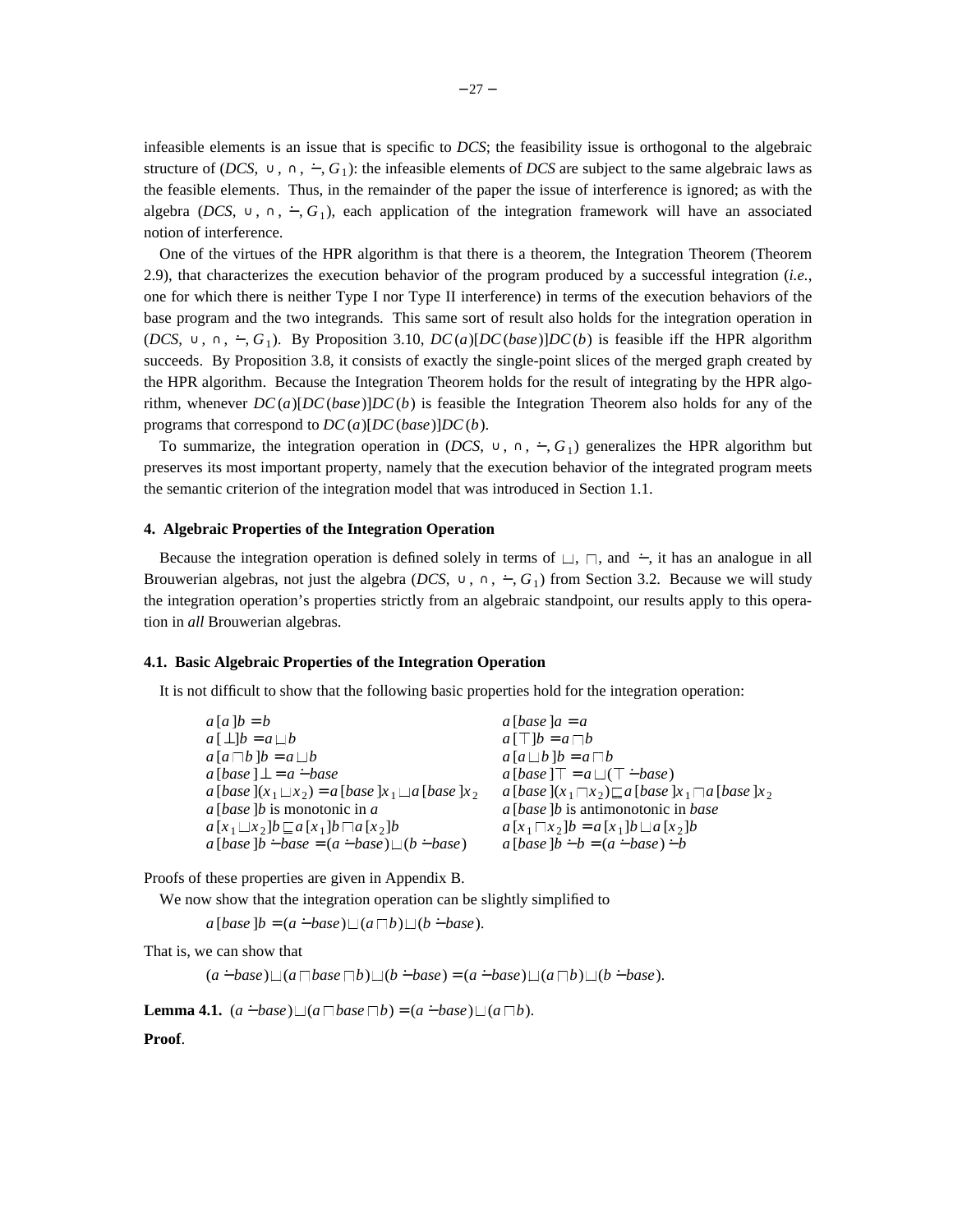$$
(a - base) \sqcup (a \sqcap base \sqcap b) = ((a - base) \sqcup (a \sqcap base)) \sqcap ((a - base) \sqcup b)
$$
  
=  $a \sqcap ((a - base) \sqcup b)$   
=  $(a \sqcap (a - base)) \sqcup (a \sqcap b)$   
=  $(a - base) \sqcup (a \sqcap b)$   
=  $(a - base) \sqcup (a \sqcap b)$   
by Proposition A.11

 $\Box$ 

**Corollary 4.2.**  $a [base]b = (a - base) \sqcup (a \sqcap b) \sqcup (b - base).$ 

**Proof.** Immediate from the definition of *a* [*base* ]*b* and Lemma 4.1.  $\Box$ 

#### **4.2. Associativity of Integration**

The algebraic properties of the integration operation are of particular interest when dealing with compositions of integrations. For example, if three variants of a given base program are to be integrated by a pair of (two-variant) integrations, it is important to know whether there is a law of associativity to guarantee that it does not matter which two variants are integrated first. In this section, we prove that such a law of associativity does hold for the integration operation. We also generalize the integration operation to simultaneously integrate more than two variants with a given base element, and show that a three-variant simultaneous integration can be done as a succession of two-variant integrations.

**Definition 4.3.** The *simultaneous integration* of elements  $x_1, x_2, \dots, x_n$  with respect to element *base*, denoted by  $(x_1[\text{base} \,] x_2, \dots, x_n)$ , is defined as

 $(x_1[base]x_2, \dots, x_n) \triangleq (x_1 \div base) \sqcup (x_2 \div base) \sqcup \dots \sqcup (x_n \div base) \sqcup (x_1 \sqcap x_2 \sqcap \dots \sqcap x_n \sqcap base).$ 

**Theorem 4.4.** (Generalized Associativity Theorem). (*x* [*base* ]*y*)[*base* ]*z* = *x* [*base* ](*y* [*base* ]*z*)  $=(x [base ]z)[base ]y = (x [base ]y)[base ](x [base ]z) = (x [base ]y)[x](x [base ]z) = (x [base ]y, z).$ 

Theorem 4.4, which relates six different ways of integrating three variants with respect to a given base element, is illustrated in Figure 10.

Because the integration operator is a ternary operator, Theorem 4.4 is a generalization of the ordinary kind of associative law for binary operators, namely  $(x \otimes y) \otimes z = x \otimes (y \otimes z)$ . We can simplify the generalized law to the ordinary law by currying the integration operator  $\lceil \cdot \rceil$  with respect to its middle argument, in this case *base*, which gives us a binary operator *\_* [*base* ]*\_*. The first two clauses of Theorem 4.4 are of the form  $(x \otimes y) \otimes z = x \otimes (y \otimes z)$ , with operator  $\Box \otimes \Box$  replaced by  $\Box$  [*base* ] $\Box$ .

## **Proof of Theorem 4.4**.

Part I. Show that  $(x$  [base ]y  $\vert y \vert$  [base ]z = x [base ]y [base ]z =  $(x$  [base ]z ][base ]y =  $(x$  [base ]y, z).

(*x* [*base* ]*y*)[*base* ]*z*

---------------

 $=(x[\text{base}]\text{y} - \text{base}) \sqcup (x[\text{base}]\text{y} \sqcap \text{base} \sqcap z) \sqcup (z - \text{base})$ 

 $=(x - base) \sqcup (y - base) \sqcup (((x - base) \sqcup (x - base)) \sqcup (y - base)) \sqcap base \sqcap z) \sqcup (z - base)$  $=(x - base) \sqcup (y - base) \sqcup (z - base) \sqcup (x \sqcap y \sqcap z \sqcap base)$ <br>=  $(x - base) \sqcup (y - base) \sqcup (z - base) \sqcup (x \sqcap y \sqcap z \sqcap base)$ 

- 
- = (*x* [*base* ]*y*, *z*)

By analogous arguments, one can show  $x$  [*base* ]( $y$  [*base* ] $z$ ] = ( $x$  [*base* ] $y$  = ( $x$  [*base* ] $y$ ,  $z$ ).

*Part II. Show that*  $(x$  [*base* ]*y*)[*base* ] $(x$  [*base* ]*z*) =  $(x$  [*base* ]*y*, *z*).

-

and the contract of the contract of the contract of the contract of the contract of the contract of the contract of the contract of the contract of the contract of the contract of the contract of the contract of the contra

<sup>-</sup>-<sup>11</sup>The laws used to justify proof steps are listed in Appendixes A, B, and C.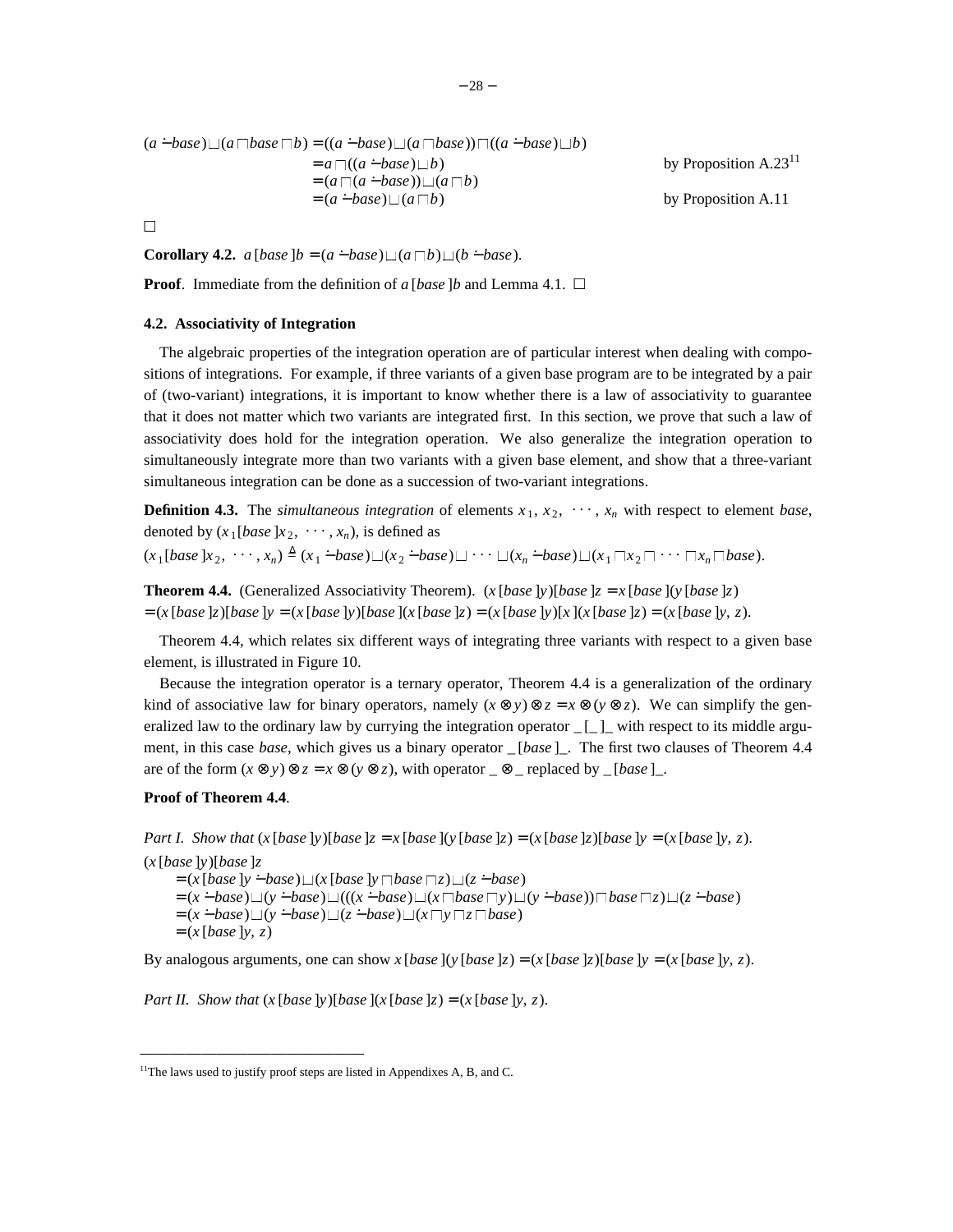

Figure 10. Associativity properties of the integration operation. By the Generalized Associativity Theorem (Theorem 4.4) all the computations illustrated above produce the same answer.

(*x* [*base* ]*y*)[*base* ](*x* [*base* ]*z*)

```
= (x [base ]y
.
− base)  (x [base ]y  base  x [base ]z)  (x [base ]z
.
− base)
=(x - b \text{ a}) \square (y - b \text{ a})<br>= (x - b \text{ a}) \square (y - b \text{ a})\Box(((x –̄base)\Box(x \Boxbase \Boxy)\Box(y –̄base))\Boxbase \Box((x –̄base)\Box(x \Boxbase \Boxz)\Box(z –̄base)))
      \Box(((x − base)\Box(x − base)
=(x - b \text{ and } y) \sqcup (y - b \text{ as } e) \sqcup (z - b \text{ as } e) \sqcup (x \sqcap y \sqcap z \sqcap base)= (x [base ]y, z)
```
*Part III. Show that*  $(x$  [*base* ]*y*)[ $x$ ] $(x$ [*base*] $z$ ] =  $(x$ [*base*] $y, z$ ].

```
(x [base ]y)[x ](x [base ]z)
          =(x[\text{base}]\text{y} - x) \sqcup (x[\text{base}]\text{y} \sqcap x \sqcap x[\text{base}]\text{z}) \sqcup (x[\text{base}]\text{z} - x)=(y - b \text{ and } y - x)<br>= ((y - b \text{ and } y) - x) (((x
.
− base)  (x  base  y)  (y
.
− base))  x  ((x
.
− base)  (x  base  z)  (z
.
− base)))
                \Box(((x − base) – x)<br>\Box((z − base) – x)
          =(y - b \text{ and } y)<br>= (0, b \text{ and } b \text{).}
```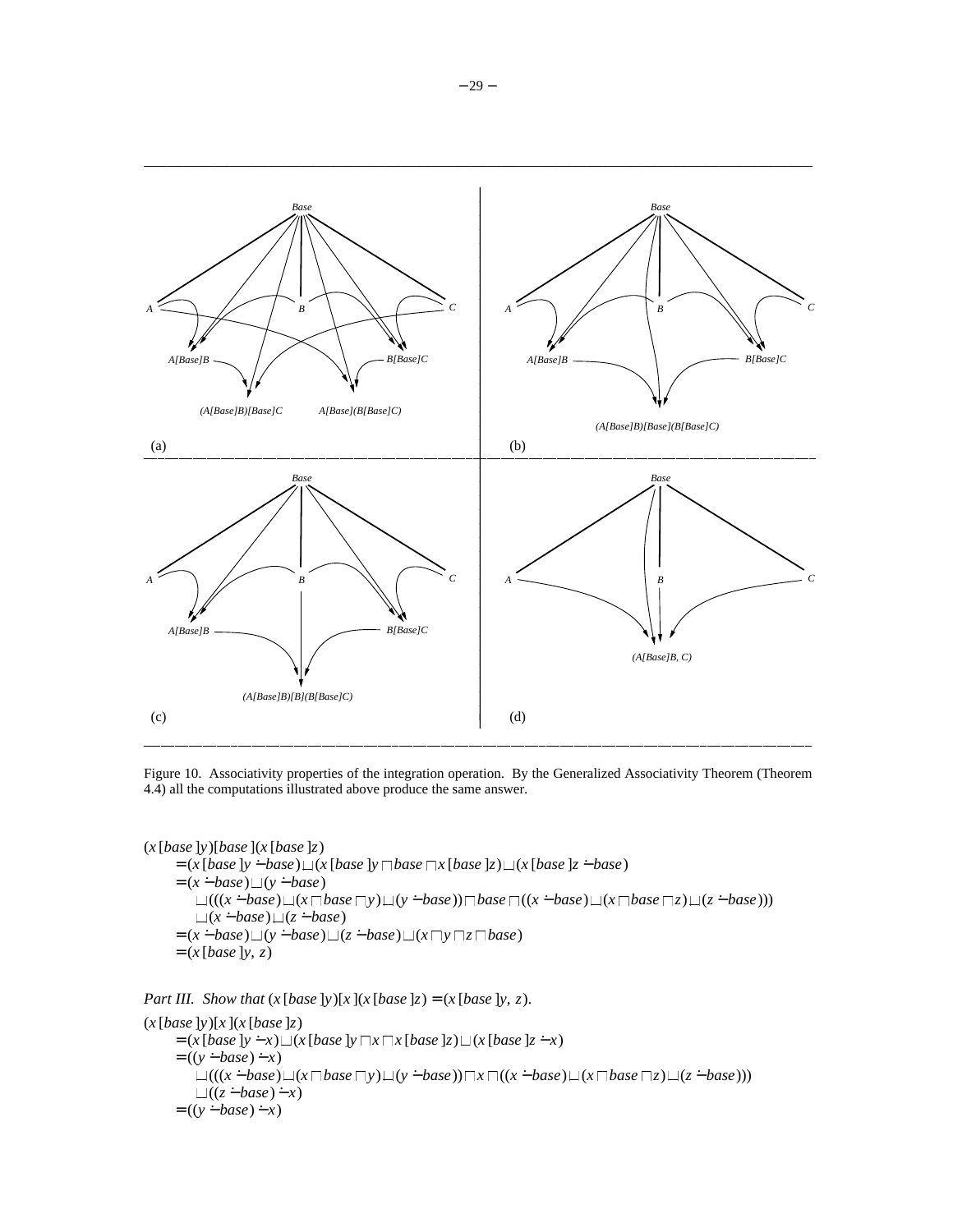$$
\Box((x - base) \Box x) \Box((x - base) \Box(x \Box base \Box z)) \Box((x - base) \Box(z - base))
$$
  
\n
$$
\Box((x - base) \Box base \Box y) \Box(x \Box base \Box z \Box y) \Box(x \Box base \Box y \Box(z - base))
$$
  
\n
$$
\Box((y - base) \Box(x - base)) \Box((y - base) \Box x \Box base \Box z) \Box((y - base) \Box(x - base) \Box x)
$$
  
\n
$$
\Box((z - base) - x)
$$
 (\*)

Note that each term in (\*) is dominated by a term of  $(x - base) \sqcup (y - base) \sqcup (z - base) \sqcup (x \sqcap y \sqcap z \sqcap base);$ thus,  $(x$ [*base*] $y$ ] $(x$ [*/x* [*base*] $z$ ] $\subseteq$  $(x$ [*base*] $y, z$ ).

However, by continuing from (\*), we can also show that  $(x[\text{base } y)[x](x[\text{base } z]] = (x[\text{base } y, z)$ .

 $=(x - b \, a \, s \, e)$  $\Box$ ((y –̄base) –̀ x) $\Box$ ((y –̄base) $\Box(x - base) \Box$ ((y –̄base) $\Box x \Box base \Box z) \Box$ ((y –̄base) $\Box(z - base) \Box(x)$  $\Box((z - base) - x) \Box((z - base) \Box(x - base)) \Box((z - base) \Box x \Box base \Box y) \Box((z - base) \Box x)$ <br> $\Box((z - base) - x) \Box((z - base) \Box(x - base)) \Box((z - base) \Box x \Box base \Box y) \Box((z - base) \Box x)$  $\Box(x \sqcap base \sqcap z \sqcap y)$  $y$ ) because  $(x - base)$   $\exists x \in base$  *base*)  $\exists x \in base$  *x* ÷ *base*<br>*y*)  $=(x - b \text{ a})$  $\Box$ (((y - base)  $\Box$ (z - base)) - x)  $\Box((y - base) \Box(z - base)) \Box(x - base))$  $\Box((x \Box base) \Box ((x \dot{-} base) \Box z) \Box ((z \dot{-} base) \Box y)))$  $\Box((x + base) \sqcap (z - base)) \sqcap x)$  $\Box(x \sqcap base \sqcap z \sqcap y)$ *y*) (\*\*)

Now consider the second and third terms of the expression in line (\*\*). Their join is of the form  $(a-x)\sqcup(a\sqcap(x-base))$ , where  $a=(y-base)\sqcup(z-base)=(y\sqcup z)-base$ .

$$
(a-x)\sqcup(a\sqcap(x-base))\sqsupseteq(a-x)\sqcup((a\sqcap x)-base)
$$
by Proposition A.25  
\n
$$
\sqsupseteq((a-x)-base)\sqcup((a\sqcap x)-base)
$$
by Proposition A.11  
\n
$$
=((a-x)\sqcup(a\sqcap x))-base
$$
by Proposition A.14  
\n
$$
= a - base
$$
by Proposition A.14  
\n
$$
= ((y \sqcup z)-base) - base
$$
  
\n
$$
= (y \sqcup z)-base
$$
  
\n
$$
= (y-base)
$$

Substituting into (\*\*), we have

$$
(x [base]y)[x](x [base]z) \square (x \dot{-}base) \square (y \dot{-}base) \square (z \dot{-}base) \square (x \square y \square z \square base)
$$
  
=  $(x [base]y, z)$ 

We have shown that  $(x[\text{base } y, z)](x[\text{base } y)[x](x[\text{base } z)](x[\text{base } y, z);$  consequently,  $(x [base] y)[x](x [base] z) = (x [base] y, z). □$ 

#### **4.3. Compatible Integrands**

Program integration deals with the problem of reconciling "competing" modifications to a base program. A different, but related, problem is that of separating *consecutive* edits to a base program into individual edits on the base program.

**Example.** Consider the case of two consecutive edits to base program *Base*; let *Base* +  $\delta$ *A* be the result of modifying *Base*, and let  $Base + \delta A + \delta B$  be the result of modifying  $Base + \delta A$ . By "separating consecutive edits," we mean creating a program *Base* + δ*B* that includes the second modification but not the first.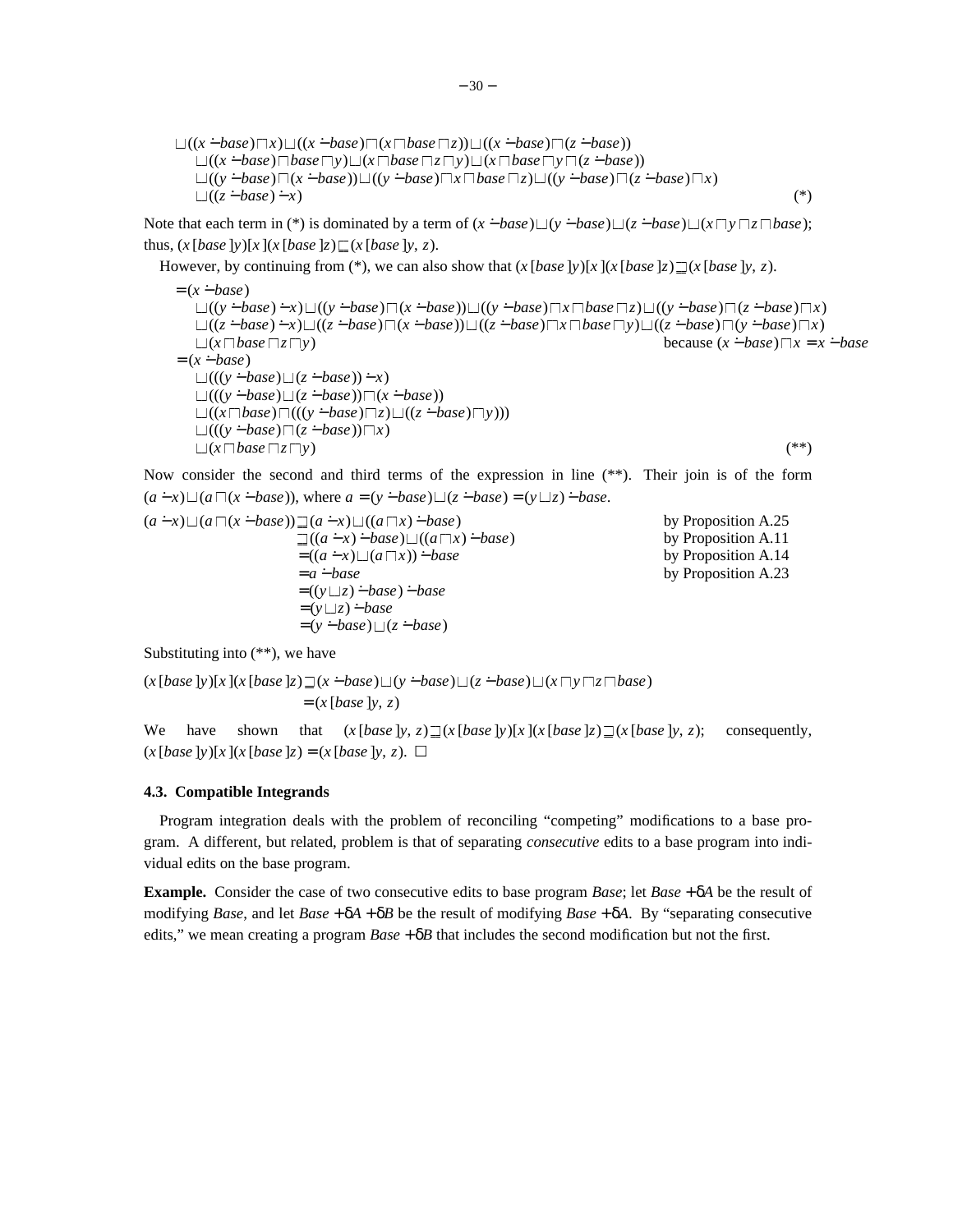− 31 −



One way of formalizing this goal is to say that we are looking for an integrand *X* that is compatible with base *Base*, integrand *Base* +  $\delta A$ , and result *Base* +  $\delta A$  +  $\delta B$ ; that is, *X* should satisfy the equation  $(Base + \delta A)[Base](X) = Base + \delta A + \delta B$ .

In this section the algebraic approach introduced in the previous sections is used to study this question. The question is posed as "When does there exist an integrand compatible with a given base *base*, integrand *a*, and result *m*?," or, equivalently, "When does there exist an element *x* such that *a* [*base* ] $x = m$ ?" We show that, if they exist, the solutions to  $a$  [*base* ] $x = m$  form a meet semi-lattice with a least element, and we give a closed formula for the least element. (These results are further extended in Section 5.4.)

## *Existence of a Compatible Integrand*

The theorem proven in this section provides a test for the existence of a compatible integrand. It shows that a solution to the equation *a* [*base* ] $x = m$  exists if and only if *m* itself is a suitable integrand (*i.e.*, if and only if *m* itself has the property that  $a$  [*base* ] $m = m$ ).

**Lemma 4.5.**  $a[base]x = m \text{ iff } a \div (m \sqcup base) = \bot \text{ and } (m \div a) \div (m \div base) = \bot.$ 

#### **Proof**.

 $\Leftarrow$  case: Assuming  $a \div (m \Box base) = \bot$  and  $(m \div a) \div (m \div base) = \bot$ , we must show that there is a solution *to*  $a$  [*base* ] $x = m$ .

We will show that there is a solution to  $a$  [*base* ] $x = m$  by showing that *m* itself is a solution (*i.e.*, *a* [*base* ] $m = m$ ). The proof breaks into two parts: in part (i), we show that *a* [*base* ] $m \subseteq m$ ; in part (ii), we show that  $a [base] m \sqsupset m$ .

(i) We will show that  $a \lfloor base \rfloor m \sqsubseteq m$ .

We start by considering the terms of *a* [*base* ]*m*:

 $a [base]$  $m = (a - base) \sqcup (a \sqcap base \sqcap m) \sqcup (m - base).$ 

- (1) By the properties of  $\Box$ , we know  $a \Box base \Box m \sqsubseteq m$ .
- (2) Because  $a \div (m \sqcup base) = \bot$  we know  $a \sqsubseteq m \sqcup base$ , and consequently  $a \div base \sqsubseteq m$ .
- (3) Because  $m \sqsubseteq m \sqcup base$ , we know  $m base \sqsubseteq m$ .

Thus,  $a$  [base ] $m \sqsubseteq m \sqcup m \sqcup$  $m = m.$  (†)

(ii) We will show that 
$$
a [base]m \rceil m
$$
.  
From the assumption  $(m \div a) \div (m \div base) = \bot$ , we know that  $(m \div a) \rceil (m \div base)$ . (\*)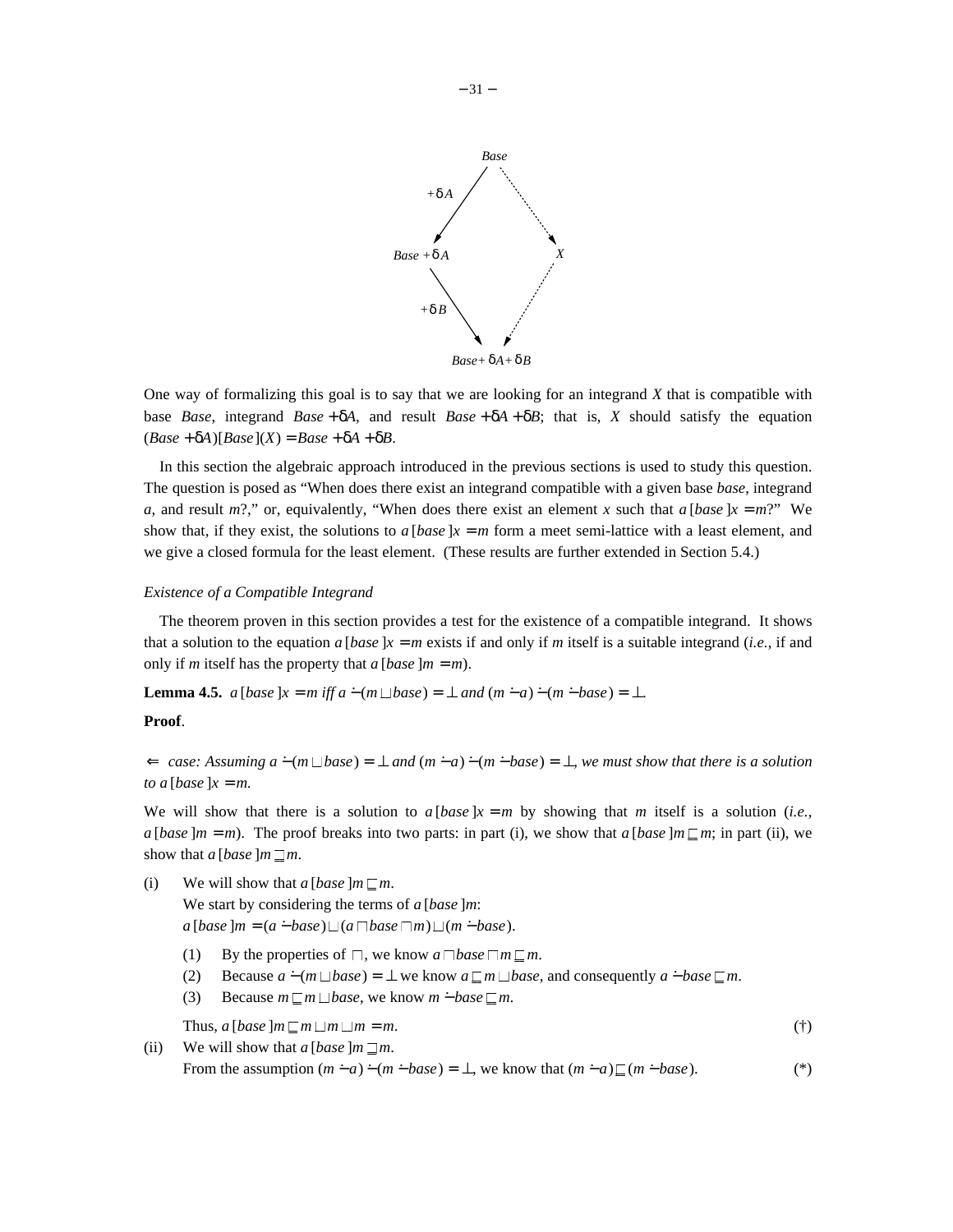$$
m \div (a \cap base \cap m) = (m \div a) \sqcup (m \div base) \sqcup (m \div m)
$$
  
\n
$$
= (m \div a) \sqcup (m \div base) \sqcup \bot
$$
  
\n
$$
= (m \div base)
$$
  
\nby Proposition A.15  
\nby Proposition A.4  
\nby Proposition A.4  
\nby (\*)

We now start from  $m \text{--} base = m \text{--} (a \square base \square m)$  and join both sides by  $(a \square base \square m)$ .

$$
(m - base) \sqcup (a \sqcap base \sqcap m) = (m - (a \sqcap base \sqcap m)) \sqcup (a \sqcap base \sqcap m)
$$
  
=  $m \sqcup (a \sqcap base \sqcap m)$  by Proposition A.12  
=  $m$  *(\*\*)*

$$
a[base]m = (a \div base) \sqcup (a \sqcap base \sqcap m) \sqcup (m \div base)
$$
  
\n
$$
\sqsupseteq (a \sqcap base \sqcap m) \sqcup (m \div base)
$$
  
\n
$$
= m
$$
 by (\*\*) (†)

Combining (†) and (†), we have  $m \sqsubseteq a$  [*base* ] $m \sqsubseteq m$ ; hence, *a* [*base* ] $m = m$ .

 $\Rightarrow$  *case:* Assuming a[base] $x = m$ , we must show that (i)  $a \div (m \Box base) = \bot$ , and (ii)  $(m \div a) \div (m \div base) = \bot.$ 

We consider each case in turn below.

(i) If  $a$  [*base* ] $x = m$ , then we have

 $\perp$  =  $m \div m$ = *a* [*base* ]*x .* − *m*  $= ((a - base) \sqcup (a \sqcap base \sqcap x) \sqcup (x - base)) - m$  $=(a - base)$   $\div m$ )  $\Box ((a \Box base \Box x) \div m)$   $\Box ((x \div base) \div m)$ by Proposition A.14 − ((*a* • *base*) – *m*<br>  $\Box$ (*a* + *base*) – *m*  $= a \div (m \Box$ by Proposition A.16

Therefore, 
$$
a \div (m \sqcup base) = \bot
$$
.

(ii) If 
$$
a
$$
 [*base*]  $x = m$ , then  
\n
$$
(m \dot{-} a) \dot{-} (m \dot{-} base) = (a [base]x \dot{-} a) \dot{-} (a [base]x \dot{-} base)
$$
\n
$$
= [((a \dot{-} base) \sqcup (a \sqcap base \sqcap x) \sqcup (x \dot{-} base)) \dot{-} a]
$$
\n
$$
\dot{-} [((a \dot{-} base) \sqcup (a \sqcap base \sqcap x) \sqcup (x \dot{-} base)) \dot{-} base)]
$$
\n
$$
= [((a \dot{-} base) \dot{-} a) \sqcup ((a \sqcap base \sqcap x) \dot{-} a) \sqcup ((x \dot{-} base) \dot{-} a)]
$$
\n
$$
\dot{-} [((a \dot{-} base) \dot{-} base) \sqcup ((a \sqcap base \sqcap x) \dot{-} base) \sqcup ((x \dot{-} base) \dot{-} base) \dot{-} base)]
$$

by Proposition A.14

It is possible to simplify five of the six terms in the last expression.

| by Propositions A.16, A.4, and A.5 |
|------------------------------------|
| by Proposition A.2                 |
| by Proposition A.16                |
| by Proposition A.2                 |
| by Proposition A.16                |
|                                    |

## Picking up the derivation, we have

$$
(m \div a) \div (m \div base) = [\bot \sqcup \bot \sqcup ((x \div base) \div a)] \div [(a \div base) \sqcup \bot \sqcup (x \div base)]
$$
  
\n
$$
= (x \div (a \sqcup base)) \div ((a \div base) \sqcup (x \div base))
$$
  
\n
$$
= x \div ((a \sqcup base) \sqcup (a \div base)) \sqcup (x \div base))
$$
  
\n
$$
= x \div (a \sqcup base) \sqcup (a \div base))
$$
  
\n
$$
= (x \div base) \div (x \div base))
$$
  
\n
$$
= ((x \div base) \div (x \div base)) \div a)
$$
  
\nby Proposition A.16  
\nby Proposition A.4  
\n
$$
= \bot \rightarrow a
$$
  
\nby Proposition A.5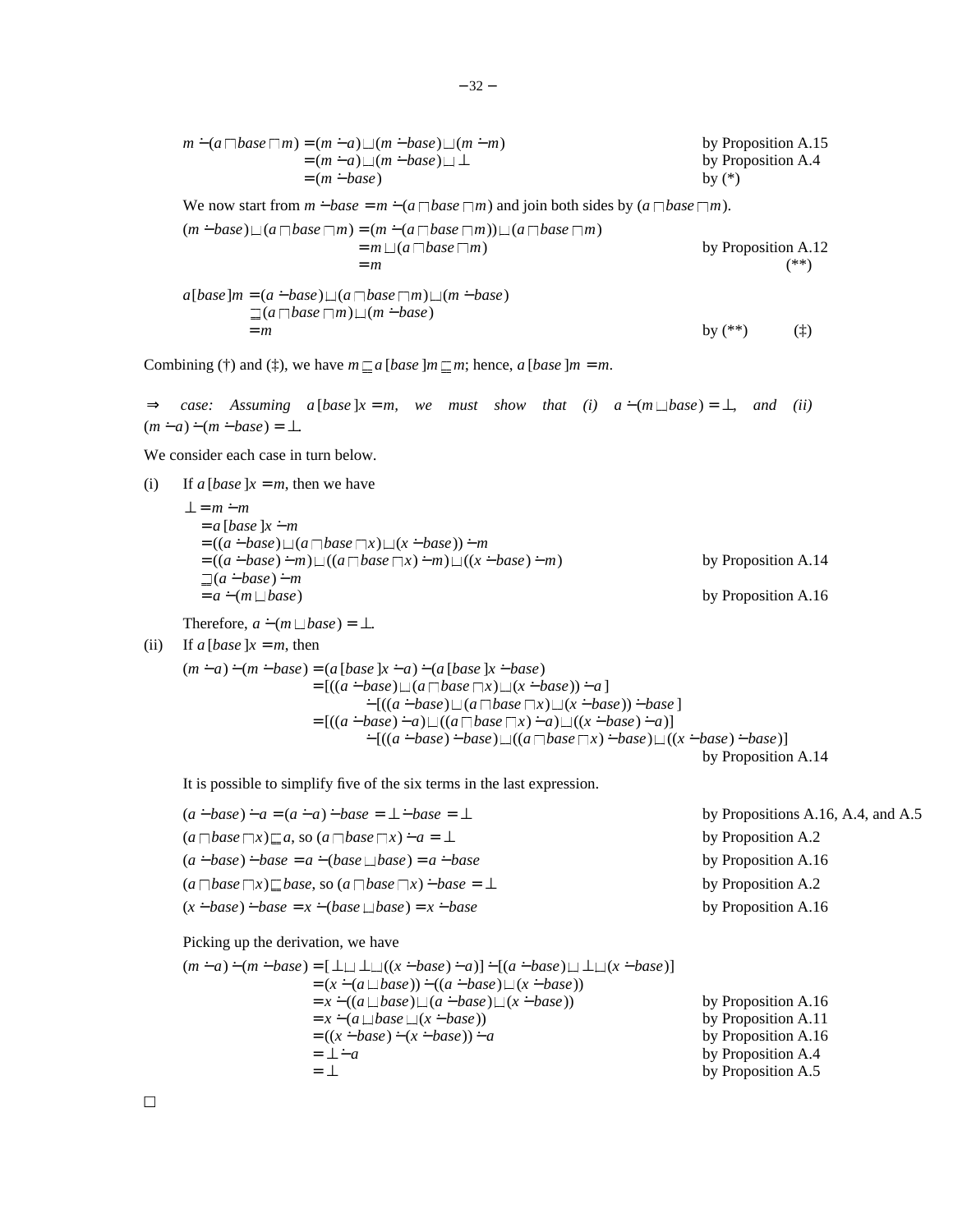## **Theorem 4.6.**  $a$  [base ] $x = m$  *iff*  $a$  [base ] $m = m$ .

#### **Proof**.

⇐ *case:*

The proof of this case is immediate: To show that  $a$  [*base* ] $x = m$  has a solution we merely choose  $x$  to be *m*.

⇒ *case:*

If *a* [*base* ] $x = m$ , then by the previous lemma,  $a \div (m \Box base) = \bot$  and  $(m \div a) \div (m \div base) = \bot$ . As shown in the proof of the  $\Leftarrow$  case of the lemma, if  $a$  − ( $m \perp base$ ) = ⊥ and  $(m - a)$  − ( $m - base$ ) = ⊥, then *a* [*base* ]*m* = *m*.

#### *Existence of a Minimum Compatible Integrand*

In this section, we give a closed formula for the least solution of the equation *a* [*base* ] $x = m$  and show that it is, in fact, the least solution.

**Lemma 4.7.** *If a* [*base* ]*m* = *m then*  $m \div a = m \div (a \sqcup base)$ .

**Proof.** Because *a* [*base* ]*m* = *m*, we know from Theorem 4.6 and Lemma 4.5 that  $a \div (m \Box base) = \bot$  and  $(m \div a) \div (m \div base) = \bot.$ 

$$
(m \dot{-} a) \dot{-} (m \dot{-} base) = \bot
$$
  
\n
$$
m \dot{-} a \sqsubseteq m \dot{-} base
$$
  
\n
$$
m \dot{-} a = (m \dot{-} a) \dot{-} a \sqsubseteq (m \dot{-} base) \dot{-} a = m \dot{-} (a \sqcup base)
$$
 (\*)

However, by Proposition A.11 we know that

$$
m \div a \sqsupseteq (m \div a) \div base = m \div (a \sqcup base)
$$
\n<sup>(\*)\*</sup>

Therefore, by (\*) and (\*\*),  $m \div a = m \div (a \sqcup base)$ .  $\Box$ 

**Lemma 4.8.** *If a* [*base* ]*m* = *m then*  $(a - base) \sqcup (a \sqcap base \sqcap m) \sqcup (m - a) = m$ .

**Proof**. The proof breaks into two parts: in part (i), we show that  $(a - base) \sqcup (a \sqcap base \sqcap m) \sqcup (m - a) \sqsubseteq m$ ; in part (ii), we show that  $(a - base) \sqcup (a \sqcap base \sqcap m) \sqcup (m - a) \sqsupseteq m$ .

- (i) Because  $a[base]m = m$ , we know that  $a \div (m \sqcup base) = \bot$ . Consequently,  $a \sqsubseteq m \sqcup base$ , or equivalently  $a - base \square m$ . Thus,  $(a - base) \square (a \square base \square m) \square (m - a) \square m \square m \square m = m$ .
- (ii) By Proposition A.18,  $(a \div base) \sqcup (m \div a) \sqsupseteq m \div base$ ; thus,

 $(a - base) \sqcup (a \sqcap base \sqcap m) \sqcup (m - a) \sqsupseteq (a \sqcap base \sqcap m) \sqcup (m - base).$ 

From part (ii) of the  $\Leftarrow$  case of Lemma 4.5, we know that from  $(m \div a) \div (m \div base) = \bot$  we can deduce  $(a \cap base \cap m) \sqcup (m - base) = m$ . Therefore,  $(a - base) \sqcup (a \cap base \cap m) \sqcup (m - a) \sqsupseteq m$ .  $\square$ 

**Definition 4.9.**  $x_{min} \triangleq (m \div a) \sqcup ((a \sqcap base \sqcap m) \div (a \div base)).$ 

**Theorem 4.10.** If a [base ]m = m then  $x_{min}$  is the minimum x such that a [base ]x = m.

**Proof**.

Part I. Show that a [base ]
$$
x_{min} = m
$$
.  
\na [base ] $x_{min} = (a - base) \sqcup (a \sqcap base \sqcap ((m - a) \sqcup ((a \sqcap base \sqcap m) - (a - base))))$   
\n $\sqcup (((m - a) \sqcup ((a \sqcap base \sqcap m) - (a - base))) - base)$  (\*)

First, we simplify the second term of (\*).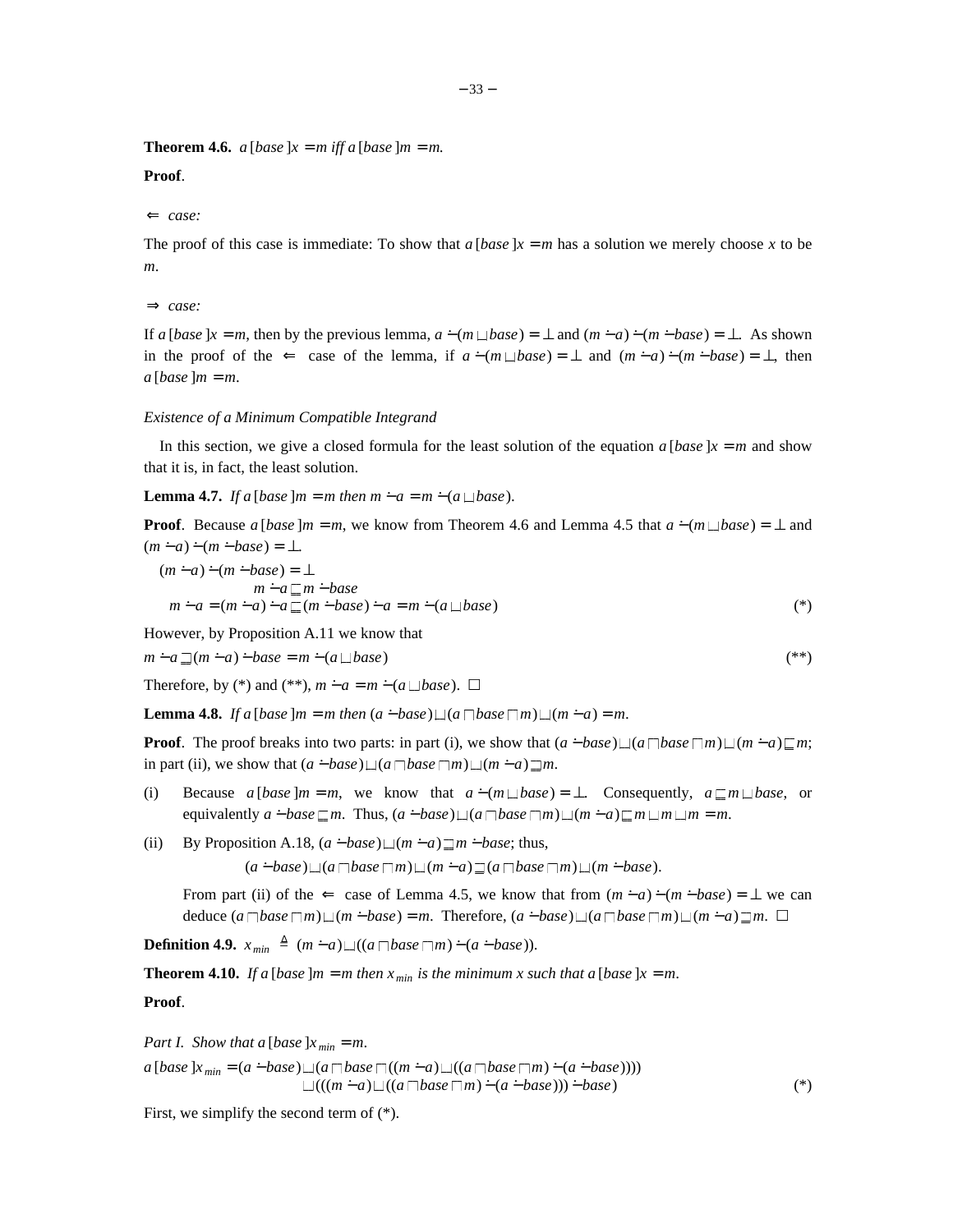$$
a \Box base \Box ((m \dot{-} a) \Box ((a \Box base \Box m) \dot{-} (a \dot{-} base)))
$$
  
\n
$$
= (a \Box base \Box (m \dot{-} a)) \Box ((a \Box base \Box (a \Box base \Box m) \dot{-} (a \dot{-} base)))
$$
  
\n
$$
= (a \Box base \Box (m \dot{-} a)) \Box ((a \Box base \Box m) \dot{-} (a \dot{-} base))
$$
  
\nNext, we simplify the third term of (\*).  
\n
$$
((m \dot{-} a) \Box ((a \Box base \Box m) \dot{-} (a \dot{-} base))) \dot{-} base
$$
  
\n
$$
= ((m \dot{-} a) \dot{-} base) \Box ((a \Box base \Box m) \dot{-} (a \dot{-} base) \dot{-} base)
$$
  
\n
$$
= (m \dot{-} (a \Box base)) \Box ((a \Box base \Box m) \dot{-} base) \dot{-} (a \dot{-} base))
$$
  
\n
$$
= (m \dot{-} (a \Box base)) \Box (\bot \dot{-} (a \dot{-} base))
$$
  
\n
$$
= (m \dot{-} (a \Box base)) \Box \bot
$$
  
\n
$$
= m \dot{-} a
$$
  
\nby Lemma 4.7  
\n
$$
a [base ]x_{min} = (a \dot{-} base) \Box [(a \Box base \Box (m \dot{-} a)) \Box ((a \Box base \Box m) \dot{-} (a \dot{-} base))]] \Box (m \dot{-} a)
$$
  
\n
$$
= (a \dot{-} base) \Box ((a \Box base \Box m) \dot{-} (a \dot{-} base)) \Box (m \dot{-} a))
$$
  
\n
$$
= (a \dot{-} base) \Box ((a \Box base \Box m) \dot{-} (a \dot{-} base)) \Box (a \Box base \Box (m \dot{-} a)) )
$$
  
\nby Proposition A.12

By Lemma 4.8, we know that  $(a - base) \sqcup (a \sqcap base \sqcap m) \sqcup (m - a) = m$ . Thus we can continue the derivation above as follows:

> $=m \sqcup (a \sqcap base \sqcap (m \doteq a))$ = *m*

This completes the proof of Part I; we have shown that  $a$  [*base* ] $x_{min} = m$ .

*Part II. Show that*  $x_{min}$  *is the minimum*  $x$  *such that*  $a$  [*base* ] $x = m$ *.* 

Suppose that *x* is an element such that *a* [*base* ]*x* = *m*. We will demonstrate that  $x \sqsupseteq x_{min}$ .

$$
\perp = a [base]x_{min} - a [base]x
$$
  
\n= [(a - base) \sqcup (a \sqcap base \sqcap x\_{min}) \sqcup (x\_{min} - base)] - [(a - base) \sqcup (a \sqcap base \sqcap x) \sqcup (x - base)]  
\n= [(a - base) - ((a - base) \sqcup (a \sqcap base \sqcap x) \sqcup (x - base))]  
\n
$$
\sqcup [(a \sqcap base \sqcap x_{min}) - ((a - base) \sqcup (a \sqcap base \sqcap x) \sqcup (x - base))]
$$
  
\n
$$
\sqcup [(x_{min} - base) - ((a - base) \sqcup (a \sqcap base \sqcap x) \sqcup (x - base))]
$$
  
\n(\*)

Note that, by Proposition A.2, the first term equals ⊥. In addition, because the outermost connectives in (\*) are joins, each of the remaining two terms must also equal ⊥.

First, consider the third term of (\*).

$$
x_{min} \doteq base \sqsubseteq (a \doteq base) \sqcup (a \sqcap base \sqcap x) \sqcup (x \doteq base)
$$
  
\n
$$
x_{min} \sqsubseteq (a \doteq base) \sqcup (a \sqcap base \sqcap x) \sqcup (x \doteq base) \sqcup base
$$
  
\n
$$
= (a \sqcup base) \sqcup (a \sqcap base \sqcap x) \sqcup (x \doteq base)
$$
  
\n
$$
= a \sqcup base \sqcup x \sqcup (a \sqcap base \sqcap x)
$$
  
\n
$$
= a \sqcup base \sqcup x
$$

Therefore,  $x_{min} \div (a \sqcup base) \sqsubseteq x$ , or, expanding with the definition of  $x_{min}$ ,  $((m \div a) \sqcup ((a \sqcap base \sqcap m) \div (a \div base))) \div (a \sqcup base) \sqsubseteq x.$ 

$$
x \underline{\Box}((m-a)-(a \bot base)) \sqcup (((a \top base \top m)-(a - base))-(a \bot base))=(((m-a)-a)-base) \sqcup (((a \top base \top m)-(a \bot base))-(a - base))=(m-a)-base) \sqcup (\bot -(a - base))=(m-(a \bot base)) \sqcup \bot=m-a
$$

Thus,  $x \sqsupseteq m$   $\stackrel{\sim}{\cdot}$ − *a*. (†)

− *a* by Lemma 4.7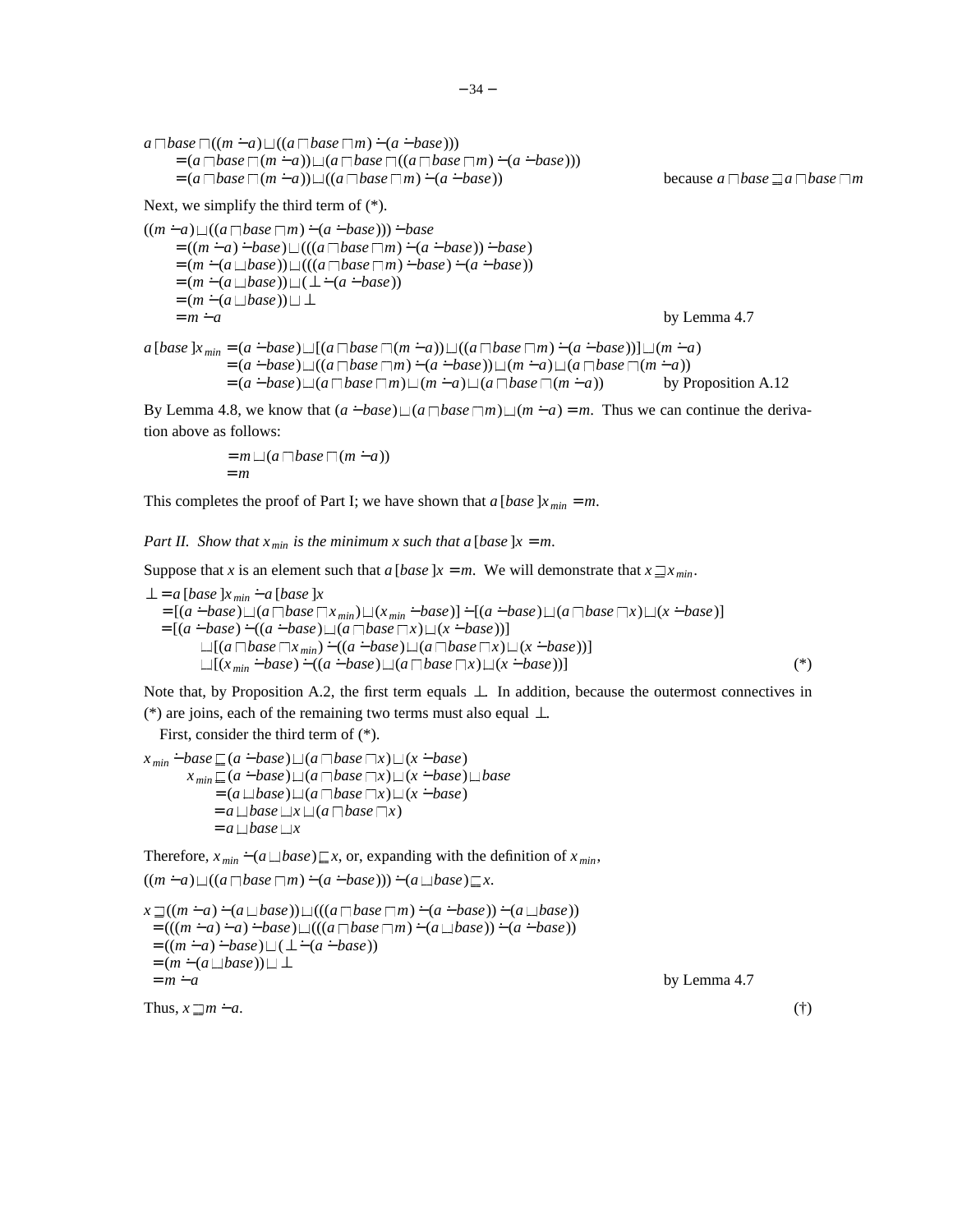Now consider the second term of (\*).

$$
a \sqcap base \sqcap x_{min} \sqsubseteq (a - base) \sqcup (a \sqcap base \sqcap x) \sqcup (x - base)
$$
\n
$$
(a \sqcap base \sqcap x_{min}) \doteq (a \sqcap base \sqcap x) \sqcup (x - base) \sqsubseteq x
$$
\n
$$
x \sqsupseteq (a \sqcap base \sqcap x_{min}) \doteq (a \sqcap base)
$$
\n
$$
= \{a \sqcap base \sqcap ((m - a) \sqcup ((a \sqcap base \sqcap m) \sqcup (a - base)))\} \doteq (a - base)
$$
\n
$$
= \{(a \sqcap base \sqcap (m - a)) \sqcup (a \sqcap base \sqcap ((a \sqcap base \sqcap m) \sqcap (a - base)))\} \doteq (a - base)
$$
\n
$$
= \{(a \sqcap base \sqcap (m - a)) \sqcup ((a \sqcap base \sqcap m) \sqcap (a - base))\} \doteq (a - base)
$$
\n
$$
= ((a \sqcap base \sqcap (m - a)) \sqcap (a - base)) \sqcup (((a \sqcap base \sqcap m) \sqcap (a - base)) \sqcap (a - base))
$$
\n
$$
= ((a \sqcap base \sqcap (m - a)) \sqcap (a - base)) \sqcup ((a \sqcap base \sqcap m) \sqcap (a - base))
$$
\n
$$
\sqcup (a \sqcap base \sqcap m) \sqcap (a - base)
$$
\n
$$
\sqcup (a \sqcap base \sqcap m) \sqcap (a - base)
$$
\n
$$
\sqcup (a \sqcap base \sqcap m) \sqcap (a - base)
$$
\n
$$
\sqcup (a \sqcap base \sqcap m) \sqcap (a - base)
$$
\n
$$
\sqcup (a \sqcap base \sqcap m) \sqcap (a - base)
$$
\n
$$
\sqcup (a \sqcap base \sqcap (a - base))
$$
\n
$$
\sqcap (a \sqcap base \sqcap (a - base))
$$
\n
$$
\sqcap (a \sqcap base \sqcap (a - base))
$$
\n
$$
\sqcap (a \sqcap base \sqcap (a - base))
$$
\n
$$
\sqcap (a \sqcap base \sqcap (a - base))
$$
\n
$$
\sqcap (a \sqcap base \sqcap (a - base))
$$
\n
$$
\sqcap (a \sqcap (a - base))
$$

 $\overline{B}$ y ( $\downarrow$ ),  $x \sqsupseteq (a \sqcap base \sqcap m) \negthinspace \doteq (a \neg base)$ . Therefore,  $x \sqsupseteq (m - a) \sqcup ((a \sqcap base \sqcap m) - (a - base)) = x_{min}$ .  $\Box$ 

*Properties of Solutions of a* [*base* ]*x* = *m*

**Lemma 4.11.** *Solutions of a* [*base* ] $x = m$  *are closed under*  $\Box$ .

**Proof**. Let  $x_1$  and  $x_2$  be two solutions of *a* [*base* ] $x = m$  (*i.e.*, *a* [*base* ] $x_1 = m$  and *a* [*base* ] $x_2 = m$ ). The proof breaks into two parts: in part (i), we show that  $a \in \text{base} \, (x_1 \cap x_2) \subseteq m$ ; in part (ii), we show that  $a$  [*base* ]( $x_1 \sqcap x_2$ )  $\sqsupseteq$  *m*.

(i)

 $a$  [*base* ]( $x_1 \sqcap x_2$ )  $\sqsubseteq a$  [*base* ] $x_1 \sqcap a$  [*base* ] $x_2$  $= m \sqcap m$ = *m* (\*)

(ii) Because *a* [*base* ] $x_1 = m$  and *a* [*base* ] $x_2 = m$ , we know that  $x_1 \supseteq x_{min}$  and  $x_2 \supseteq x_{min}$ ; therefore,  $x_1 \square x_2 \square x_{\text{min}}.$ 

$$
a [base ](x_1 \sqcap x_2) = (a - base) \sqcup (a \sqcap base \sqcap (x_1 \sqcap x_2)) \sqcup ((x_1 \sqcap x_2) - base)
$$
  
\n
$$
\sqsupseteq (a - base) \sqcup (a \sqcap base \sqcap x_{min}) \sqcup (x_{min} - base)
$$
  
\n
$$
= m
$$
\n
$$
(**)
$$

Combining (\*) and (\*\*), we have  $m \sqsubseteq a$  [*base* ]( $x_1 \sqcap x_2$ ) $\sqsubseteq m$ ; hence,  $a$  [*base* ]( $x_1 \sqcap x_2$ ) =  $m$ .  $\square$ 

**Theorem 4.12.** *Solutions of a* [*base* ] $x = m$  *form a meet semi-lattice with least element*  $x_{min}$ .

**Proof.** Immediate from Lemma 4.11, together with Theorem 4.10. □

The question of when there is an integrand compatible with a given base *base*, integrand *a*, and result *m* is re-examined in Section 5.4, where the result just given as Theorem 4.12 is extended to Theorem 5.9.

## *Separating Consecutive Edits by Re-Rooting*

In this section, we consider a different approach to the problem of separating consecutive edits to a base program into individual edits on the base program.

**Example.** Consider again the case of two consecutive edits to a base program *Base*, where *Base* + δ*A* is the result of modifying *Base*,  $Base + \delta A + \delta B$  is the result of modifying *Base* +  $\delta A$ , and we want to create a program  $Base + \delta B$  that includes the second modification but not the first. We now consider an alternative approach to that of solving an equation (as shown below on the left and discussed earlier). This time our approach is to re-root the development history, as shown below on the right, so that *Base* + δ*A* rather than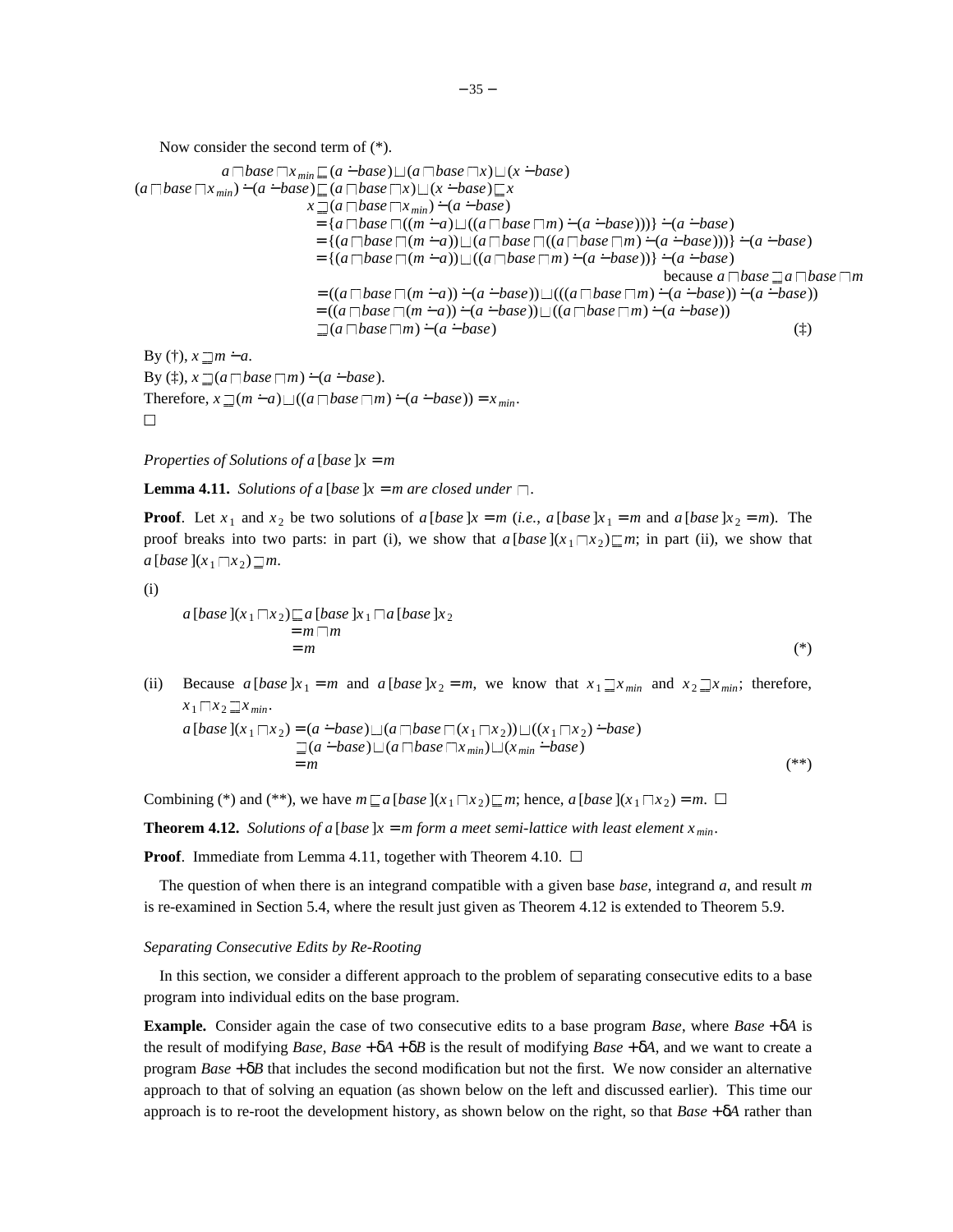*Base* is treated as the base program.



Programs *Base* and *Base* +  $\delta A$  +  $\delta B$  are treated as two variants of *Base* +  $\delta A$ . For instance, instead of treating the differences between *Base* and *Base* + δ*A* as changes + δ*A* that were made to *Base* to create  $Base + \delta A$ , they are now treated as changes  $-\delta A$  made to  $Base + \delta A$  to create  $Base$ .<sup>12</sup> For instance, when *Base* is the base program, a statement *s* that occurs in *Base* + δ*A* but not in *Base* is a "new" statement arising from an insertion; when *Base* + δ*A* is the base program, we treat the missing *s* in *Base* as if a programmer had deleted *s* from *Base* +  $\delta$ *A* to create *Base*. (The status of variant *Base* +  $\delta$ *A* +  $\delta$ *B* is unchanged; it is still treated as a variant derived from *Base* + δ*A*.) *Base* + δ*B* is created by integrating *Base* and  $Base + \delta A + \delta B$  with respect to base program  $Base + \delta A$  (*i.e.*, by performing the integration  $Base$  [*Base* +  $\delta$ *A* ](*Base* +  $\delta$ *A* +  $\delta$ *B*)).

In this section, our algebraic techniques are used to demonstrate that the re-rooting approach is, in fact, reasonable. Below, we show that the result of integrating after re-rooting is not, in general, an integrand compatible with base *Base*, integrand  $Base + \delta A$ , and result  $Base + \delta A + \delta B$  (even when a compatible integrand does exist); however, the element *E* produced by integrating after re-rooting (where  $E = Base [Base + \delta A](Base + \delta A + \delta B)$  has the property that  $(Base + \delta A)[Base]E \supseteq Base + \delta A + \delta B$ . This assures us that *E* captures everything that is different between *Base* + δ*A* + δ*B* and *Base* + δ*A* (*i.e.*, all of the + δ*B* change, as desired), plus more. We then show that whenever a compatible integrand exists, *E* is greater than or equal to some compatible integrand; in particular, we show that taking the meet of *E* and  $Base + \delta A + \delta B$  produces one of the compatible integrands.

**Theorem 4.13.**  $a$  [base ] $m \sqsubseteq a$  [base ]( $m$  [a ]base).

## **Proof**.

------------------

 $a$  [*base* ](*m* [*a* ]*base*) =  $(a - base) \sqcup (a \sqcap base \sqcap m$  [*a* ]*base*) $\sqcup (m$  [*a* ]*base*  $\div base)$  $=(a - base) \square (a \square base \square ((m - a) \square (a \square base \square m) \square (base - a))) \square ((m - a) - base)$  $=(a - base) \Box (a \Box base \Box (m - a)) \Box (a \Box base \Box m) \Box (a \Box base \Box (n - a))$  $\Box((m \div a) \div base)$  $=(a - base) \sqcup (a \sqcap base \sqcap m) \sqcup (a \sqcap (base - a)) \sqcup ((m - a) - base)$  $= ((a \sqcup (m - a)) - base) \sqcup (a \sqcap base \sqcap m) \sqcup (a \sqcap (base - a))$  $= ((a \perp m) - base) \perp (a \sqcap base \sqcap m) \perp (a \sqcap (base \rightarrow m))$ by Proposition A.12

and the contract of the contract of the contract of the contract of the contract of the contract of the contract of the contract of the contract of the contract of the contract of the contract of the contract of the contra

<sup>&</sup>lt;sup>12</sup>The notations +  $\delta A$  and −  $\delta A$  are used here informally to suggest editing operations that, respectively, add and remove a feature from a program. They are not intended as formal operators. The purpose of the discussion is merely to motivate the idea that re-rooting and then integrating is potentially useful. The formal characterization of the re-rooting approach is the subject of the rest of the section.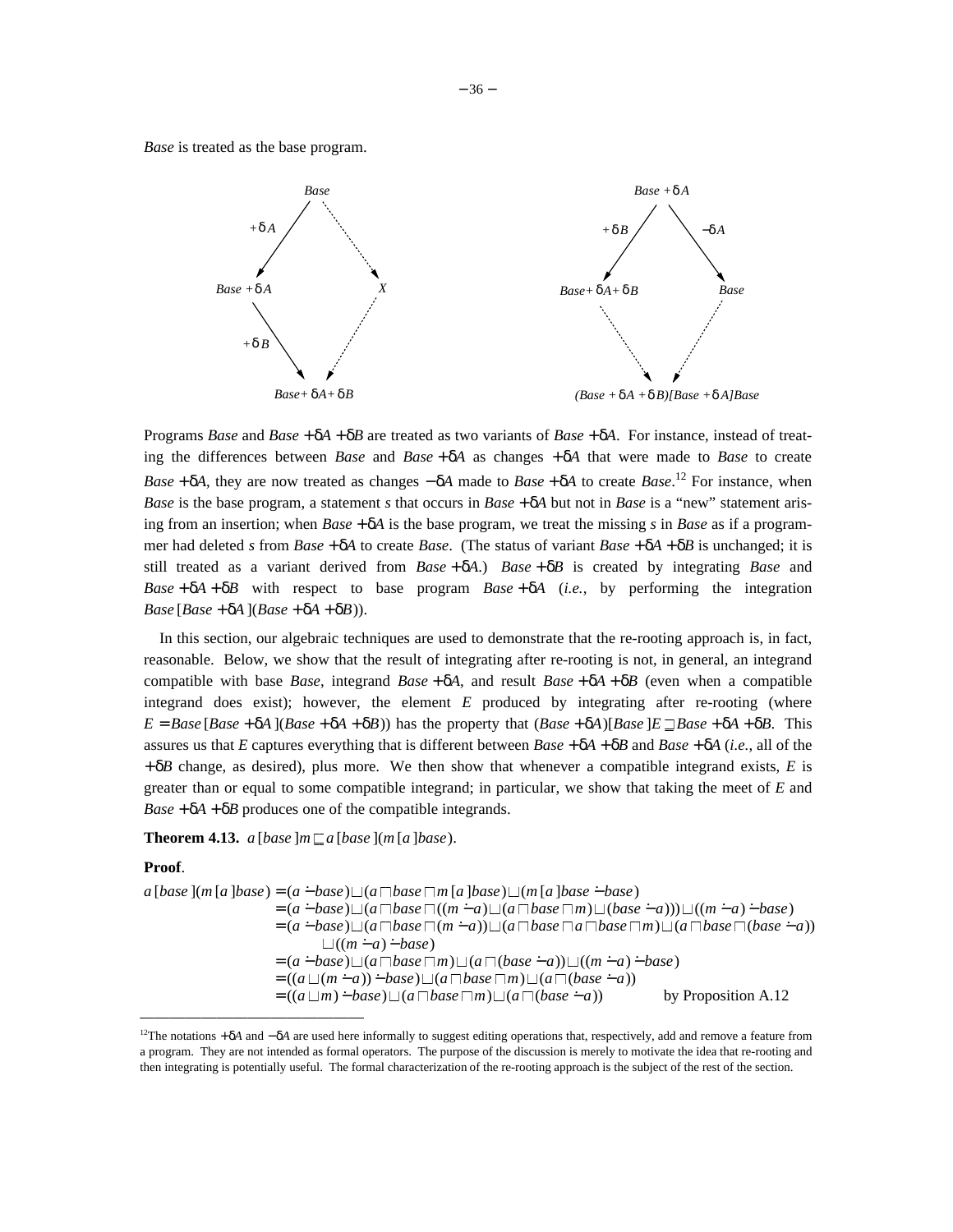$$
= (a - base) \sqcup (m - base) \sqcup (a \sqcap base \sqcap m) \sqcup (a \sqcap (base - a))
$$
 by Proposition A.14  

$$
\sqsupseteq a [base]m
$$

 $\Box$ 

**Corollary 4.14.** *If a* [*base* ]*m* = *m*, *then*  $m \sqsubseteq a$  [*base* ](*m* [*a* ]*base*).

**Proof.** Immediate from Theorem 4.13. □

We can show by means of an example that the  $\sqsubseteq$  in the above corollary is, at times, strict.

**Example.** The programs shown below have the properties that  $a \left[ base \right] m = m$  and  $m \sqsubseteq a$  [*base* ](*m* [*a* ]*base*).

|                | base                                                    | $\boldsymbol{m}$ |           |           | $a[base]$ m $[a]base$ a $[base]$ $(m[a]base)$ |
|----------------|---------------------------------------------------------|------------------|-----------|-----------|-----------------------------------------------|
| $DC$ [program] | $DC[program]$ $DC[program]$ $DC[program]$ $DC[program]$ |                  |           |           | $DC$ [program]                                |
| $x := 1;$      | $x := 1;$                                               | $x := 1;$        | $x := 1;$ | $x := 1;$ | $x := 1;$                                     |
| $y := x$       | $y := x$ ;                                              | $ v := 2;$       | $v := 2;$ | $y := x;$ | $y := x$ ;                                    |
| end()          | $z := y$                                                | $w := v$         | $w := v$  | $z := y;$ | $v := 2;$                                     |
|                | end()                                                   | end()            | end()     | $v := 2:$ | $w := v$                                      |
|                |                                                         |                  |           | $w := v$  | end()                                         |
|                |                                                         |                  |           | end()     |                                               |

Note that *m* is strictly less than *a* [*base* ](*m* [*a* ]*base*) due to the presence in *a* [*base* ](*m* [*a* ]*base*) of the slice

## **program**

 $x := 1;$ *y* := *x*

**end**().

(Even though this slice is not a member of *m*, it does occur in *a*, *base*, and *m* [*a* ]*base*; thus, it is part of  $a \Box base \Box m$  [*a* ]*base* and hence occurs in *a* [*base* ](*m* [*a* ]*base*).)

The above example shows that *m* [*a* ]*base*—the result of integrating after re-rooting—is not necessarily a solution of  $a$  [*base* ] $x = m$  (when a solution exists). We now show that  $m$  [ $a$  ]*base* is greater than or equal to some solution of  $a [base]x = m$ ; in particular, we show that when there exists a solution of  $a$  [*base* ] $x = m$ ,  $(m [a] base) \sqcap m$  is one of the solutions.

**Lemma 4.15.**  $(a [base]b) \sqcap a \sqsupseteq a [base](a \sqcap b)$ .

## **Proof**.

 $(a [base]b) \sqcap a = ((a \div base) \sqcup (a \sqcap base \sqcap b) \sqcup (b \div base)) \sqcap a$  $=( (a - base) \square a) \square (a \square base \square b) \square ((b - base) \square a)$  $= (a - base) \sqcup (a \sqcap base \sqcap b) \sqcup (a \sqcap (b - a))$ by Proposition A.11  $\Box$   $(a - base) \Box (a \Box base \Box b) \Box ((a \Box b) \Box (a \Box b))$ by Proposition A.25  $= a$  [*base* ]( $a \sqcap b$ )

 $\Box$ 

**Theorem 4.16.**  $a$  [*base* ]((*m* [*a* ]*base*) $\Box$ *m*) =  $a$  [*base*]*m*.

**Proof**. The proof breaks into two parts: in part (i), we show that *a* [*base* ]((*m* [*a* ]*base*)  $\sqcap$ *m*)  $\sqsubseteq$  *a* [*base* ]*m*; in part (ii), we show that *a* [*base* ]((*m* [*a* ]*base*) $\Box$ *m*) $\Box$ *a* [*base*]*m*.

(i)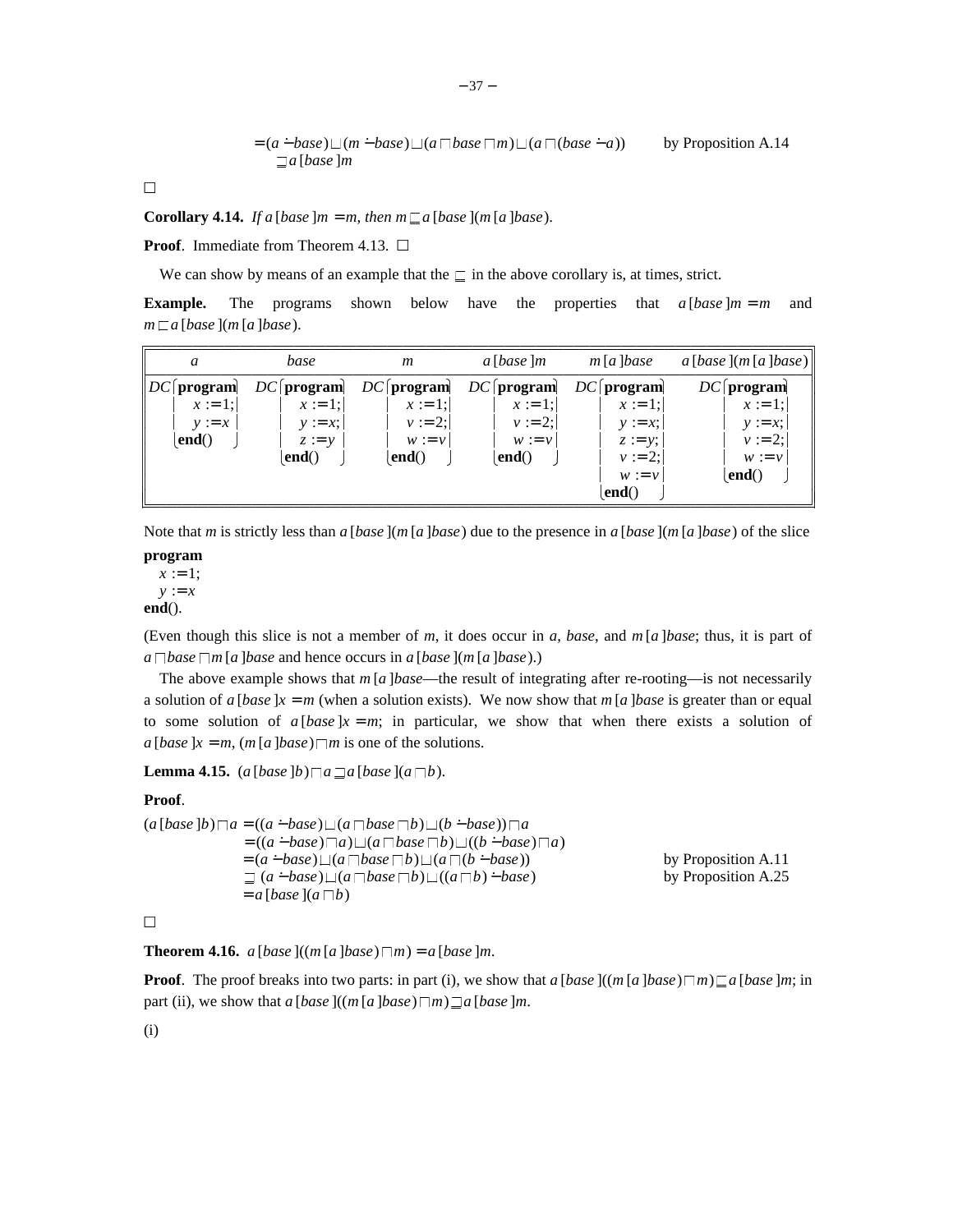|      | a [base ]((m [a ]base) $\sqcap m$ ) $\sqsubseteq a$ [base ](m [a ]base) $\sqcap a$ [base ]m<br>$= a$ [ <i>base</i> ] <i>m</i>                | by Proposition B.10<br>(*) |
|------|----------------------------------------------------------------------------------------------------------------------------------------------|----------------------------|
|      |                                                                                                                                              | by Theorem 4.13            |
| (ii) |                                                                                                                                              |                            |
|      | a [base]((m [a ]base) $\sqcap m$ ) = (a - base)   (a $\sqcap$ base $\sqcap$ ((m [a ]base) $\sqcap m$ )   (((m [a ]base) $\sqcap m$ ) - base) |                            |
|      | $=(a - base) \mid (a \sqcap base \sqcap m) \mid (((m \ulcorner a \urcorner base) \sqcap m) - base)$                                          |                            |
|      | $\Box(a \div base) \Box (a \Box base \Box m) \Box (m \Box (base \Box m) \div base)$                                                          |                            |
|      |                                                                                                                                              | by Lemma 4.15              |
|      | $=(a - base) \mid (a \cap base \cap m) \mid ((m - a) - base)$                                                                                |                            |
|      | $\Box ((m \Box a \Box m \Box base) \div base) \Box ((base \Box m) \div a) \div base)$                                                        |                            |
|      | $=(a - base) \mid (a \cap base \cap m) \mid ((m - a) - base) \mid \perp \mid \perp$                                                          |                            |
|      | $= ((a \mid ((m \dot{-} a)) \dot{-} base) \mid ((a \sqcap base \sqcap m))$                                                                   |                            |
|      | $= ((a \mid m) \div base) \mid (a \sqcap base \sqcap m)$                                                                                     | by Proposition A.13        |
|      | $=(a - base) \mid ((m - base) \mid ((a - base - m))$                                                                                         |                            |

Combining (\*) and (\*\*), we have  $a \in \mathbb{R}$  *a*  $[base \in \mathbb{R} \setminus \mathbb{R}$  *((m*  $[a \cdot \mathbb{R} \cdot \mathbb{R} \setminus \mathbb{R} \setminus \mathbb{R}$  *a*  $[base \cdot \mathbb{R} \cdot \mathbb{R} \cdot \mathbb{R} \cdot \mathbb{R} \cdot \mathbb{R} \cdot \mathbb{R} \cdot \mathbb{R} \cdot \mathbb{R} \cdot \mathbb{R} \cdot \mathbb{R} \cdot \mathbb{R} \cdot \mathbb{R} \cdot \math$  $a$  [*base* ]((*m* [*a* ]*base*) $\sqcap$ *m*) = *a* [*base*]*m*.  $\square$ 

 $= a$  [*base* ]*m* (\*\*)

**Corollary 4.17.** *If a* [*base* ]*m* = *m then* (*m* [*a* ]*base*)  $\Box$ *m is a solution of a* [*base* ]*x* = *m*.

**Proof.** Immediate from Theorem 4.16. □

## **4.4. A Compatible Base**

We now turn to the question of whether there is a base element compatible with given integrands *a* and *b* and result element *m*; that is, we want to know "When does there exist an element *x* such that  $a[x]b = m$ ?"

#### *Existence of a Compatible Base*

Note that, because  $a[x]b$  is anti-monotonic in *x*, we have  $a \Box b = a [\top] b \sqsubseteq a [x] b = m = a [x] b \sqsubseteq a [\bot] b = a \sqcup b.$ 

**Lemma 4.18.**  $a[x]b = m$  has a solution for x iff  $(a \div (a \div m)) \div (a \cap b) = m \div b$  and  $(b \div (b \div m)) \div (b \Box a) = m \div a.$ 

## **Proof**.

⇒ *case:*

Assuming that  $a[x]b = m$  has a solution for *x*, we must show that  $(a \div (a \div m)) \div (a \cap b) = m \div b$  and  $(b-(b-m)) - (b \cap a) = m-a$ . The proof breaks into two parts: in part (i), we show that  $(a-(a-m)) - (a \square b) \square m - b$ ; in part (ii), we show that  $(a-(a-m)) - (a \square b) \square m - b$ . (The identical arguments with *a* and *b* interchanged show that  $(b \div (b \div m)) \div (b \cap a) = m \div a$ .

$$
\rm(i)
$$

$$
(a \div (a \div m)) \div (a \cap b) = ((a \div (a \div m)) \div a) \sqcup ((a \div (a \div m)) \div b)
$$
  
=  $\bot \sqcup ((a \div b) \div (a \div m))$   
=  $(a \div b) \div (a \div m)$   
 $\sqsubseteq m \div b$  by Proposition A.19

(ii)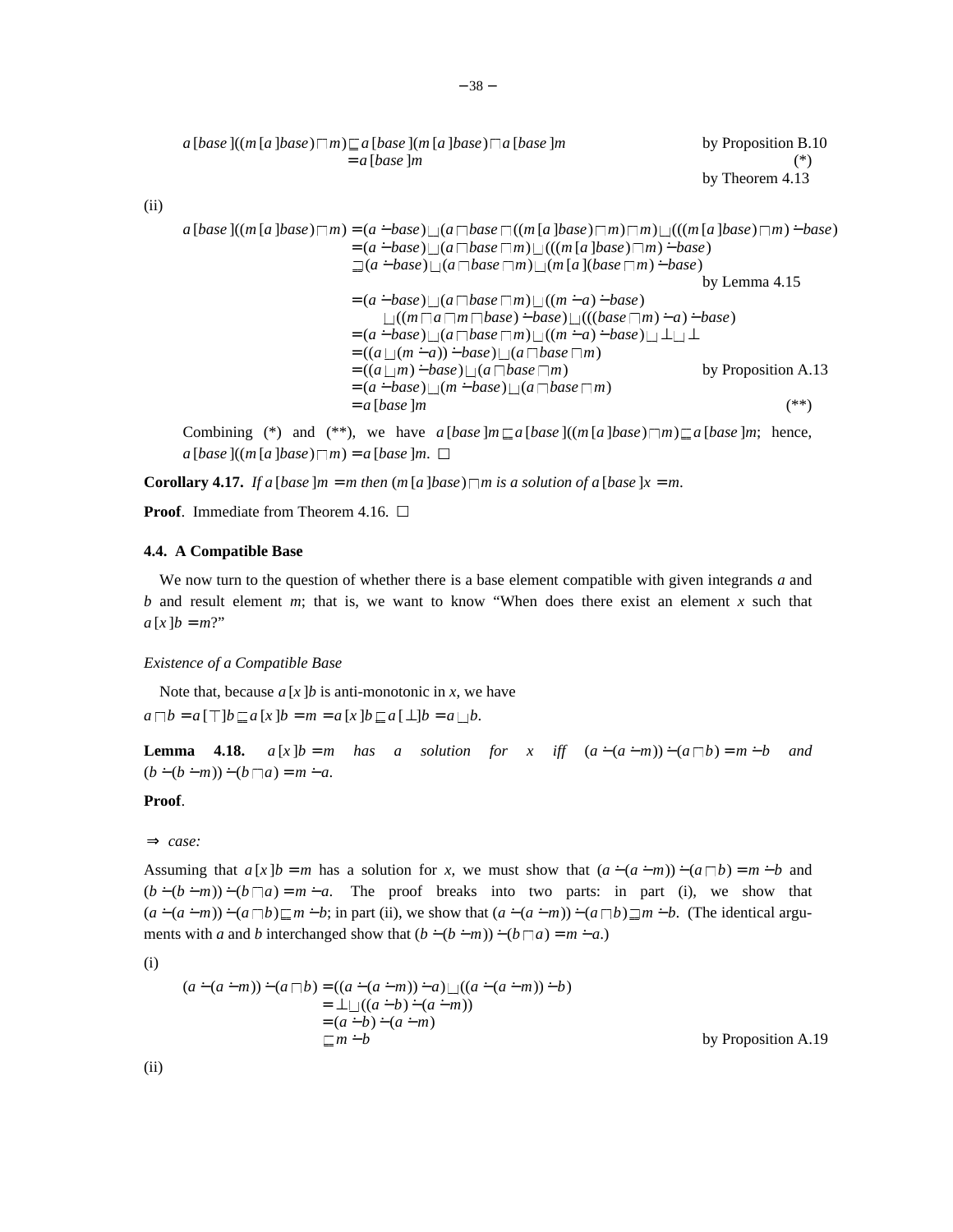$$
(a \div (a \div m)) \div (a \cap b) = ((a \div (a \div m)) \div a) \sqcup ((a \div (a \div m)) \div b)
$$
  
\n
$$
= \bot \sqcup ((a \div b) \div (a \div m))
$$
  
\n
$$
= (a \div b) \div (a \div m)
$$
  
\n
$$
(m \div b) \div ((a \div (a \div m)) \div (a \cap b)) = (m \div b) \div ((a \div b) \div (a \div m))
$$
  
\n
$$
= (a [x]b \div b) \div ((a \div b) \div (a \div m))
$$
  
\n
$$
= ((a \div x) \div b) \div ((a \div b) \div (a \div m))
$$
  
\n
$$
= ((a \div b) \div x) \div ((a \div b) \div (a \div m))
$$
  
\n
$$
\sqcup ((a \div b) \div x) \div ((a \div b) \div (a \div m))
$$
  
\n
$$
= (a \div x) \div m
$$
  
\n
$$
\sqcup ((a \div x) \div m) \sqcup ((a \top x \top b) \div m) \sqcup ((b \div x) \div m)
$$
  
\n
$$
= ((a \div x) \bot m) \sqcup ((a \top x \top b) \bot m) \sqcup ((b \div x) \div m)
$$
  
\n
$$
= a [x]b \div m
$$
  
\n
$$
= m \div m
$$
  
\n
$$
= \bot
$$

Therefore, 
$$
(a \div (a \div m)) \div (a \sqcap b) \sqsupseteq m \div b
$$
.  $(^{**})$ 

Putting (\*) and (\*\*) together, we  $\div b \sqsupseteq (a \div (a \div m)) \div (a \sqcap b) \sqsupseteq m \div$ − *b*, hence  $(a \div (a \div m)) \div (a \Box b) = m \div b.$ 

⇐ *case:*

Assuming that  $(a \div (a \div m)) \div (a \cap b) = m \div b$  and  $(b \div (b \div m)) \div (b \cap a) = m \div a$ , we must show that  $a[x]b = m$  has a solution for *x*. We will show that a solution exists by showing that  $(a \div m) \sqcup (b \div m)$  is a solution.

The proof breaks into two parts: in part (i), we show that  $a[(a-m)\sqcup(b-m)]b\sqsubseteq m$ ; in part (ii), we show that  $a[(a-m)\sqcup(b-m)]b \sqsupseteq m$ .

(i)

$$
a[(a-m) \sqcup (b-m)]b = (a-(a-m) \sqcup (b-m)) \sqcup (a \sqcap ((a-m) \sqcup (b-m)) \sqcap b)
$$
  
\n
$$
= ((a-(a-m) \rightarrow (b-m)) \sqcup (a \sqcap b \sqcap (a-m))
$$
  
\n
$$
\sqcup (a \sqcap b \sqcap (b-m)) \sqcup (a \sqcap (b \sqcap a))
$$
  
\n
$$
\sqcup ((a \sqcap m) \rightarrow (b-m)) \sqcup (a \sqcap (b-m))
$$
  
\n
$$
\sqcup ((b \sqcap m) \rightarrow (a-m)) \sqcup (b \sqcap (a-m))
$$
  
\n
$$
\sqcup ((b \vdash (a-m)) \sqcap (m-(b-m)) \sqcap (b-m))
$$
  
\n
$$
\sqcup ((b \vdash (a-m)) \sqcap (m-(a-m)) \sqcap (b-m))
$$
  
\n
$$
= ((a \rightarrow (b-m)) \sqcap (m-(a-m)) \sqcap (b-m))
$$
  
\n
$$
= ((a \rightarrow (b-m)) \sqcup (a \sqcap (b-m)) \sqcap ((m-(a-m)) \sqcup (b \sqcap (a-m)))
$$
  
\n
$$
= (a \sqcap ((m \rightarrow (b-m)) \sqcup (a \sqcap (b-m)))
$$
  
\n
$$
= (a \sqcap ((m \rightarrow (b-m)) \sqcup (a \sqcap (b-m)))
$$
  
\n
$$
= (a \sqcap (m \rightarrow (b-m)) \sqcup (a \sqcap (b-m)))
$$
  
\n
$$
= (a \sqcap (m \sqcup (b-m)) \sqcup (a \sqcap (b-m)))
$$
  
\n
$$
= (a \sqcap (m \sqcup (b-m)) \sqcup (a \sqcap (b-m)))
$$
  
\n
$$
= (a \sqcap (m \sqcup b)) \sqcup (a \sqcap (b-m))
$$
  
\n
$$
= (a \sqcap (m \sqcup b)) \sqcup (b \sqcap (m \sqcup a))
$$
  
\n
$$
= (a \sqcap (m \sqcup b)) \sqcup (b \sqcap (m \sqcup a))
$$
  
\n
$$
= (a \sqcap (m \sqcup b)) \sqcap (b \sqcap (m \sqcup a))
$$
  
\n
$$
= (a \sqcap (m \sqcup b)) \sqcap (
$$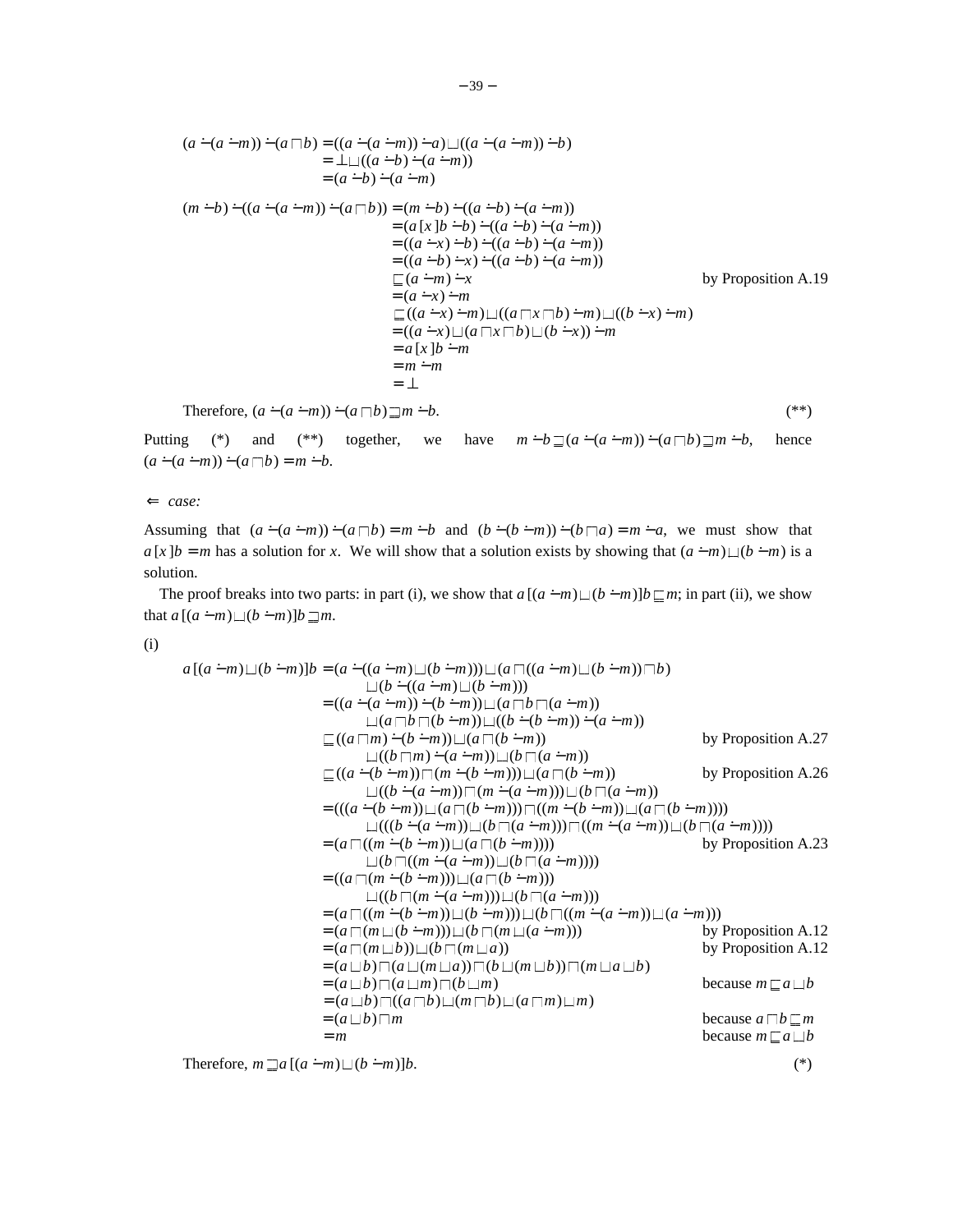(ii)

$$
a[(a-m)\sqcup (b-m)]b \sqsupseteq a[a[m]b]b
$$
by Proposition B.12  
\n
$$
= a[(a-m)\sqcup (a\sqcap m\sqcap b)\sqcup (b-m)]b
$$
  
\n
$$
= a[(a-m)\sqcup (a\sqcap b)\sqcup (b-m)]b
$$
  
\n
$$
= (a-(a-m)\sqcup (a\sqcap b)\sqcup (b-m)))\sqcup (a\sqcap ((a-m)\sqcup (a\sqcap b)\sqcup (b-m))\sqcap b)
$$
  
\n
$$
\sqcup (b-(a-m)\sqcup (a\sqcap b)\sqcup (b-m)))
$$
  
\n
$$
= (((a-(a-m))-(a\sqcap b))-(b-m))\sqcup (a\sqcap b)
$$
  
\n
$$
\sqcup (((b-(b-m))-(a\sqcap b))-(a-m))
$$
  
\n
$$
= ((m-b)\sqcup (a\sqcap b)\sqcup (m-a)
$$
  
\n
$$
= (m-b)\sqcup (a\sqcap b)\sqcup (m-a)
$$
  
\n
$$
= (m-(a\sqcap b))\sqcup (a\sqcap b)
$$
  
\n
$$
= m
$$
by Proposition A.15  
\nby Proposition A.15  
\nby Proposition A.15

Therefore,  $a[(a-m)\sqcup(b-m)]b \sqsupseteq m$ . (\*\*)

Putting (\*) and (\*\*) together, we have  $m \sqsupseteq a$   $[(a \div m) \sqcup (b \div m)]b \sqsupseteq m$ , hence,  $a$   $[(a \div m) \sqcup (b \div m)]b = m$ .  $\Box$ 

#### *Existence of a Minimum Compatible Base*

In this section, we show that when the equation  $a[x]b = m$  has a solution for  $x$ ,  $(a-m) \sqcup (b-m)$  is the least solution.

**Theorem 4.19.** If  $a[x]b = m$  has a solution, then  $(a-m) \sqcup (b-m)$  is the minimum x such that  $a[x]b = m$ .

**Proof**. By the proof of Lemma 4.18, if the equation  $a[x]b = m$  has a solution for *x*, then  $(a \div m) \sqcup (b \div m)$ is a solution to the equation. It remains to be shown that  $(a-m) \sqcup (b-m)$  is the *least* solution.

In the following derivation, let *x* be any solution to the equation  $a[x]b = m$ .

 $\perp$  =  $m \div m$ = *a* [*x* ]*b .* − *m*  $=(a \pm x) \sqcup (a \sqcap x \sqcap b) \sqcup (b \pm x)) \div m$  $= ((a - x) - m) \square ((a \square x \square b) - m) \square ((b - x) - m)$  $= ((a - m) - x) \sqcup ((a \sqcap x \sqcap b) - m) \sqcup ((b - m) - x)$  $\Box((a-m)-x)\Box((b-m)-x)$  $=( (a-m) \sqcup (b-m)) \doteq x$ <br>=  $( (a-m) \sqcup (b-m)) \doteq x$ 

Therefore,  $((a \div m) \sqcup (b \div m)) \div x = \bot$ , and hence  $(a \div m) \sqcup (b \div m) \sqsubseteq x$ .  $\square$ 

*Properties of Solutions of a*  $[x]$ *b* = *m* 

**Lemma 4.20.** *Solutions of a*  $[x]$ *b* = *m are closed under*  $\Box$ .

**Proof**. Let  $x_1$  and  $x_2$  be two solutions of  $a[x]b = m$  (*i.e.*,  $a[x_1]b = m$  and  $a[x_2]b = m$ ).  $a[x_1 \sqcap x_2]b = a[x_1]b \sqcup a[x_2]$  $b$ y (B.14)  $= m \sqcup m$ = *m*

 $\Box$ 

**Theorem 4.21.** Solutions of a [x]  $b = m$  form a meet semi-lattice with least element  $(a - m) \Box (b - m)$ .

**Proof.** Immediate from Lemma 4.20, together with Theorem 4.19. □

#### **5. Algebraic Properties of Double Brouwerian Algebras**

This section concerns *double Brouwerian algebras*—Brouwerian algebras whose duals are also Brouwerian algebras. Section 5.1 introduces the *quotient* operation, which is the dual of the pseudodifference operation. In Section 5.2, it is shown that the lattice of downwards-closed sets of dependencegraph slices is a double Brouwerian algebra. Section 5.3 concerns the operation that is the dual of the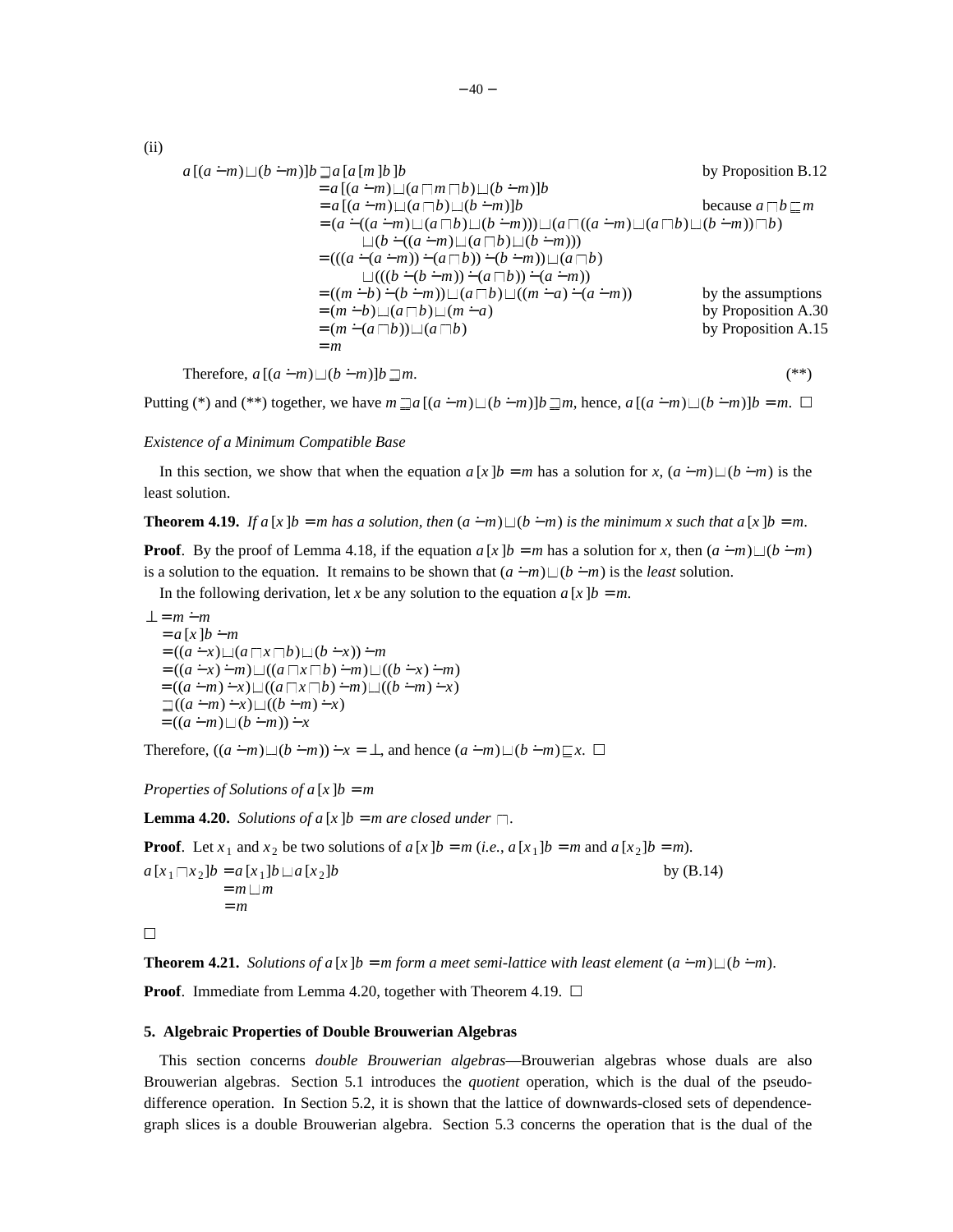integration operation, and shows how the two operations are related. Section 5.4 re-examines the question of when there is an integrand compatible with a given base *base*, integrand *a*, and result *m* and generalizes the result that was given earlier in Section 4.3.

## **5.1. The Quotient Operation**

-

**Definition 5.1.** For all *x*,  $y \in DCS$ , the *quotient* of *x* with respect to *y*, denoted by  $x \div y$ , is defined as *.* <sup>∆</sup>*=* { *z* ∈ *G*<sup>1</sup> | ∃*/ p* ∈ (*y* − *x*) such that *p* ≤ *z* }.

$$
x \div y \triangleq \{ z \in G_1 \mid \exists p \in (y - x) \text{ such that } p \leq z \}
$$

That is,  $x \div y$  is the complement of the upwards closure of  $y - x$ .

In the definition of  $x \div y$ , elements of the set  $y - x$  represent forbidden (sub-)slices of members of  $x \div y$ . The quotient operation is illustrated in Figure 11.

**Example.** The following table illustrates the differences between ordinary set difference (−), pseudodifference  $(\div)$ , and quotient  $(\div)$ :



Figure 11. The value of  $x \div y$  is the complement of the upwards closure of  $y - x$ ; that is,  $x \div y$  consists of all elements that do *not* dominate an element of *y* − *x*. Thus,  $x \div y$  excludes both of the shaded regions. In the algebra of downwards-closed sets of single-point slices, elements of the set *y* − *x* represent forbidden (sub-)slices of members of  $x \div y$ .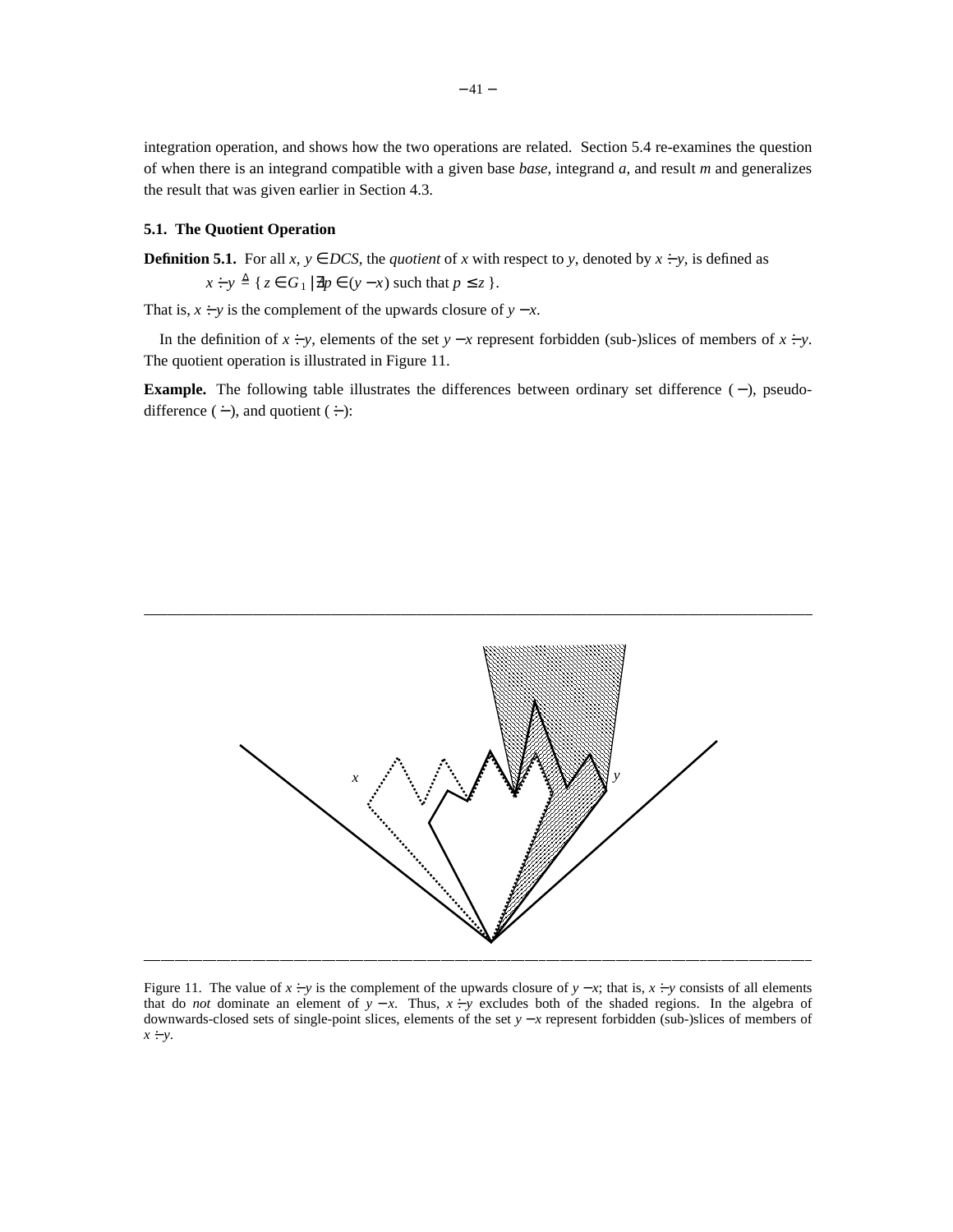| $b-a$                                                                                             | $a-b$                      | b                                                                                                                       | $\boldsymbol{a}$                                  |
|---------------------------------------------------------------------------------------------------|----------------------------|-------------------------------------------------------------------------------------------------------------------------|---------------------------------------------------|
| program]<br>$x := 0;$<br>$y := x$<br>$\mathbf{end}()$                                             | $\varnothing$ (= $\perp$ ) | program , program , program  <br>$x := 0$<br>$x := 0;$<br>$\langle$ end $\langle \rangle$<br>end()<br>$y := x$<br>end() | program , program  <br>$x := 0$<br>end()<br>end() |
| $b \div a$                                                                                        | $a - b$                    |                                                                                                                         |                                                   |
| program, program, program<br>end()<br>$x := 0$<br>$x := 0;$<br>end()<br>$y := x$<br>end()         | $\varnothing$ (= $\perp$ ) |                                                                                                                         |                                                   |
| $a \div b$                                                                                        | $b \div a$                 |                                                                                                                         |                                                   |
| $G_1 (= \top)$ $G_1 - \lceil s \in G_1 \rceil$ program $\leq s$<br>$x := 0;$<br>$y := x$<br>end() |                            |                                                                                                                         |                                                   |

-Note that because  $b - a$  is the singleton set

------------------------------------------------

 **program**  $\left\{ x := 0; \right\}$  *y* := *x* **end**()

----------

 $a \div b$  is the (infinite) set of all single-point slices that do not contain the (sub-)slice

**program**  $x := 0;$ *y* := *x* **end**().

### **5.2. Double Brouwerian Algebras**

**Definition 5.2.** A *double Brouwerian algebra* [16] is an algebra  $(L, \Box, \Box, \div, \div, \top)$  where both  $(L, \Box, \Box, \div, \top)$  and  $(L, \Box, \Box, \div, \top \div \top)$  are Brouwerian algebras. In particular,

(i)  $L$  is closed under  $\div$ .

(ii) For all *a*, *b*, and *c* in *L*,  $a \div b \sqsupseteq c$  iff  $a \sqsupseteq b \sqcap c$ .

**Theorem 5.3.** (DCS,  $\cup$ ,  $\cap$ ,  $\div$ ,  $\div$ ,  $G_1$ ) is a double Brouwerian algebra, where  $\cup$  is set union and  $\cap$  is *set intersection*.

**Proof.** We must show that  $(DCS, \cap, \cup, \div, \emptyset)$  is a Brouwerian algebra, which involves showing (1) *DCS* is closed under  $\div$  and (2) for all *a*, *b*, *c*  $\in$  *DCS*, *a* $\div$ *b* $\supseteq$ *c* iff *a* $\supseteq$ *b* $\cap$ *c*.

To show property (1), consider any two elements  $a, b \in DCS$ . From Definition 5.1 (the definition of  $\div$ in the algebra of downwards-closed sets of single-point slices) we see that, for all  $q \in a \div b$ , if *z* is a single-point slice of *q*, *z* is also a member of  $a \div b$ , hence  $a \div b \in DCS$ .

Two show property (2), there are two cases to consider.

 $\Rightarrow$  *case:* Assuming  $a \div b \supseteq c$ , we must show that  $a \supseteq b \cap c$ .

Let *b* be the complement of *b* with respect to  $G_1$  (*i.e.*,  $b = G_1 - b$ ). From Definition 5.1, we know that  $\overline{b}$  ∪ *a* ⊇ *a* ÷ *b*.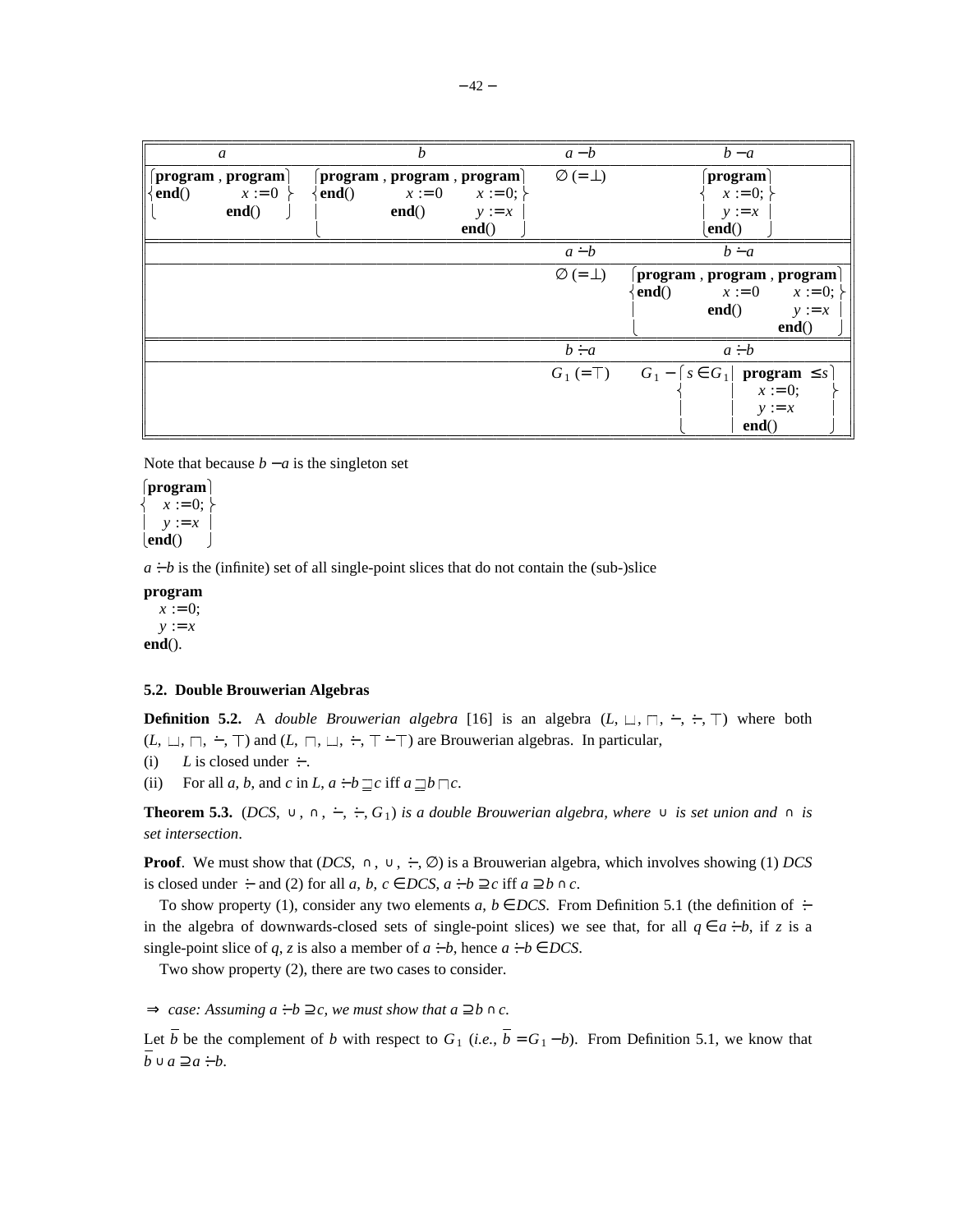$$
\bar{b} \cup a \supseteq a \div b \supseteq c
$$
\n
$$
(\bar{b} \cup a) \cap b \supseteq b \cap c
$$
\n
$$
(\bar{b} \cap b) \cup (a \cap b) \supseteq b \cap c
$$
\n
$$
\emptyset \cup (a \cap b) \supseteq b \cap c
$$
\n
$$
a \cap b \supseteq b \cap c
$$
\n
$$
a \supseteq b \cap c.
$$
\n
$$
a \supseteq b \cap c.
$$

 $\Leftarrow$  *case:* Assuming  $a \supseteq b \cap c$ , we must show that  $a \div b \supseteq c$ .

Let *z* be a member of *c*; we will show that  $z \in a \div b$ . There are two cases to consider:

- (1) Suppose  $z \in b$ . Because  $z \in c$ ,  $z \in b$ , and  $a \supseteq b \cap c$ , we know  $z \in a$ . By the downwards-closure property of elements of *DCS*,  $\forall p \in G_1$  such that  $p \leq z$ ,  $p \in a$ . This means that  $p \notin (b-a)$ . Hence,  $\exists p \in (b - a)$  such that  $p \leq z$ ; consequently,  $z \in a \div b$ .
- (2) Suppose  $z \notin b$ . We first observe that  $z \notin (b-a)$ . Now suppose there exists a  $p \in (b-a)$  such that  $p \leq z$  (\*). By the downwards-closure property of elements of *DCS*, because  $p \leq z$  and  $z \in c$ , we know that  $p \in c$ . But since  $p \in (b - a)$ , we also have  $p \in b$ . Therefore  $p \in b \cap c$ , which means that *p* ∈ *a* (because  $a ⊇ b ∩ c$ ). From  $p ∈ a$  and  $p ∈ b$ , we conclude that  $p ∉ (b - a)$ , which contradicts (\*). Hence,  $\overline{z}p \in (b-a)$  such that  $p \leq z$ ; consequently,  $z \in a \div b$ .

 $\Box$ 

## **5.3. An Alternative Way to Perform Integration**

This section concerns a new criterion for program integration, based on the operation that is the dual of the integration operation. After introducing a few new concepts that are needed to define the dual operation, we show how the two operations are related.

Because the dependence-graph algebra is a *double* Brouwerian algebra, it is possible to perform integration using the dual of the operation *a* [*base* ]*b*.

**Definition 5.4.** The *dual integration* of elements *a* and *b* with respect to element *base* is the element  $a\{ \text{base } \}b \text{ defined by } a\{ \text{base } \}b \triangleq (a \div base) \cap (a \sqcup base \sqcup b) \cap (b \div base).$ 

Note that, in the algebra of downwards-closed sets of single-point slices, if *a*, *base*, and *b* are all finite sets, then  $a \perp b$  *ase*  $\perp b$  is finite. Hence, even though  $a \div b$  ase and  $b \div b$  ase are infinite sets,  $a \up\{ \text{base } \}$ *b* is guaranteed to be finite.

We now investigate how  $a$  [*base* ]*b* and  $a$ { *base* }*b* are related; the theorem proven below shows that  $a\{\text{base}\}\$ b is always less than or equal to  $a\{\text{base}\}\$ b. We then give an example for which strict inequality holds.

**Theorem 5.5.**  $a \{ base \} b \sqsubseteq a [base] b$ .

## **Proof**.

$$
a [base ]b = (a - base) \sqcup (a \sqcap b) \sqcup (b - base)
$$
  
\n
$$
= ((a \sqcup b) - base) \sqcup (a \sqcap b)
$$
  
\n
$$
= (a \sqcup ((a \sqcup b) - base)) \sqcap (b \sqcup ((a \sqcup b) - base))
$$
  
\n
$$
= (a \sqcup (a - base) \sqcup (b - base)) \sqcap (b \sqcup (a - base)) \sqcup (b - base))
$$
  
\n
$$
= (a \sqcup (b - base)) \sqcap (b \sqcup (a - base))
$$
  
\nby Proposition A.14  
\nby Proposition A.11  
\nby Proposition A.11

By the dual derivation, we have  $a\{base\}b = (a \sqcap (b \div base)) \sqcup (b \sqcap (a \div base)).$ 

$$
a\{ \text{ base } \}b \doteq a\{ \text{ base } \}b = [(a \sqcap (b \div base)) \sqcup (b \sqcap (a \div base))] \doteq [(a \sqcup (b \div base)) \sqcap (b \sqcup (a \div base))]
$$
  
\n
$$
= ((a \sqcap (b \div base)) \doteq [(a \sqcup (b \div base)) \sqcap (b \sqcup (a \div base))])
$$
  
\n
$$
\sqcup ((b \sqcap (a \div base)) \doteq [(a \sqcup (b \div base)) \sqcap (b \sqcup (a \div base))])
$$
  
\nby Proposition A.14  
\n
$$
= ((a \sqcap (b \div base)) \doteq (a \sqcup (b \div base)) \sqcup ((a \sqcap (b \div base)) \doteq (b \sqcup (a \div base)))
$$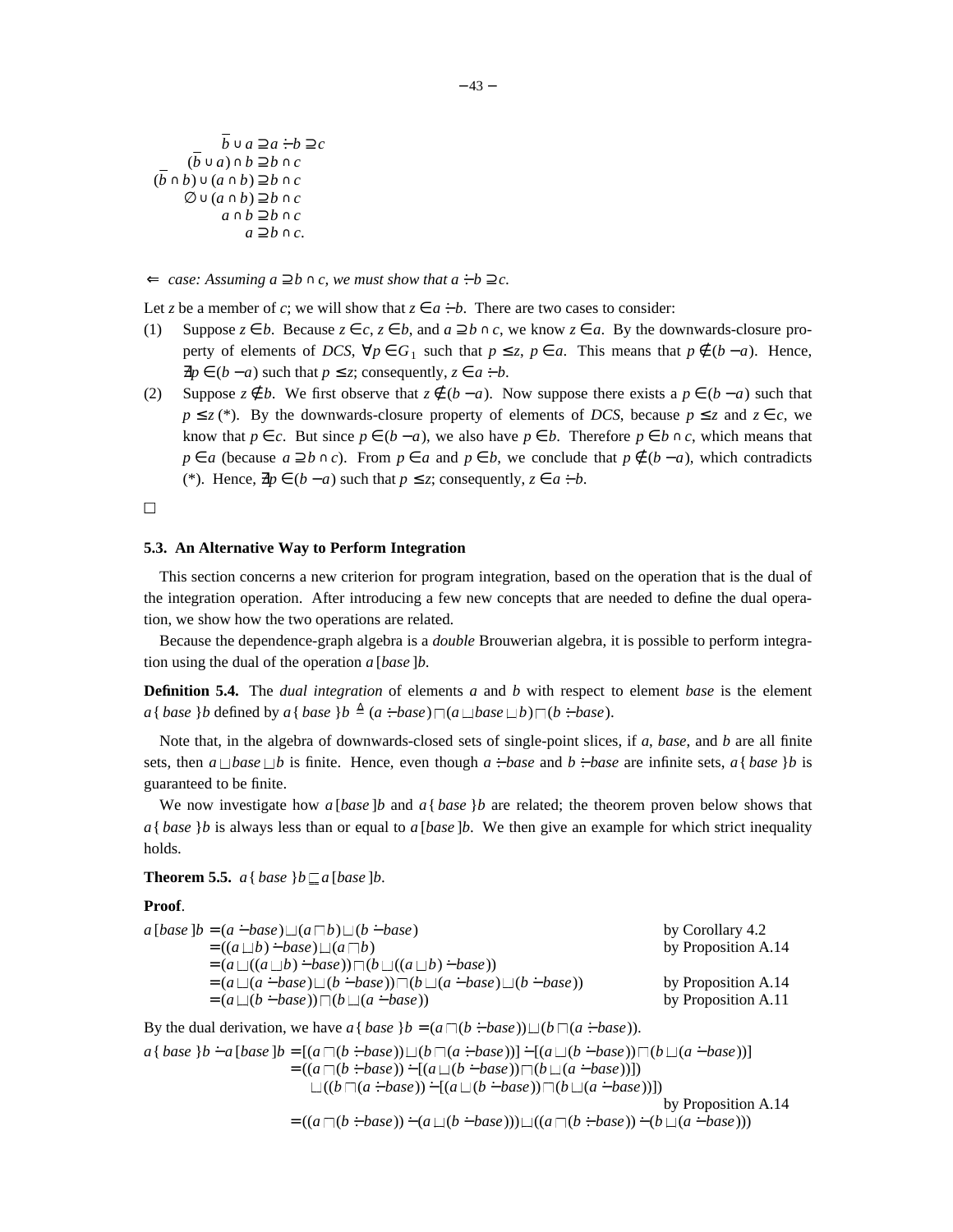$$
\Box((b \Box (a \div base)) \div (a \Box (b \div base))) \Box((b \Box (a \div base)) \div (b \Box (a \div base)))
$$
\nby Proposition A.15  
\n
$$
= ((a \Box (b \div base)) \div (b \Box (a \div base))) \Box((b \Box (a \div base)) \div (a \Box (b \div base)))
$$
\nby Proposition A.2  
\n
$$
(a \Box (b \div base)) \div (b \Box (a \div base)) = ((a \Box (b \div base)) \div (a \div base)) \div b
$$
\nby Proposition A.16  
\n
$$
\Box((b \div base) \Box (a \div base)) \Box((a \Box base)) \div b
$$
\nby Proposition A.25  
\n
$$
\Box((b \div base) \Box (a \Box base)) \div b
$$
\nby Proposition A.27  
\n
$$
= ((b \div base) \Box base) \Box b
$$
\nby the dual of Proposition A.12  
\n
$$
= \bot
$$
\nby Proposition A.22

Similarly,  $(b \sqcap (a \div base)) \div (a \sqcup (b \div base)) = \bot$ . Hence,  $a \{ base \} b \div a [base] b = \bot$ , and thus, by Proposition A.2,  $a\{\text{base } \}b \sqsubseteq a\{\text{base } \}b$ .  $\square$ 

**Example.** Returning once again to the integration example from Sections 2.2 and 3.4, we can show that the inequality in the above theorem is, at times, strict; the sets of programs shown in the table in Figure 12 have the property that  $DC(A)$ { $DC(Base)$ } $DC(B)$  is strictly less than  $DC(A)[DC(Base)]DC(B)$ . Because  $DC(A) \{ DC(Base) \} DC(B)$  is the *intersection* of *.* −*. DC*(*Base*) with  $(DC(A) \cup DC(Base) \cup DC(B)) \cap (DC(B) \div DC(Base))$ , none of the following three single-point slices, which are all members of *DC*(*A*)[*DC*(*Base*)]*DC*(*B*), occur in *DC*(*A*){ *DC*(*Base*) }*DC*(*B*):

-----------------------------------------------------

| DC(A)                                   | DC(Base)                           | DC(B)            |                                                  |
|-----------------------------------------|------------------------------------|------------------|--------------------------------------------------|
| $DC$ [program]                          | $DC$ [program]                     | $DC$ program     |                                                  |
| $x := 0$                                | $x := 0$ ;                         | $x := 0$ :       |                                                  |
| end(x)                                  | $y := x$                           | $y := x$ ;       |                                                  |
|                                         | end(x, y)                          | $z := y$         |                                                  |
|                                         |                                    | end $(x, y, z)$  |                                                  |
| $DC(A) \div DC(Base)$                   | $DC(A) \cap DC(Base) \cap DC(B)$   | $DC(B)-DC(Base)$ | DC(A)[DC(Base)]DC(B)                             |
| $\varnothing$ (= $\perp$ )              | $DC$ [program]                     | $DC$ [program]   | $DC$ [program]                                   |
|                                         | $x := 0$                           | $x := 0;$        | $x := 0$ ;                                       |
|                                         | end(x)                             | $y := x$ ;       | $y := x$ ;                                       |
|                                         |                                    | $z := y$         | $z := y$                                         |
|                                         |                                    | end(z)           | end $(x, z)$                                     |
| $DC(A) \div DC(Base)$                   | $DC(A) \cup DC(Base) \cup DC(B)$   |                  | $DC(B) \div DC(Base)$ $DC(A) \{DC(Base) \}DC(B)$ |
| $G_1$ –<br>$s \in G_1$ program $\leq s$ | $DC$ [program]                     | $G_1 (= \top)$   | $DC$ [program]                                   |
| $x := 0$ ;                              | $x := 0$ :                         |                  | $x := 0$                                         |
| $y := x$                                | $y := x$ ;                         |                  | end(x)                                           |
| end()                                   | $z := y$                           |                  |                                                  |
|                                         | $\left(\text{end}(x, y, z)\right)$ |                  |                                                  |

the contract of the contract of the contract of the contract of the contract of the contract of the contract of

Figure 12. The table given above illustrates both the integration operation and the dual of the integration operation in the double Brouwerian algebra (*DCS*,  $\cup$ ,  $\cap$ ,  $\div$ ,  $\div$ ,  $G$ <sub>1</sub>). The sets of programs in this example have the property that *DC*(*A*){ *DC*(*Base*) }*DC*(*B*) is strictly less than *DC*(*A*)[*DC* (*Base*)]*DC* (*B*).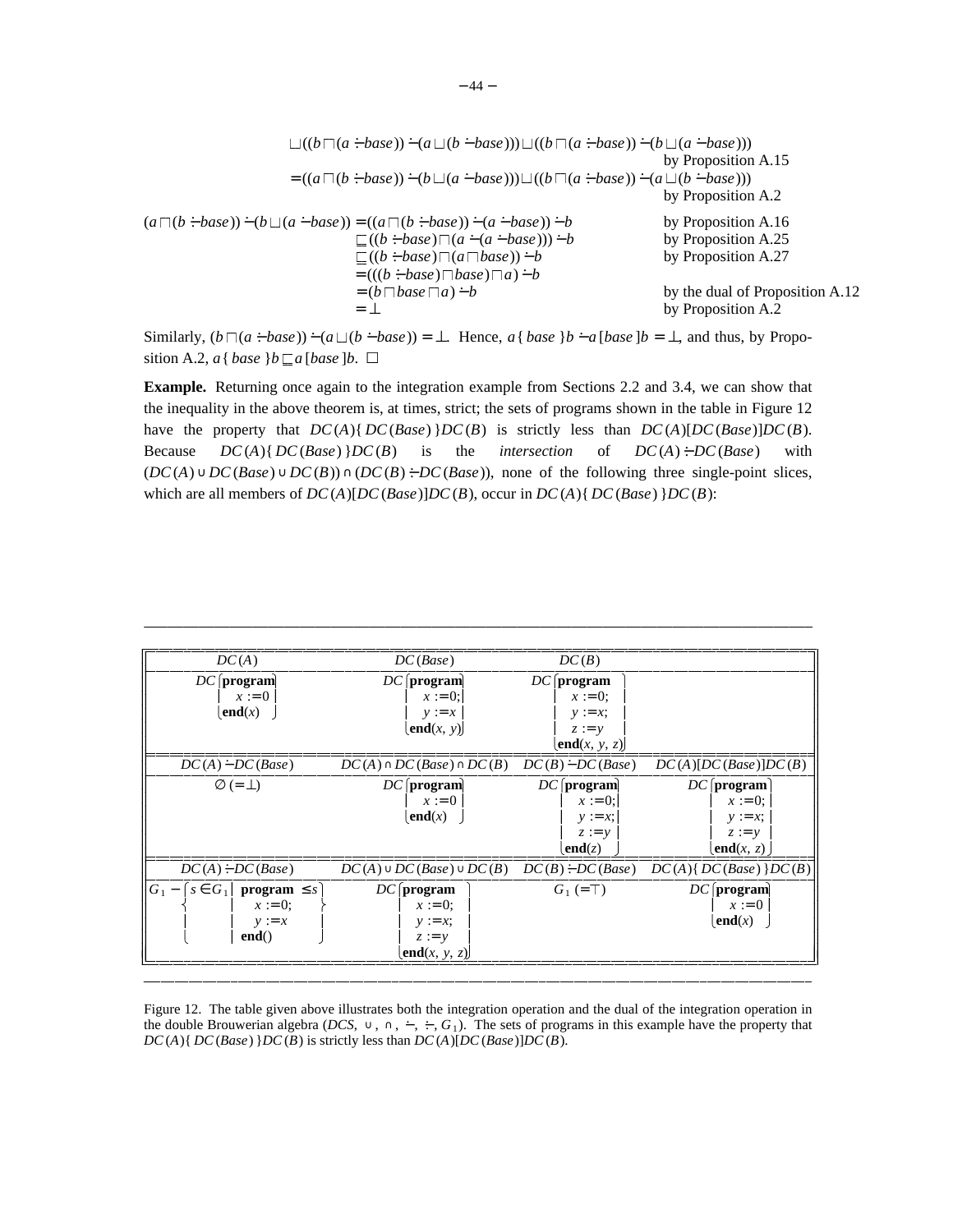| program    | program    | program    |
|------------|------------|------------|
| $x := 0$ : | $x := 0$ ; | $x := 0$ ; |
| $v := x$   | $y := x$ ; | $y := x$ ; |
| end()      | $z := y$   | $z := y$   |
|            | end()      | $end(z)$ . |

This example illustrates a fundamental difference between integrating by the operation *a* [*base* ]*b* and integrating by *a*{ *base* }*b*. With *a* [*base* ]*b* an insertion made in one integrand can "override" a deletion in the other integrand; in the example shown above, the insertion of statement  $z := y$  in integrand  $DC(B)$ overrides the deletion of  $y := x$  from integrand *DC*(*A*). By contrast, with  $a\{base\}b$  a deletion in one integrand can override an insertion in the other integrand; in the example, the deletion of statement  $y := x$ from integrand  $DC(A)$  overrides the insertion of  $z := y$  in integrand  $DC(B)$ . Consequently, we say that *a*{ *base* }*b* is the *deletion-preserving integration* of *a* and *b* with respect to *base*.

**Remark.** As a practical matter, the deletion-preserving integration operation is probably less important than the integration operation, since the emphasis in producing software is usually on enhanced functionality (*i.e.*, insertions) rather than on reduced functionality. Thus, ordinarily it is desirable that an element deleted as part of (say) programmer *A*'s change but needed for programmer *B*'s change (such as statement  $y := x$  in the example given above) should appear in the integrated program. Only occasionally is it important to emphasize reduced functionality—for example when creating a specialized version of a system to run on a machine with a small address space.

#### **5.4. Existence of a Maximum Compatible Integrand**

This section re-examines the question of when there is an integrand compatible with a given base *base*, integrand *a*, and result *m*. In particular, we give a closed formula for the greatest solution of the equation  $a$  [*base* ] $x = m$  and show that it is, in fact, the greatest solution. (Note that our formula for the greatest solution makes use of the quotient operation, and thus holds only for double Brouwerian algebras.) This result is then used to extend Theorem 4.12; Theorem 5.9 shows that, if they exist, the solutions to  $a$  [*base* ] $x = m$  form a distributive lattice with a least element and a greatest element.

**Definition 5.6.**  $x_{max} \triangleq m \sqcup (base \sqcap (m \div a)).$ 

**Theorem 5.7.** *If a* [*base* ]*m* = *m then*  $x_{max}$  *is the maximum x such that a* [*base* ] $x = m$ .

**Proof**.

*Part I. Show that a* [*base* ] $x_{max} = m$ .

The proof breaks into two parts: in part (i), we show that  $a$  [*base* ] $x_{max} \equiv m$ ; in part (ii), we show that  $a$  [*base* ] $x_{max}$   $\sqsubseteq$  *m*.

(i)

$$
a [base]x_{max} = a [base] (m \sqcup (base \sqcap (m \div a)))
$$
  
= a [base]m \sqcup a [base] (base \sqcap (m \div a))  
= m \sqcup a [base] (base \sqcap (m \div a))  
\sqsupset m by Proposition B.9  
(\*)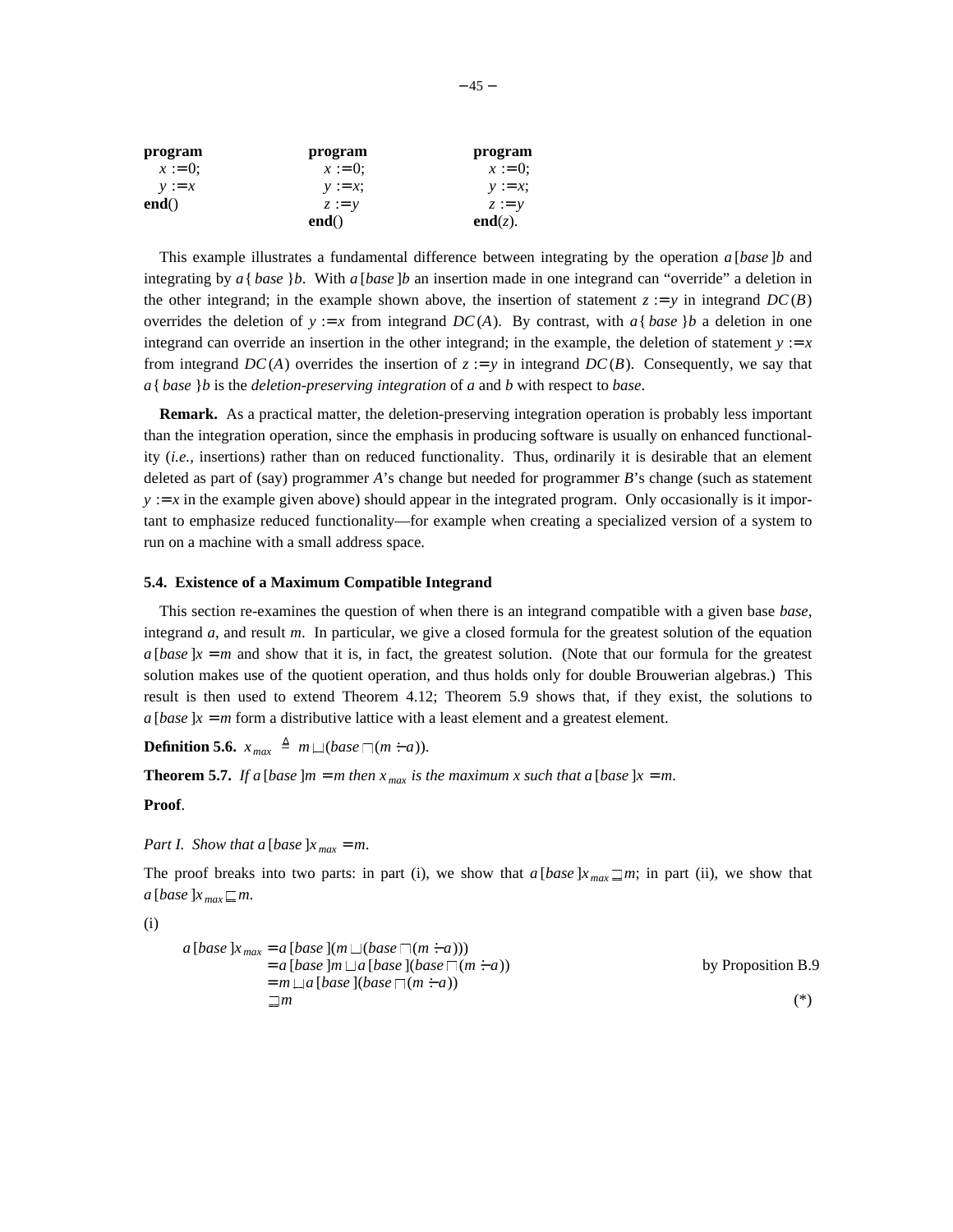(ii)

```
a [base ]x_{max} = a [base ](m \sqcup (base \sqcap (m \div a)))= a [base ]m \sqcup a [base ](base \sqcap (m \div a)−. a)) by Proposition B.9
                        = m \bigsqcup a [base ](base \sqcap (m \div a))
                        \equiv m \sqcup (a [base ] base \sqcap a [base ](m \div−. a)) by Proposition B.10
                        \equiv m \sqcup (a \sqcap a [base ](m \div−. a)) by Proposition B.1
                        =\lim_{m\to\infty} \frac{|\alpha| \cdot |\alpha| \cdot \alpha}{\alpha - \text{base}} \lim_{m\to\infty} \frac{|\alpha|}{\alpha - \text{base}} \lim_{m\to\infty} \frac{|\alpha| \cdot \alpha}{\alpha - \text{base}}= m \Box (a \Box (a - base)) \Box (a \Box a \Box base \Box (m \div a)) \Box (a \Box (m \div a) \div base))
```
Because  $a - base \sqsubseteq a$ , the second term  $(a \sqcap (a - base))$  simplifies to  $a - base$ . By the dual of Proposition A.12,  $a \sqcap (m \div a) = a \sqcap m$ , so the third term simplifies to  $a \sqcap base \sqcap m$ . However,  $(a - base) \sqcup (a \sqcap base \sqcap m) \sqsubseteq a [base]$  *m* = *m*, so the last line in the above derivation simplifies to  $m \sqcup (a \sqcap ((m \div a) \div base)).$ 

Additional simplification is possible because, by Proposition A.11, we have  $(m \div a) \div base \sqsubseteq m \div a$ . Therefore,  $a \sqcap ((m \div a) \div base) \sqsubseteq m$ , and a [base ] $x_{max}$ *m*. (\*\*)

Combining (\*) and (\*\*), we have  $m \sqsubseteq a$  [*base* ] $x_{max} \sqsubseteq m$ ; hence, *a* [*base* ] $x_{max} = m$ .

*Part II. Show that*  $x_{max}$  *is the maximum*  $x$  *such that*  $a$  [*base* ] $x = m$ .

Suppose that *x* is an element such that *a* [*base* ]*x* = *m*. We will demonstrate that  $x \subseteq x_{max}$ .

$$
m = a [base ]x
$$
  
\n
$$
= (a - base) \sqcup (a \sqcap base \sqcap x) \sqcup (x - base)
$$
  
\n
$$
x \sqsubseteq m
$$
  
\n
$$
x \sqsubseteq m \sqcup base
$$
  
\n
$$
a \sqcap base \sqcap x \sqsubseteq m
$$
  
\n
$$
x \sqsubseteq m \div (a \sqcap base)
$$
  
\nPutting (\*) and (\*\*) together, we have  
\n
$$
x \sqsubseteq (m \sqcup base) \sqcap (m \div (a \sqcap base))
$$
  
\n
$$
= (m \sqcap (m \div (a \sqcap base))) \sqcup (base \sqcap (m \div (a \sqcap base)))
$$
  
\n
$$
= m \sqcup (base \sqcap (m \div (a \sqcap base)))
$$
  
\n
$$
= m \sqcup (base \sqcap (base \sqcap m) \div (base \sqcap a))
$$
  
\n
$$
= m \sqcup (base \sqcap (base \sqcap m) \div (base \sqcap a)))
$$
  
\n
$$
= m \sqcup (base \sqcap ((base \sqcap m) \div (base \sqcap a)))
$$
  
\n
$$
= m \sqcup (base \sqcap (m \div a))
$$
  
\nby the dual of Proposition A.21  
\nby the dual of Proposition A.21  
\nby the dual of Proposition A.21  
\nby the dual of Proposition A.21

$$
\exists ((base \sqcap m) \div (base \sqcap a)))
$$
  
by the dual of Proposition A.21  
by the dual of Proposition A.21

 $\Box$ 

 $=x_{max}$ 

*Properties of Solutions of a* [*base* ]*x* = *m*

We can now extend the results from Section 4 concerning the properties of solutions of  $a$  [*base* ] $x = m$ .

**Lemma 5.8.** *Solutions of a* [*base* ] $x = m$  *are closed under*  $\sqcup$ .

**Proof**. Let  $x_1$  and  $x_2$  be two solutions of *a* [*base* ] $x = m$  (*i.e.*, *a* [*base* ] $x_1 = m$  and *a* [*base* ] $x_2 = m$ ).  $a [base](x_1 \sqcup x_2) = a [base]x_1 \sqcup$ *by Proposition B.9*  $= m \sqcup m$ = *m*

 $\Box$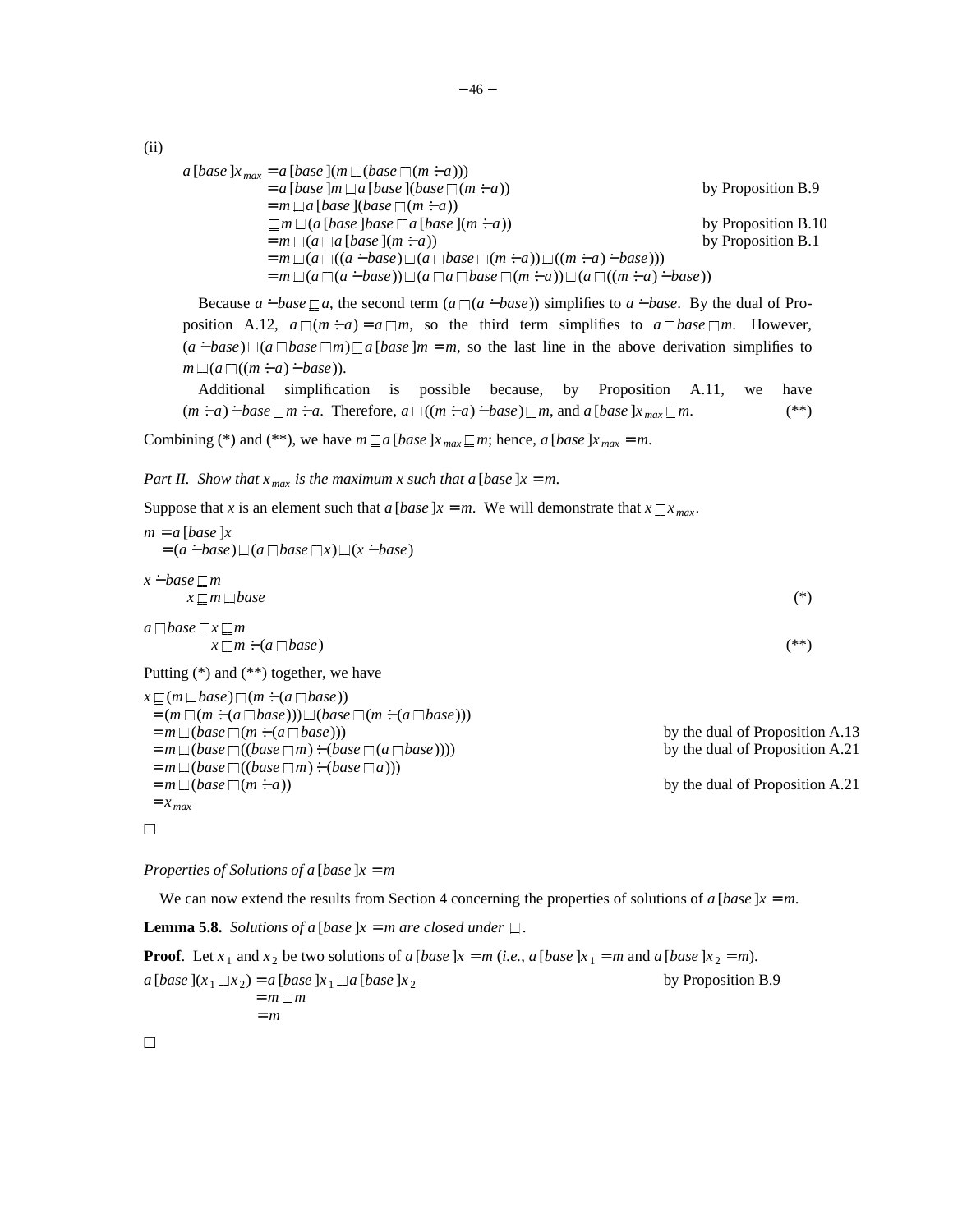**Theorem 5.9.** Solutions of a [base ]x = m form a distributive lattice with least element  $x_{min}$  and greatest *element x max*.

**Proof.** Immediate from Theorem 4.12, together with Theorem 5.7 and Lemma 5.8.  $\Box$ 

Theorem 5.9 is illustrated in Figure 13.

# **6. Some Practical Considerations**

## **6.1. Implementation**

A program-integration tool that uses the HPR algorithm has been demonstrable since the summer of 1987 [24, 27]. With the integration tool, one is able to display program slices and integrate programs; if interference is detected during integration (*i.e.*, integration fails), the system provides an interactive facility to help the user diagnose the cause of interference [23].

The user interface for the integration tool incorporates a language-specific editor created using the Synthesizer Generator, a meta-system for creating interactive, language-based program-development systems [21]. The editor of the program-integration tool automatically supplies tags on program components (*i.e.*, assignment statements and predicates) so that common components can be identified in different versions. Data-flow analysis of programs is carried out according to the editor's defining attribute grammar and used to construct program dependence graphs. Commands added to the editor make use of these graphs to perform their actions. For example, the integration command invokes the integration algorithm on the program dependence graphs, reports whether the variant programs interfere, and, if there is no interference, builds the integrated program.



Figure 13. If solutions to the equation *a* [*base* ] $x = m$  exist, then *m* itself is a solution, and the set of solutions forms a distributive lattice with least element  $x_{min}$  and greatest element  $x_{max}$ .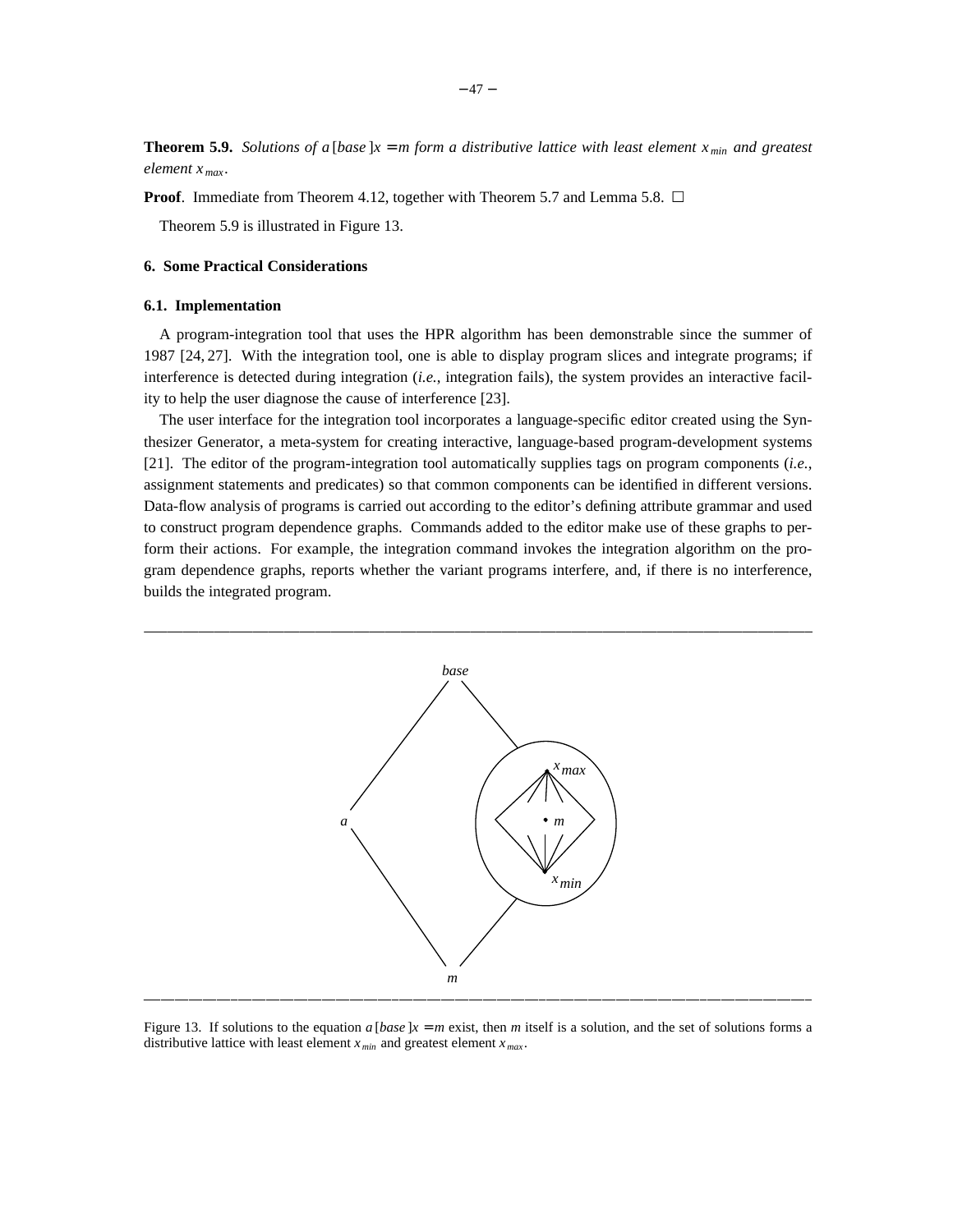The implementation has recently been extended to incorporate the ideas described in this paper. The integration tool now also incorporates an editor and an interpreter for a higher-order functional language that operates on values of type Brouw, where a Brouw value is a downwards-closed set of (tagged) single-point slices. The primitive operations on Brouw values are the join, meet, and pseudo-difference operations of a Brouwerian algebra, together with a ternary operation for integration. Functional expressions are built up using lambda-abstraction, application, conditional expressions, let-clauses, and a least fixed-point operator. (Boolean and integer values are also provided.) A free variable in an expression (say *x*) denotes the Brouw created from the program in editing buffer *x* (*i.e.*,  $DC(x)$ ). If no such buffer exists, the value is ⊥, the least Brouw value. The editor displays a type for each expression; these types are supplied using the Milner algorithm for polymorphic type inference (algorithm *W*) [6, 17]. An evaluation command added to the editor invokes the interpreter on the expression, and—if the final result is a Brouw—builds the corresponding program (if one exists).

#### **6.2. Integration Without Tags**

Recall that in Section 2.2, we stated a requirement that a special program editor be used to create the program variants from the base program. Our assumption about this editor was that it provides a tagging capability so that common components can be identified in all versions. In the Brouwerian algebra (*DCS*, ∪ , ∩ , *.* − , *G*<sup>1</sup> ) defined Section 3.2, the elements are downwards-closed sets of *tagged* single-point slices; the tags on slice vertices are those supplied by the special program editor.

A different Brouwerian algebra that can be used for integrating programs is one whose elements are downwards-closed sets of *untagged* single-point slices. For this to work, we need a notion of *slice isomorphism*. For the purposes of defining such a notion it is convenient to add an additional label on flow dependence edges: if vertex *v* represents a program component that assigns to variable *x*, and *x* is the *i th* operand of the program component represented by *w*, then the (set-valued) label on edge  $v \rightarrow$ <sub>*f*</sub> *w* contains *i*. (For example, if *x* is used as both the *i*<sup>th</sup> and *j*<sup>th</sup> operands, then the label on edge  $v \rightarrow f w$  is { *i*, *j* }.)

**Definition 6.1.** Two single-point slices  $s_1$  and  $s_2$  are *isomorphic with respect to vertices*  $v_1$  *and*  $v_2$  iff all of the following hold:

- (1) Slices  $s_1$  and  $s_2$  have the same number of vertices and the same number of edges.
- (2)  $(s_1/v_1) = s_1$  and  $(s_2/v_2) = s_2$  both hold.
- (3) There is a 1-to-1 and onto map M from the vertices of  $s_1$  to the vertices of  $s_2$ , such that
	- (i)  $M(v_1) = v_2$ , and
	- (ii) For all vertices *w* of  $s_1$ , *w* and  $M(w)$  are the same kind of vertex (*i.e.*, entry, assignmentstatement, if-predicate, while-predicate, initial-definition, or final-use).
	- (iii) For all vertices *w* of  $s_1$ , *w* and  $M(w)$  have identical abstract syntax trees (*i.e.*, corresponding internal nodes of the two vertices' abstract syntax trees contain the same operator, and corresponding leaf nodes contain the same identifier or the same constant).
- (4) For every edge  $e = v \rightarrow w$  in  $s_1$  there is an edge  $e' = M(v) \rightarrow M(w)$  in  $s_2$  such that:
	- (i) The edge type of *e* (control, loop-independent flow, loop-carried flow, or def-order) is the same as the edge type of *e*′;
	- (ii) If *e* is a control dependence edge then its true/false label matches the true/false label of *e*′;
	- (iii) If *e* is a flow dependence edge then its operand-number label matches the operand-number label of *e*′;
	- (iv) If *e* is a loop-carried flow dependence edge with carrying-loop-predicate label *p* then the carrying-loop-predicate label of *e*′ is *M* (*p*);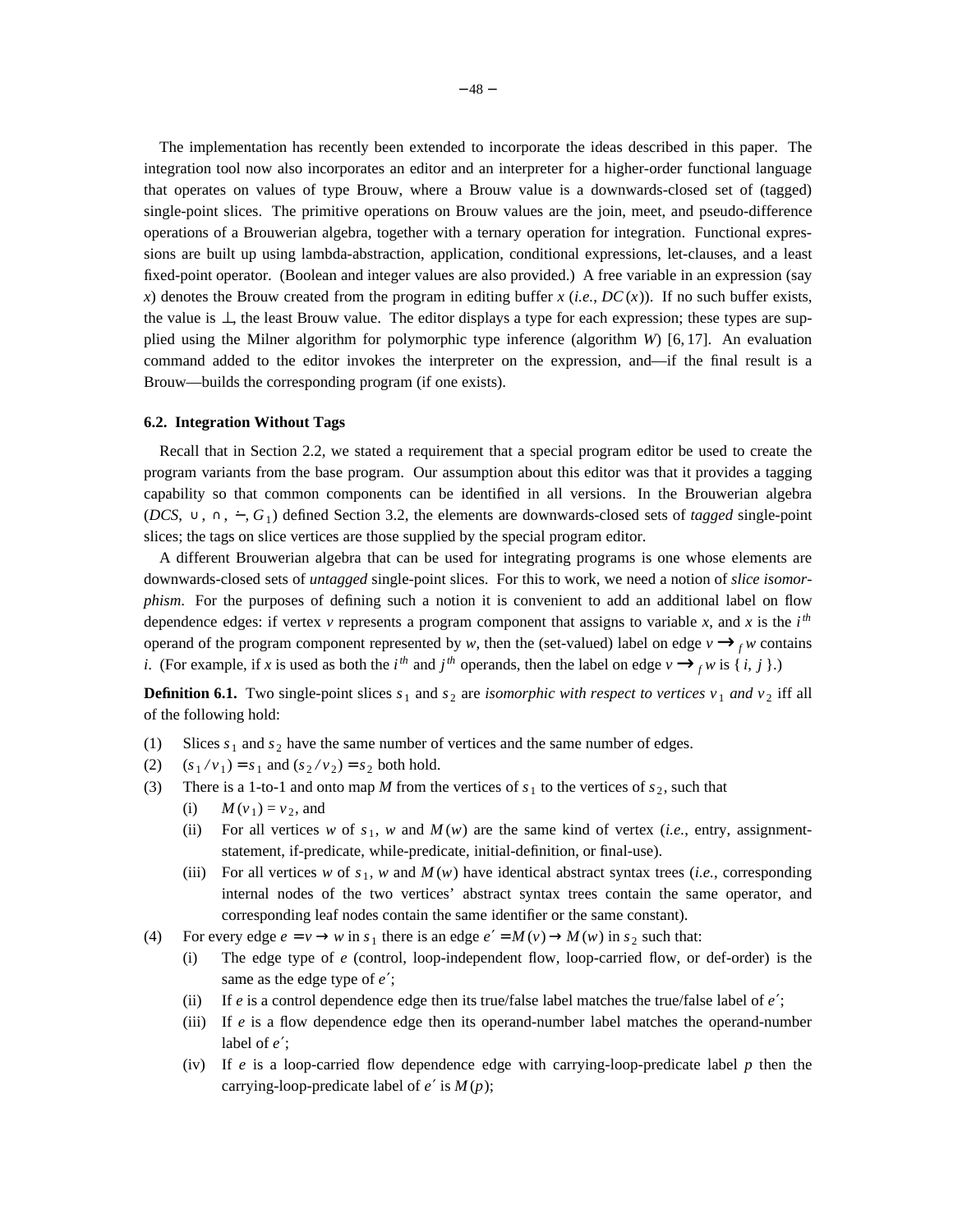(v) If *e* is a def-order edge with witness-vertex label *u* then the witness-vertex label of *e'* is  $M(u)$ .

What makes it plausible to use downwards-closed sets of untagged single-point slices for program integration is that, given slices  $s_1$  and  $s_2$  and vertices  $v_1$  and  $v_2$ , it is possible to test in linear time whether  $s_1$  and  $s_2$  are isomorphic with respect to  $v_1$  and  $v_2$  [12]. Furthermore, by using hashing techniques the slice-set manipulations needed to perform operations in the algebra of downwards-closed untagged single-point slices can be performed in linear expected time (*i.e.* expected time linear in the sum of the sizes of the argument sets). The drawback of using untagged slice sets is that it entails additional costs for finding the program that corresponds to the set of dependence graphs that result from an integration.<sup>13</sup>

It must be noted that the two different definitions of slice-set algebras correspond to two different relatives of the HPR algorithm. In the algebra based on downwards-closed sets of untagged slices, if a program has multiple slices that are isomorphic, the corresponding slice set will have only one copy of the duplicated slice. For example, both of the following programs

```
program
  x := 0;y := x;
  w := x
end()
            program
              x := 0;y := x;
               x := 0;
               w := xend()
```
have the following set of (untagged) slices:

| $\mid$ program | program  | program    | ٠ | program   |
|----------------|----------|------------|---|-----------|
| end()          | $x := 0$ | $x := 0$ ; |   | $x := 0;$ |
|                | end()    | $v := x$   |   | $W := x$  |
|                |          | end()      |   | end()     |
|                |          |            |   |           |

For this reason, the integration algorithm based on sets of untagged slices can produce a different answer than the algorithm based on sets of tagged slices (both in terms of the final program that is the result of an integration, as well as in the notion of when an integration fails due to interference). Nevertheless, for both algebras when the set resulting from an integration is feasible, the Integration Theorem (Theorem 2.9) holds. In other words, the same characterization of the execution behavior of the integrated program in terms of the execution behaviors of the base program and the two integrands applies to the HPR algorithm and to both slice-set algebras.

The benefits of doing without tags are two-fold. First, the class of integration problems that can be handled successfully (*i.e.*, without interference being reported) in the algebra based on sets of untagged slices is strictly larger than the class that can be handled in the algebra based on tagged slices. (The latter coincides with the class handled by the HPR algorithm.) Second, it is no longer necessary for program integration to be supported by a closed system; in principle, programs can be integrated even if they are created using ordinary text editors.

## **7. Relation to Previous Work**

------------------

There has been previous work on merging functional programs [1], logic programs [15], and specifications [4]. Different models of integration have been used in each case. In Berzins's work on

and the contract of the contract of the contract of the contract of the contract of the contract of the contract of the contract of the contract of the contract of the contract of the contract of the contract of the contra

<sup>&</sup>lt;sup>13</sup>Defining a good heuristic for this program-reconstitution problem remains an open question.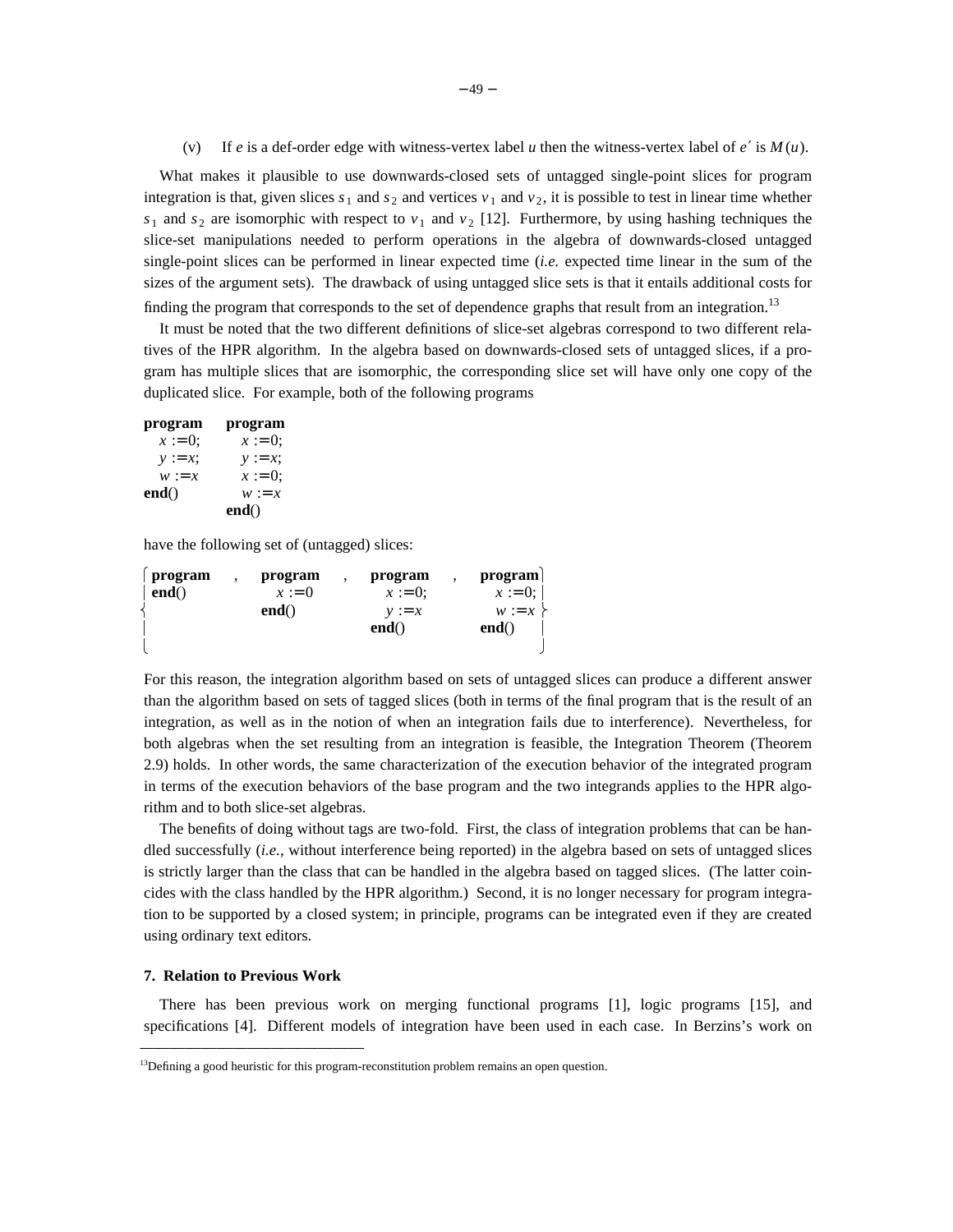integrating functional programs, variants *A* and *B* are merged without regard to *Base*. The functional program that results from the merge preserves the (entire) behavior of *both*; thus, *A* and *B* cannot be merged if they conflict at any point where both are defined. Similarly, Lakhotia and Sterling's 1−1 join operation is a two-way merge. However, in their work there is no notion of interference, and the characterization of the semantic properties of the merged program was left as an open question in [15]. Feather's work on integrating specifications does take *Base* into account, but although the integration algorithm preserves syntactic modifications, it does not guarantee any semantic properties of the integrated specification. Both the HPR algorithm and the algorithm introduced in Section 3 for integrating programs by combining downwards-closed sets of single-point slices are three-way integration operations that satisfy the semantic criterion stated in Section 1.

The notation *a* [*base* ]*b* that has been used here for the integration operation in Brouwerian algebras is taken from a paper by Hoare in which he investigated some of the properties of *a* [*base* ]*b* in Boolean algebras [7, 8]. However, nearly all of the questions examined in this work (for Brouwerian algebras) were not addressed by Hoare (for Boolean algebras).

In unpublished work, Susan Horwitz and I found proofs of several algebraic properties of the HPR algorithm. The results given in this work consist of the analogues for Brouwerian algebras of these earlier results, together with a number of new results. However, the method of proof used in this work is very different from the proof techniques used to establish these earlier results, which involved complicated arguments—with many sub-cases and argument by *reductio ad absurdum*—about operations on dependence graphs. In contrast, the proofs given in this work are *strictly algebraic* in nature, making use of the rich set of algebraic laws that hold in Brouwerian algebras.

The work described here was motivated by the desire to find a simpler way to prove properties about program integration. In this, I feel it succeeds—proofs in Brouwerian algebra are much less complicated than direct proofs about dependence graphs. It also provides a framework for studying common properties of program-integration algorithms. The integration operation in a Brouwerian algebra is defined purely in terms of  $\Box$ ,  $\Box$ , and  $\div$ , and thus has an analogue in all Brouwerian algebras. Thus, to show that a proposed program-integration algorithm shares these properties, one merely has to show that the algorithm can be formulated as an integration operation in a Brouwerian algebra.

#### **Acknowledgement**

------------------

This work was greatly influenced by a series of conversations with Tony Hoare about the operation *a* [*base* ]*b* in Boolean algebras. His deft manipulations of expressions involving *a* [*base* ]*b* made clear the benefits of understanding the elegant algebraic laws of this ternary operator. He also pointed me to [7], which discusses properties of *a* [*base* ]*b* in Boolean algebras and articulates the advantages of the notation in which the *base* argument appears in the middle position.

Many of the questions examined in this paper were formulated jointly with Susan Horwitz in an earlier unpublished study of the algebraic properties of the HPR algorithm. In addition, she provided many comments and helpful suggestions as this paper was being prepared.

## **Appendix A: Algebraic Laws for Brouwerian Algebras**

This appendix covers the algebraic laws that hold for Brouwerian algebras.<sup>14</sup> The material presented

and the contract of the contract of the contract of the contract of the contract of the contract of the contract of the contract of the contract of the contract of the contract of the contract of the contract of the contra

<sup>&</sup>lt;sup>14</sup>Propositions A.2−A.21 are taken from a list given in [20] (pp. 59-60). (In [20], the laws are expressed in dual form, using a "pseudo-complement" operator, rather than in the form given in Appendix A, where pseudo-difference is used.)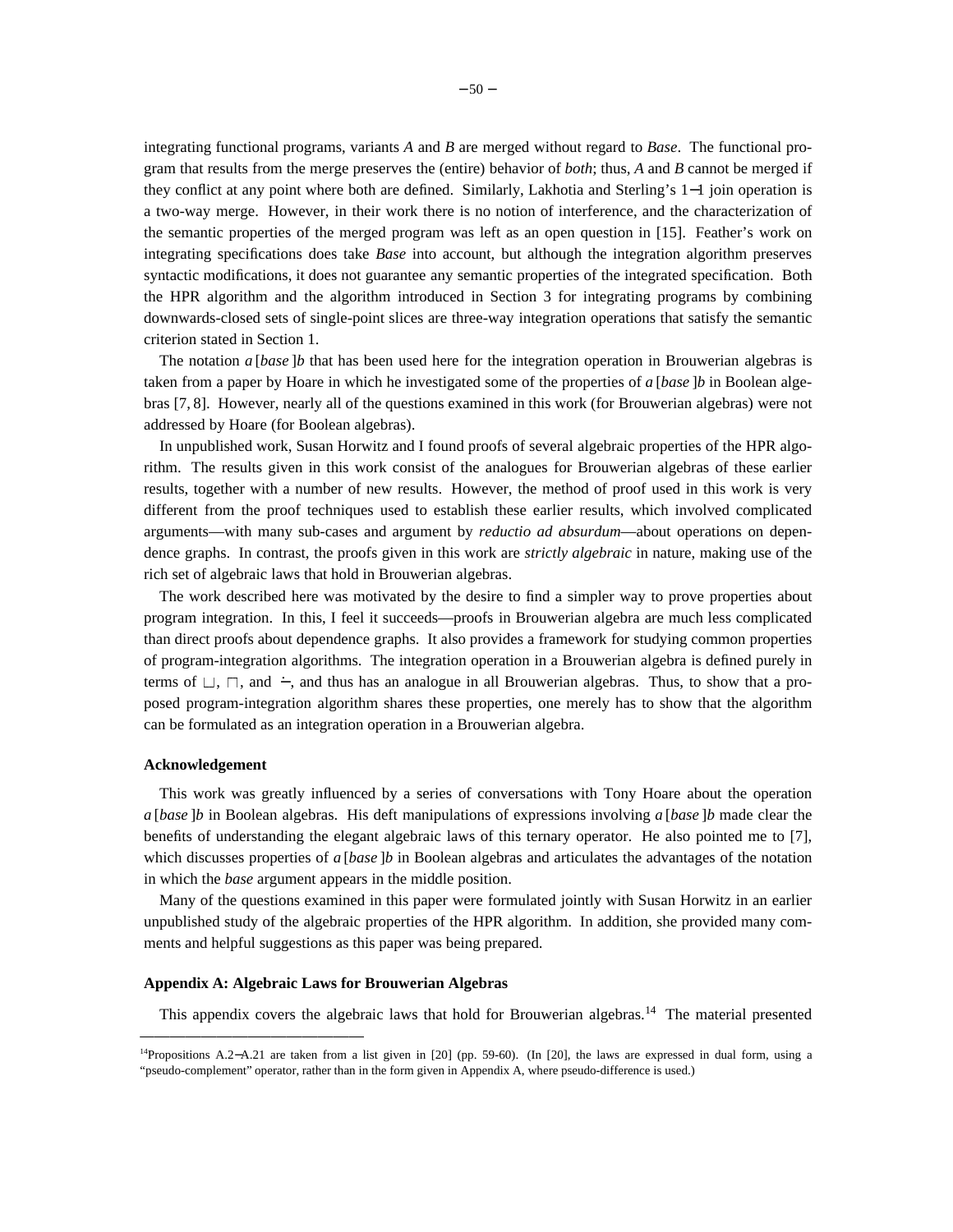here makes the paper essentially self-contained. (Several of the easier proofs have been omitted and serve as simple exercises for the reader.) Not all of the propositions listed below are actually used in the paper; those not used have been included as additional background material. Further information about Brouwerian algebras can be found in [16] and [20].

In double Brouwerian algebras, the algebraic properties of *.* −*.* are dual to the ones listed below; given a property for  $\div$ , the corresponding property for  $\div$  is obtained by making the following substitutions:  $\Box$  for  $\Box$ ,  $\Box$  for  $\Box$ ,  $\Box$  for  $\Box$ ,  $\Box$  for  $\Box$ , and "max" for "min."

**Proposition A.1.**  $a - b = \min\{z | a \sqsubseteq b \sqcup z \}.$ 

**Proof**. The proof breaks into two parts: in part (i), we show that  $a - b \in \{z | a \sqsubseteq b \sqcup z \}$ ; in part (ii), we show that, for all  $w \in \{z \mid a \sqsubseteq b \sqcup z \}$ ,  $w \sqsupseteq a - b$ .

(i)

 $a \div b \sqsubseteq a \div b$  $a \sqsubseteq (a - b) \sqcup$  *b* by Definition 3.5(iii) Therefore,  $a - b \in \{ z \mid a \sqsubseteq b \sqcup z \}.$ 

(ii) Suppose  $w \in \{ z \mid a \sqsubseteq b \sqcup z \}.$  $w \sqcup b \sqsupseteq a$  $\overline{a}$   $\overline{a}$   $\overline{a}$   $\overline{a}$   $\overline{a}$   $\overline{a}$   $\overline{a}$ 

Therefore,  $a - b = \min\{z \mid a \sqsubseteq b \sqcup z\}$ .  $\Box$ 

**Proposition A.2.**  $b \div a = \bot$  *iff*  $a \sqsupseteq b$ .

## **Proof**.

 $\Rightarrow$  *case: Show that*  $b \div a = \bot$  *implies*  $a \sqsupseteq b$ .  $b \div a \sqsubseteq \bot$  $b \sqsubseteq a \sqcup \perp$ <br>= *a* by Definition 3.5(iii)

 $\Leftarrow$  *case: Show that*  $a \sqsupseteq b$  *implies*  $b \div a = \bot$ *.* 

$$
b \sqsubseteq a
$$
  
=  $a \sqcup \perp$   
 $b \doteq a \sqsubseteq \perp$ 

by Definition  $3.5(iii)$ 

by Definition 3.5(iii)

**Proposition A.3.**  $a = b$  *iff*  $b \div a = \bot = a \div b$ .

### **Proof**.

```
\Rightarrow case: Show that a = b implies b \div a = \bot and a \div b = \bot.
       a \Box b and b \Box a; therefore, by Proposition A.2, b \div a = \bot and a \div b = \bot.
\Leftarrow case: Show that b \div a = \bot and a \div b = \bot implies a = b.
       b \div a = \bot and a \div b = \bot; therefore, by Proposition A.2, a \sqsupseteq b and b \sqsupseteq a, which in turn implies a = b.
       \Box
```
**Proposition A.4.**  $a \div a = \bot$ .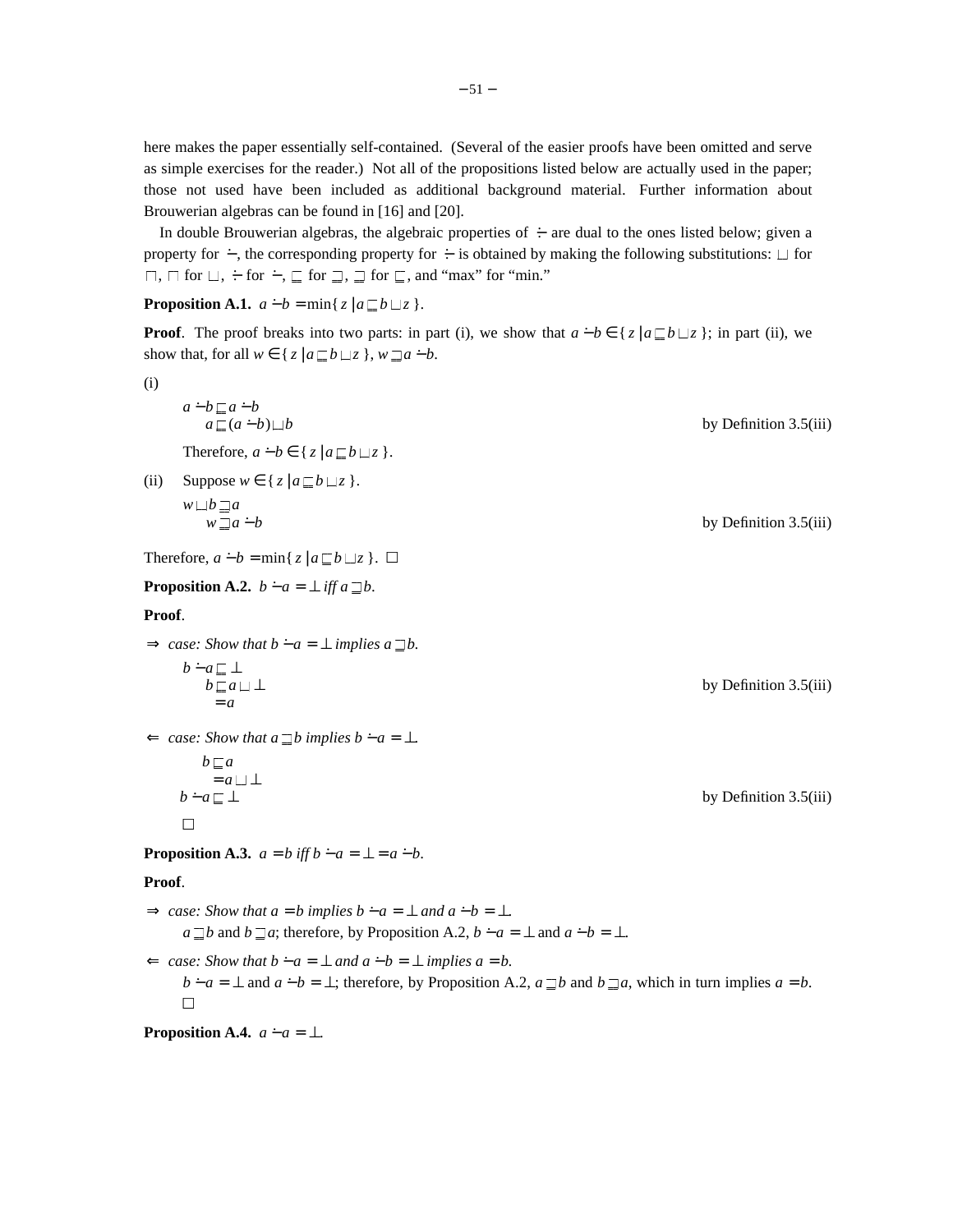**Proposition A.5.**  $\perp \div a = \perp$ .

**Proposition A.6.**  $b \div \bot = b$ .

**Proof**.

(i)

$$
b \mathop{\sqsubseteq} b \sqcup \bot \\ b \mathop{\perp} \mathop{\perp} \mathop{\sqsubseteq} b
$$

(ii)

$$
b - \perp b - \perp \n b - (b - \perp) \perp \n = b - \perp
$$

Therefore,  $b \stackrel{\perp}{-} \perp = b$ .  $\Box$ 

**Proposition A.7.**  $(a \div a) \sqcup b = b$ .

**Proposition A.8.**  $a \sqcup (b \div a) \sqsupseteq b$ .

**Proposition A.9.** *If*  $a_1 \square a_2$  *then*  $b \nightharpoonup a_2 \square b \nightharpoonup a_1$ *.* 

**Proof**.

| $a_1 \square a_2$                                   | by supposition     |
|-----------------------------------------------------|--------------------|
| $a_1 \sqcup (b-a_2) \sqsupseteq a_2 \sqcup (b-a_2)$ |                    |
|                                                     | by Proposition A.8 |

 $a_1 \sqcup (b \div a_2) \sqsupseteq b$ , hence, by Definition 3.5(iii),  $b \div a_2 \sqsupseteq b \div a_1$ .  $\square$ 

**Proposition A.10.** *If*  $b_1 \sqsupseteq b_2$  *then*  $b_1 \vdash a \sqsupseteq b_2 \vdash a$ .

## **Proof**.

 $a \sqcup (b_1 \div a) \sqsupseteq b_1$  $\Box b$ <sub>2</sub>  $b_1 \div a \sqsupset b_2 \stackrel{= 0}{\div a}$  $\Box$ 

**Proposition A.11.**  $b \square b \doteq a$ .

**Proposition A.12.**  $a \sqcup (b \div a) = a \sqcup b$ .

# **Proof**.

(i)

 $b \div a \sqsubseteq b$  $a \sqcup (b \div a) \sqsubseteq a \sqcup b$ 

# (ii)

 $a \sqcup (b \div a) \sqsupseteq a$  $a \sqcup (b-a) \sqsupseteq b$  $a \sqcup (b-a) \sqsupseteq a \sqcup b$ 

Therefore,  $a \sqcup (b \div a) = a \sqcup b$ .

*b* by Definition 3.5(iii)

# by Definition 3.5(iii)

## by Proposition A.8 by supposition by Definition 3.5(iii)

*b* by Proposition A.11

*b* by Proposition A.8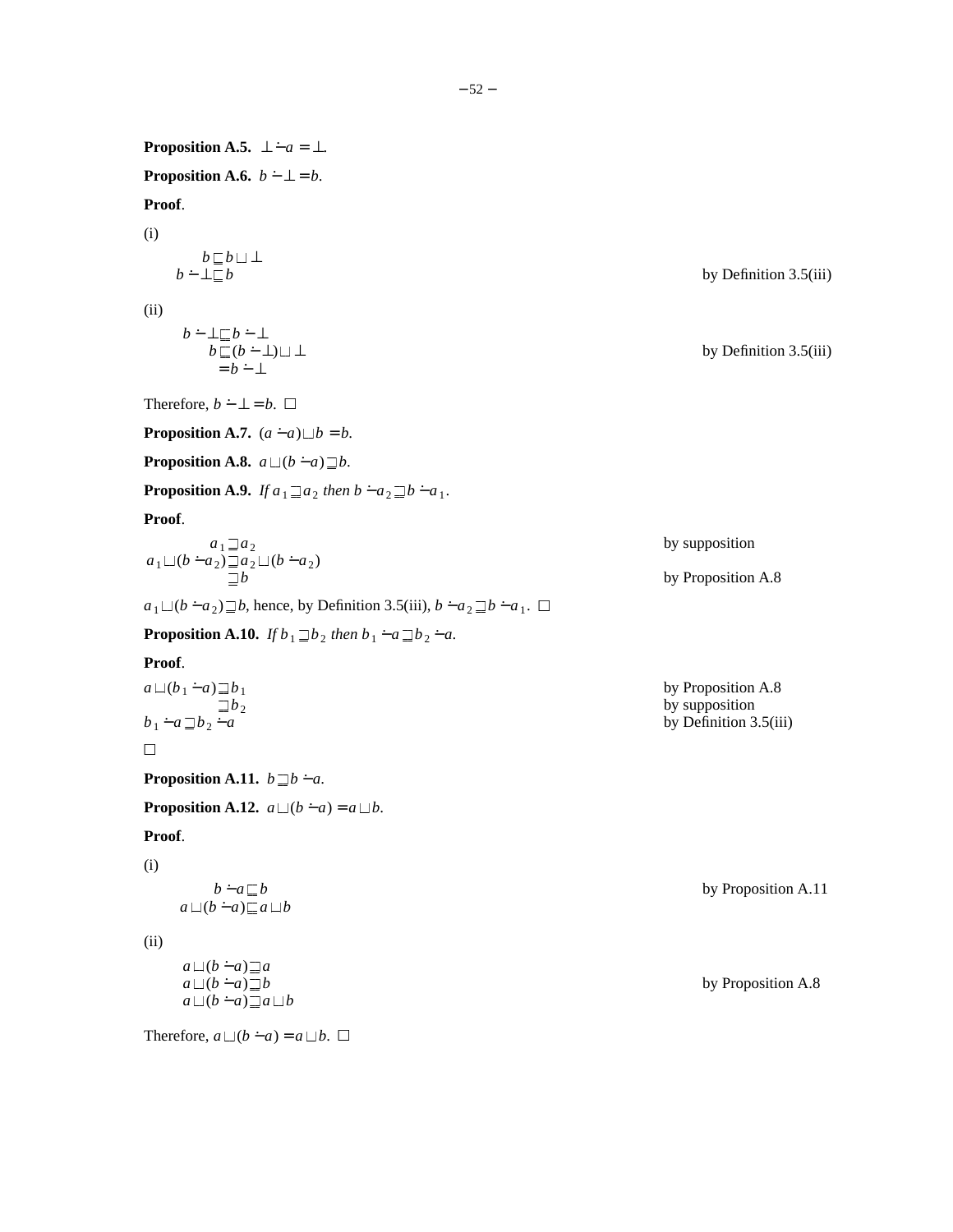# **Proposition A.13.**  $(b \div a) \sqcup b = b$ .

**Proposition A.14.**  $(b-a) \sqcup (c-a) = (b \sqcup c) - a$ .

## **Proof**.

(i)

 $b \div a \sqsubseteq (b \sqcup c) \div$  $c \div a \sqsubseteq (b \sqcup c) \div c$  $(b-a)\sqcup(c-a)\sqsubseteq(b\sqcup c)$ 

(ii)

| $b \sqcup c \sqsubseteq a \sqcup b \sqcup c$                  |
|---------------------------------------------------------------|
| $= a \sqcup (b \div a) \sqcup (c \div a)$                     |
| $(b \sqcup c)\div a \sqsubseteq (b \div a) \sqcup (c \div a)$ |

Putting (\*) and (\*\*) together, we have  $(b-a) \sqcup (c-a) = (b \sqcup c) - a$ .  $\square$ 

**Proposition A.15.**  $(c \div a) \sqcup (c \div b) = c \div (a \sqcap b)$ .

## **Proof**.

## (i)

 $c \div (a \Box b) \Box c \div$  $c \div (a \Box b) \Box c \div (a \Box b) \Box c$  $c \div (a \Box b) \Box (c \div a) \Box (c \div a)$ 

### (ii)

 $c \sqsubseteq (c \sqcup a) \sqcap (c \sqcup b)$  $=(c \sqcup a \sqcup (c - b)) \sqcap ((c - a) \sqcup c \sqcup$  $=(c - a) \Box (c - b) \Box a) \Box ((c - a) \Box (c - b) \Box a)$  $= ((c - a) \sqcup (c - b)) \sqcup (a \sqcap b)$  $c \div (a \Box b) \sqsubseteq (c \div a) \sqcup (c \div c)$ − *b*) (\*\*)

by Proposition A.10 by Proposition A.10 − *a* (\*)

by Proposition A.12 − *a*) (\*\*) by Definition 3.5(iii)

by Proposition A.9 by Proposition A.9 − *b*) (\*)

> *b*) by Proposition A.11 *b*) by Proposition A.12

by Definition 3.5(iii)

Putting (\*) and (\*\*) together, we have  $c \div (a \Box b) = (c \div a) \Box (c \div b)$ .  $\Box$ 

**Proposition A.16.**  $(c - b) - a = c - (a \Box b) = (c - a) - b$ .

# **Proof**.

(i)

 $c \sqsubseteq c \sqcup a \sqcup b$  $=(c - (a \sqcup b)) \sqcup (a \sqcup$  $c - b \sqsubseteq (c - (a \sqcup b)) \sqcup$  $(c - b) - a \sqsubseteq c - (a \sqsubseteq$ 

# (ii)

| $=( (c - b) - a) \sqcup a \sqcup b$                 |
|-----------------------------------------------------|
| $c \div (a \sqcup b) \sqsubseteq (c \div b) \div c$ |
|                                                     |

 *b*) by Proposition A.12 by Definition 3.5(iii) *b*) (\*) by Definition 3.5(iii)

by Proposition A.12 *b* by Proposition A.12 − *a* (\*\*) by Definition 3.5(iii)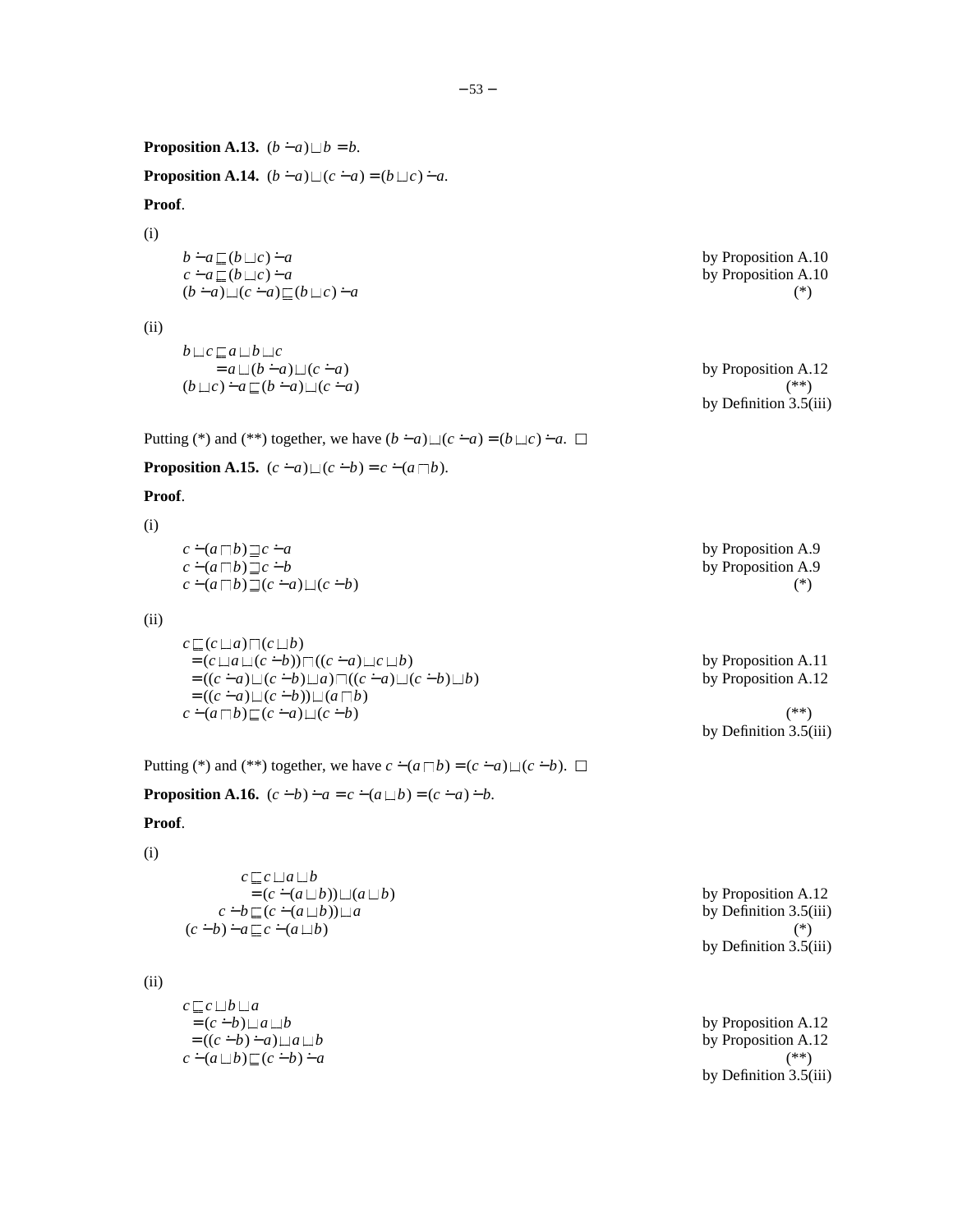**Proposition A.17.**  $a \div c \sqsupseteq (b \div c) \div ((b \div a) \div c)$ .

## **Proof**.

| $b \div c \sqsubset (a \sqcup b) \div c$ | by Proposition A.10 |
|------------------------------------------|---------------------|
| $=(\frac{b-a}{a})\sqcup a \cdot c$       | by Proposition A.12 |
| $=(b-a)-c)\sqcup(a-c)$                   | by Proposition A.14 |
|                                          |                     |

Therefore, by Definition 3.5(iii),  $a \div c \sqsupseteq (b \div c) \div ((b \div a) \div c)$ .  $\square$ 

**Proposition A.18.**  $(b \div a) \sqcup (c \div b) \sqsupseteq c \div a$ .

#### **Proof**.

 $c \sqsubseteq a \sqcup b \sqcup c$  $= a \Box b \Box c$ <br> $= a \Box b \Box (c$  $= a \Box (b - a) \Box (c - b)$ <br> $= a \Box (b - a) \Box (c - a)$ 

Therefore, by Definition 3.5(iii),  $(b \div a) \sqcup (c \div b) \sqsupseteq c \div a$ .  $\square$ 

**Proposition A.19.**  $(b \div a) \sqsupseteq (c \div a) \div (c \div b)$ .

**Proposition A.20.**  $a \sqsupseteq (a \sqcup b) \doteq b$ .

## **Proof**.

$$
(a \sqcup b)\doteq b = (a \doteq b) \sqcup (b \doteq b)
$$
  
\n
$$
= (a \doteq b) \sqcup \perp
$$
  
\n
$$
= a \doteq b
$$
  
\nby Proposition A.14  
\nby Proposition A.4  
\nby Proposition A.11  
\nby Proposition A.11

 $\Box$ 

**Proposition A.21.**  $c \sqcup ((c \sqcup b) \doteq (c \sqcup a)) = c \sqcup (b \doteq a)$ .

## **Proof**.

 $c \sqcup ((c \sqcup b) \dot{-} (c \sqcup a)) = c \sqcup ((c \dot{-} (c \sqcup a)) \sqcup (b \dot{-} (c \sqcup a))$  $= c \sqcup (L \sqcup (b \doteq (c \sqcup a))$  $= c \sqcup (b \div (c \sqcup a))$  $= c \sqcup (b \overset{\sim}{\cdot} a)$  $= c \sqcup (b)$ <br>=  $c \sqcup (b)$ 

 $\Box$ 

**Proposition A.22.**  $(a - b) - (a \square b) = a - b$ .

**Proof**.

$$
(a \div b) \div (a \sqcap b) = ((a \div b) \div a) \sqcup ((a \div b) \div b)
$$
  
= ((a \div a) \div b) \sqcup (a \div (b \sqcup b))  
= (\bot \div b) \sqcup (a \div b)  
= \bot \sqcup (a \div b)  
= a \div b

 $\Box$ 

**Proposition A.23.**  $(b-a) \sqcup (b \sqcap a) = b$ .

**Proposition A.24.**  $(c - b) - a = (c - a) - (b - a)$ .

by Proposition A.15 *b*)) by Proposition A.16 by Proposition A.4 by Proposition A.5

by Proposition A.14

by Proposition A.16

by Proposition A.12

by Proposition A.2

by Proposition A.12

by Proposition A.12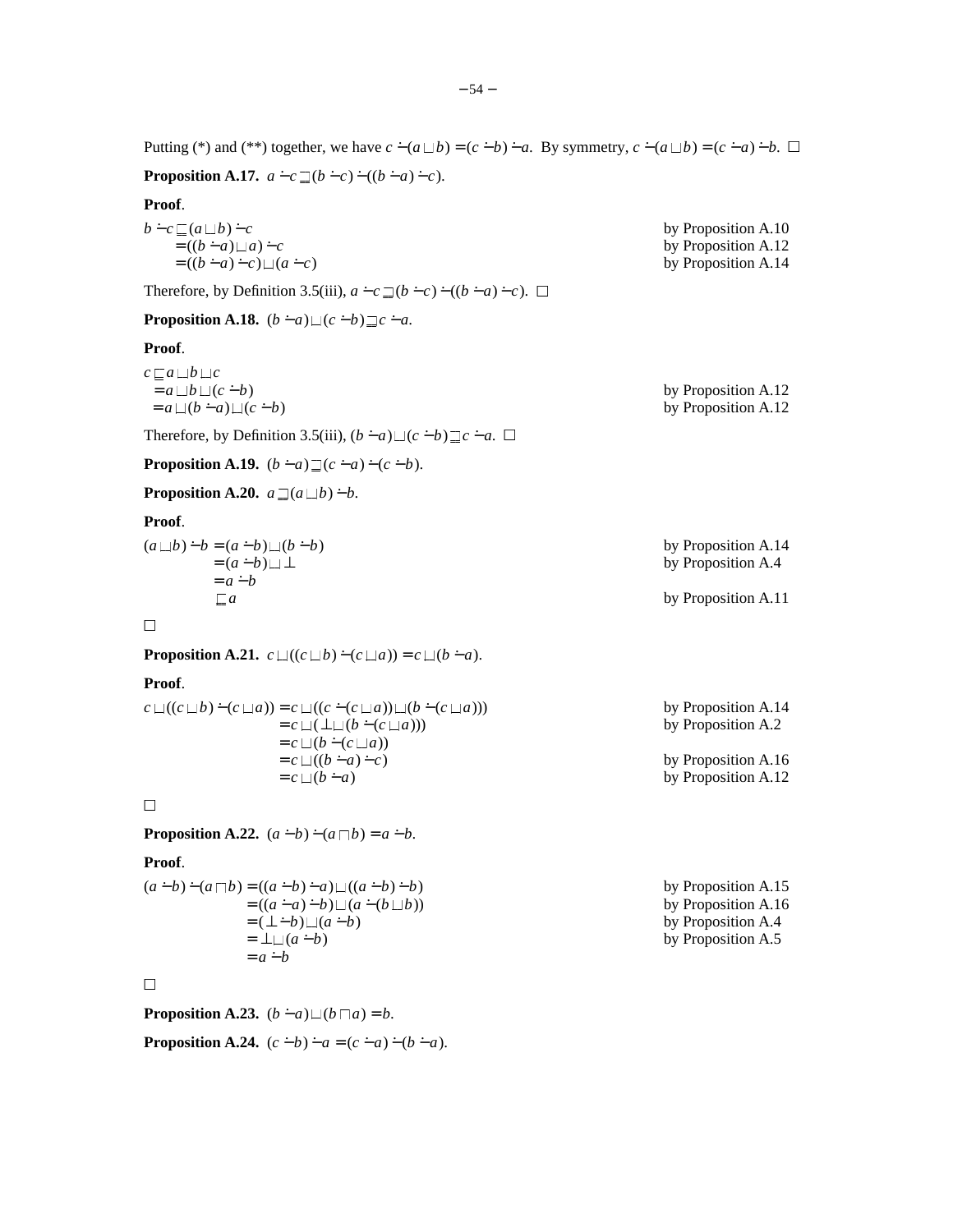**Proof**.

(i)  
\n
$$
a \sqcup (b \div a) \sqcup ((c \div b) \div a) = a \sqcup b \sqcup (c \div b)
$$
\n
$$
= a \sqcup b \sqcup c
$$
\nby Proposition A.  
\n
$$
\sqsupseteq c
$$
\n
$$
c \sqsubseteq a \sqcup (b \div a) \sqcup ((c \div b) \div a)
$$
\n
$$
c \div a \sqsubseteq (b \div a) \sqcup ((c \div b) \div a)
$$
\nby Definition 3.5(  
\n
$$
(c \div a) \div (b \div a) \sqsubseteq ((c \div b) \div a)
$$
\nby Definition 3.5(  
\n(\*)

(ii)

$$
b \Box b \dot{-} a
$$
  
(c-a)\dot{-}(b-a) \Box (c-a)\dot{-} a  
= (c-b)\dot{-} a

− *b*) by Proposition A.12 by Proposition A.12

by Definition 3.5(iii) by Definition 3.5(iii)

**a** by Proposition A.11 b<br>by Proposition A.9 by Proposition A.9 − *a* (\*\*) by Proposition A.16

Putting (\*) and (\*\*) together, we have  $(c - b) - a \sqsupseteq (c - a) - (b - a) \sqsupseteq (c - b) - a$ ; therefore,  $(c - b) - a = (c - a) - (b - a)$ .

**Proposition A.25.**  $(a \Box b) \div c \Box a \Box (b \div c)$ .

**Proof**.

$$
((a \sqcap b)\dot{-}c)\dot{-}(a \sqcap (b\dot{-}c)) = (((a \sqcap b)\dot{-}c)\dot{-}a) \sqcup (((a \sqcap b)\dot{-}c)\dot{-}(b\dot{-}c))
$$
  

$$
= (((a \sqcap b)\dot{-}a)\dot{-}c) \sqcup ((a \sqcap b)\dot{-}(c \sqcup (b\dot{-}c)))
$$
  

$$
= (\perp \dot{-}c) \sqcup ((a \sqcap b)\dot{-}(b \sqcup c))
$$
  

$$
= \perp \sqcup \perp
$$
  

$$
= \perp
$$

Therefore, by Proposition A.2,  $(a \Box b) \div c \sqsubseteq a \sqcap (b \div c)$ .  $\Box$ 

**Proposition A.26.**  $(a \Box b) \div c \sqsubseteq (a \div c) \Box (b \div c)$ .

## **Proof**.

 $((a \sqcap b) \div c) \sqsubseteq a \div c$  $((a \Box b) \div c) \sqsubseteq b \div c$ 

**Therefore,**  $(a \Box b) \div c \sqsubseteq (a \div c) \sqcap (b \div c)$ .  $\Box$ 

**Proposition A.27.**  $b \div (b \div a) \sqsubseteq a \sqcap b$ .

## **Proof**.

 $b = (a \Box b) \sqcup (b \div b)$  $b \sqsubseteq (a \sqcap b) \sqcup (b \vdash a)$  $b \stackrel{\perp}{\div} (b \stackrel{\perp}{\div} a) \stackrel{\perp}{\sqsubseteq} a \sqcap b$ 

# $\Box$

**Proposition A.28.** *If*  $a - b \square b$ *, then*  $a \square b$ *.* 

**Proposition A.29.**  $c \div (a \sqcup b) \sqsubseteq (c \div a) \sqcap (c \div b)$ .

## **Proof**.

 $c \div (a \sqcup b) \sqsubseteq (c \div a)$  $c \div (a \sqcup b) \sqsubseteq (c \div b)$ 

Therefore,  $c \div (a \sqcup b) \sqsubseteq (c \div a) \sqcap (c \div b)$ .

*c*)) by Propositions A.2 and A.12

by Propositions A.5 and A.12

by Proposition A.15

by Proposition A.16

$$
\begin{array}{l}\n \div c \\
 \hline\n \end{array}
$$
\nby Proposition A.10\nby Proposition A.10

by Proposition A.23

$$
\exists b
$$
 by Definition 3.5(iii)

by Proposition A.9 by Proposition A.9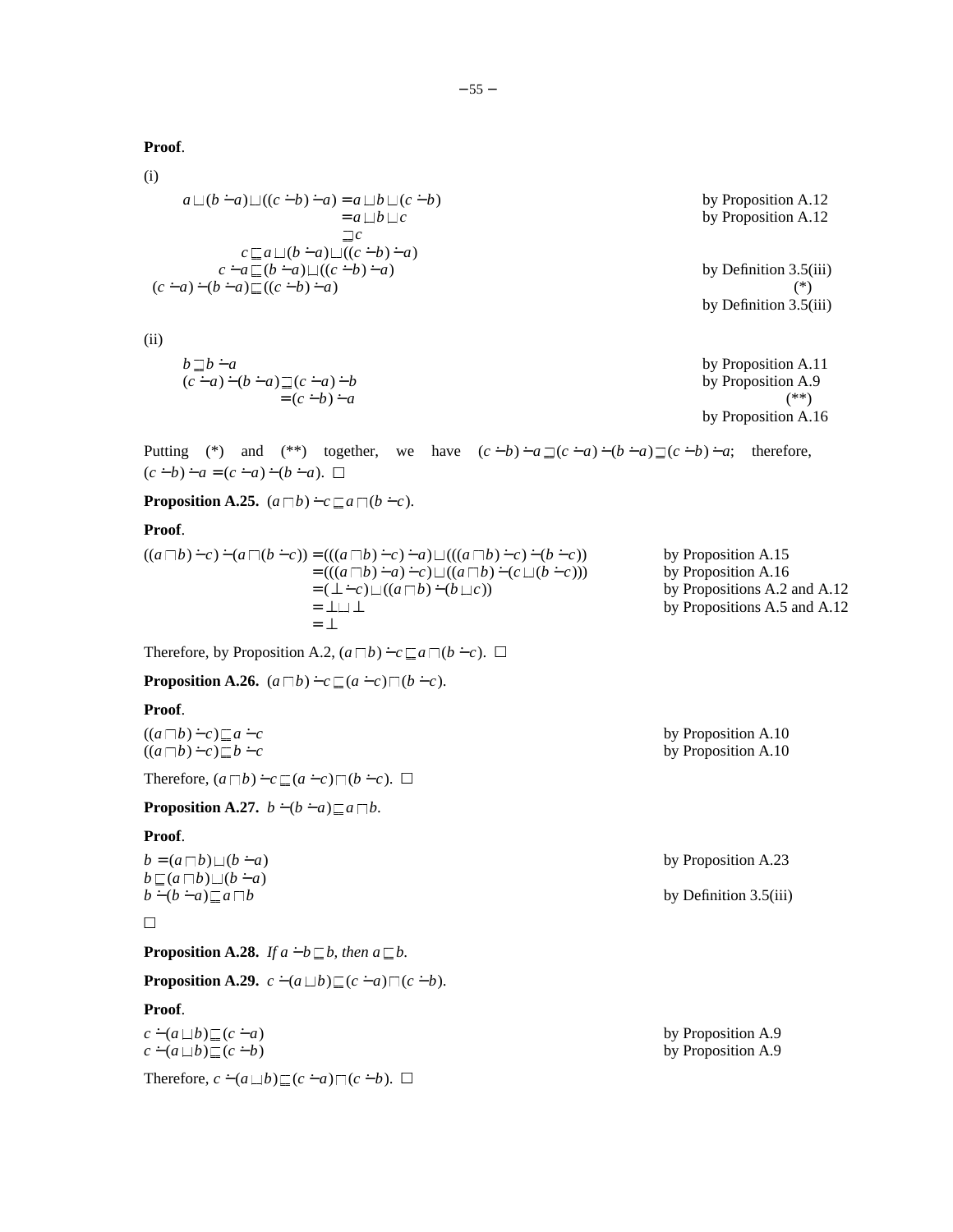**Proposition A.30.**  $(a - b) - (b - a) = a - b$ .

## **Proof**.

(i) 
$$
(a - b) \div (b - a) \sqsubseteq a \div b
$$
  
\n(ii)  $(a - b) \div (b - a) \sqsupseteq (a - b) \div b$   
\n $= a \div b$ 

Therefore,  $(a - b) - (b - a) = a - b$ .  $\square$ 

**Proposition A.31.**  $(a \Box b) \div (a \Box b) = (a \div b) \Box (b \div a)$ .

**Proposition A.32.**  $a \div (a \Box b) = a \div b$ .

## **Appendix B: Algebraic Laws for the Integration Operation**

This appendix gives proofs of the algebraic laws for the integration operation that were stated in Section 4.1.

## **Proposition B.1.**  $a[a]b = b$ .

#### **Proof**.

 $a[a]b = (a \div a) \sqcup (a \sqcap a \sqcap b) \sqcup (b \div a)$  $= \perp \sqcup (a \sqcap b) \sqcup (b \vdash a)$  $= b$  by Proposition A.23

# $\Box$

**Proposition B.2.**  $a \mid base \mid a = a$ .

### **Proof**.

 $a [base] a = (a - base) \sqcup (a \sqcap base \sqcap a) \sqcup (a - base)$  $=(a - base) \sqcup (a \sqcap base)$  $= a$  by Proposition A.23

## $\Box$

**Proposition B.3.**  $a \lfloor \perp \rfloor b = a \lfloor \perp b \rfloor$ .

## **Proof**.

 $a\left[\perp\right]b = (a - \perp) \sqcup (a \sqcap \perp \sqcap b) \sqcup (b - \perp)$  $= a \sqcup b$ 

 $\Box$ 

**Proposition B.4.**  $a \upharpoonright \exists b = a \sqcap b$ .

## **Proof**.

 $a[\top]b = (a - \top) \sqcup (a \sqcap \top \sqcap b) \sqcup (b - \top)$  $= \perp \sqcup (a \sqcap b) \sqcup \perp$  $= a \sqcap b$ 

 $\Box$ 

**Proposition B.5.**  $a[a \sqcap b]b = a \sqcup b$ .

## **Proof**.

 $a[a \sqcap b]b = (a \div (a \sqcap b)) \sqcup (a \sqcap a \sqcap b \sqcap b) \sqcup (b \div (a \sqcap b))$  $= ((a \sqcup b) \div (a \sqcap b)) \sqcup (a \sqcap b)$  $=(a \sqcup b)\sqcup (a \sqcap$  $= a \sqcup b$ 

by Proposition A.11 by Propositions A.9 and A.11 by Proposition A.16

*b*) by Proposition A.12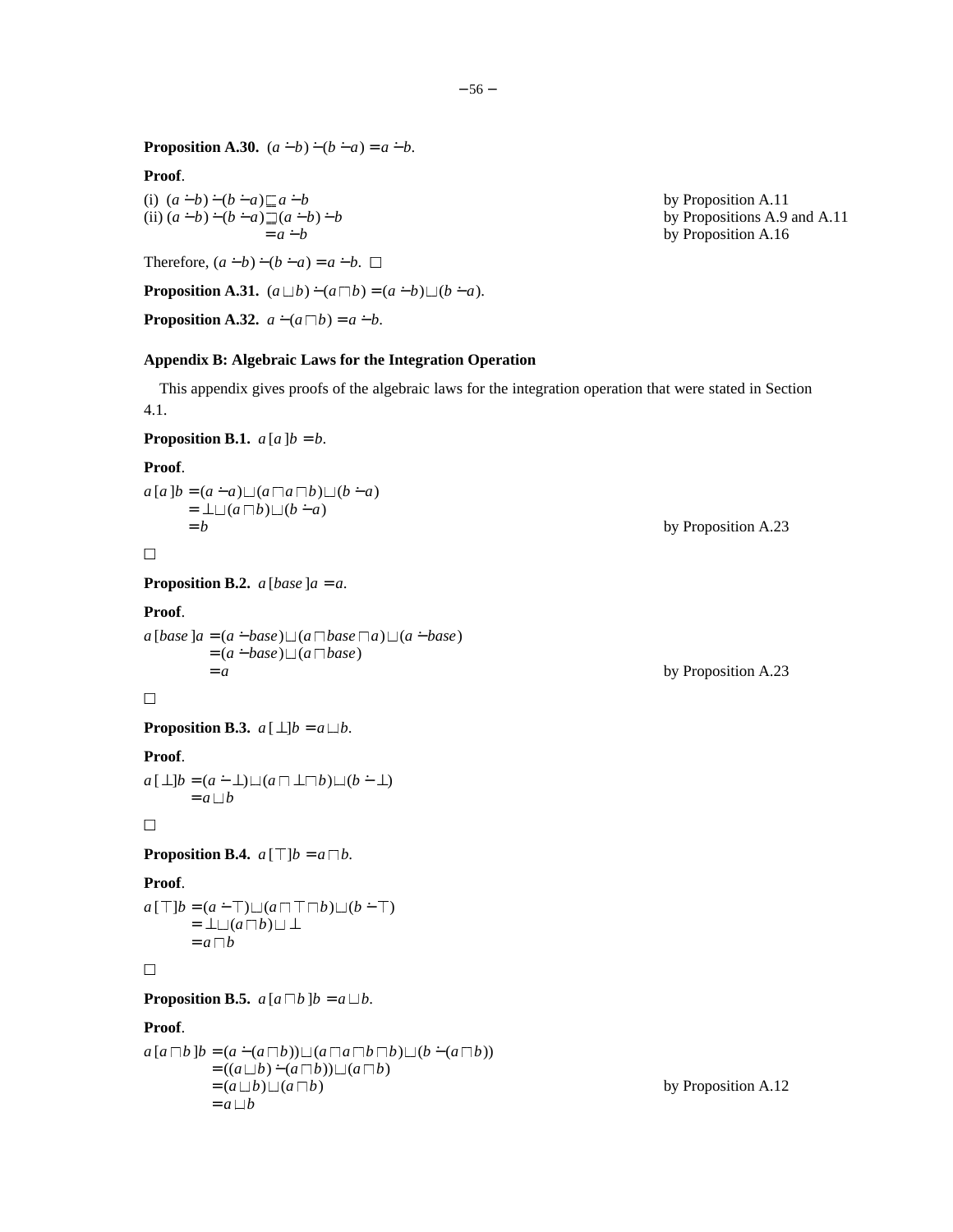$\Box$ 

**Proposition B.6.**  $a[a \sqcup b]b = a \sqcap b$ .

## **Proof**.

 $a[a \sqcup b]b = (a \div (a \sqcup b)) \sqcup (a \sqcap (a \sqcup b) \sqcap b) \sqcup (b \div (a \sqcup b))$  $= \perp \sqcup (a \sqcap b) \sqcup$  $= a \sqcap b$ 

 $\Box$ 

**Proposition B.7.**  $a [base] \perp = a \div base$ .

## **Proof**.

```
a [base] \perp = (a - base) \sqcup (a \sqcap base \sqcap \perp) \sqcup (\perp - base)=(a - base) \sqcup \perp \sqcup \perp= a
.
− base
```
 $\Box$ 

**Proposition B.8.**  $a$  [base ]  $\top = a \sqcup (\top \div base)$ .

**Proof**.

 $a [base]$   $\top = (a - base) \sqcup (a \sqcap base \sqcap \top) \sqcup (\top - base)$  $=(a - base) \sqcup (a \sqcap base) \sqcup (\top - base)$  $= a \sqcup (\top \div base)$ by Proposition A.23

 $\Box$ 

**Proposition B.9.**  $a$  [base ]( $x_1 \sqcup x_2$ ) =  $a$  [base ] $x_1 \sqcup a$  [base ] $x_2$ .

## **Proof**.

$$
a [base ](x_1 \sqcup x_2) = (a \div base) \sqcup (a \sqcap base \sqcap (x_1 \sqcup x_2)) \sqcup ((x_1 \sqcup x_2) \div base)
$$
  
=  $(a \div base) \sqcup (a \sqcap base \sqcap x_1) \sqcup (a \sqcap base \sqcap x_2) \sqcup (x_1 \div base) \sqcup (x_2 \div base)$   
by Proposition A.14

 $= a$  [*base* ] $x_1 \sqcup a$  [*base* ] $x_2$ 

 $\Box$ 

**Proposition B.10.**  $a$  [base ]( $x_1 \sqcap x_2$ )  $\sqsubseteq a$  [base ] $x_1 \sqcap a$  [base ] $x_2$ .

**Proof.** Because  $a \Box base \Box(x_1 \Box x_2) \Box a \Box base \Box x_1$  and  $(x_1 \Box x_2) \div base \Box x_1 \div base$ , we have  $a [base ] (x_1 \sqcap x_2) = (a - base) \sqcup (a \sqcap base \sqcap (x_1 \sqcap x_2)) \sqcup ((x_1 \sqcap x_2) - base)$  $\Box$ (*a* - *base*)  $\Box$ (*a*  $\Box$ *base*  $\Box$ *x*<sub>1</sub>)  $\Box$ (*x*<sub>1</sub> - *base*)  $\Box$ (*a*  $\Box$ *base*)  $\Box$ (*a*  $\Box$ *base*)  $= a$  [*base* ] $x_1$ 

Therefore,  $a [base] (x_1 \sqcap x_2) \sqsubseteq a [base] x_1$ . Similarly, we have  $a [base] (x_1 \sqcap x_2) \sqsubseteq a [base] x_2$ . Consequently,  $a$  [base ] $(x_1 \sqcap x_2) \sqsubseteq a$  [base ] $x_1 \sqcap a$  [base ] $x_2$ .  $\square$ 

**Proposition B.11.** *a* [*base* ]*b is monotonic in a*.

**Proof**. Suppose  $a \sqsubseteq a'$ . We will show that  $a$  [*base* ] $b \sqsubseteq a'$  [*base* ]*b*.  $a$  [*base* ] $b \div a'$  [*base* ] $b = ((a \div base) \sqcup (a \sqcap base \sqcap b) \sqcup (b \div base))$  $\therefore$   $((a' \div base) \sqcup (a' \sqcap base \sqcap b) \sqcup (b \div base))$  $= ((a - base) - ((a' - base) \sqcup (a' \sqcap base \sqcap b) \sqcup (b - base)))$  $\Box((a \Box base \Box b) \dot{-} ((a' \dot{-} base \Box (a' \Box base \Box b) \Box (b \dot{-} base)))$  $\Box((a + base + b) \cdot ((a - base) \Box (a' \Box base + b) \Box (b - base)))$ <br> $\Box((b - base) \div ((a' \Box base) \Box (a' \Box base \Box b) \Box (b - base)))$ by Proposition A.14  $=(((a - base) - (a' - base)) - ((a' \sqcap base \sqcap b) \sqcup (b - base)))$  $\Box$ (((a  $\Box$ base  $\Box$ b) − (a'  $\Box$ base  $\Box$ b)) – ((a' − base) $\Box$ (b − base)))

⊥by Proposition A.2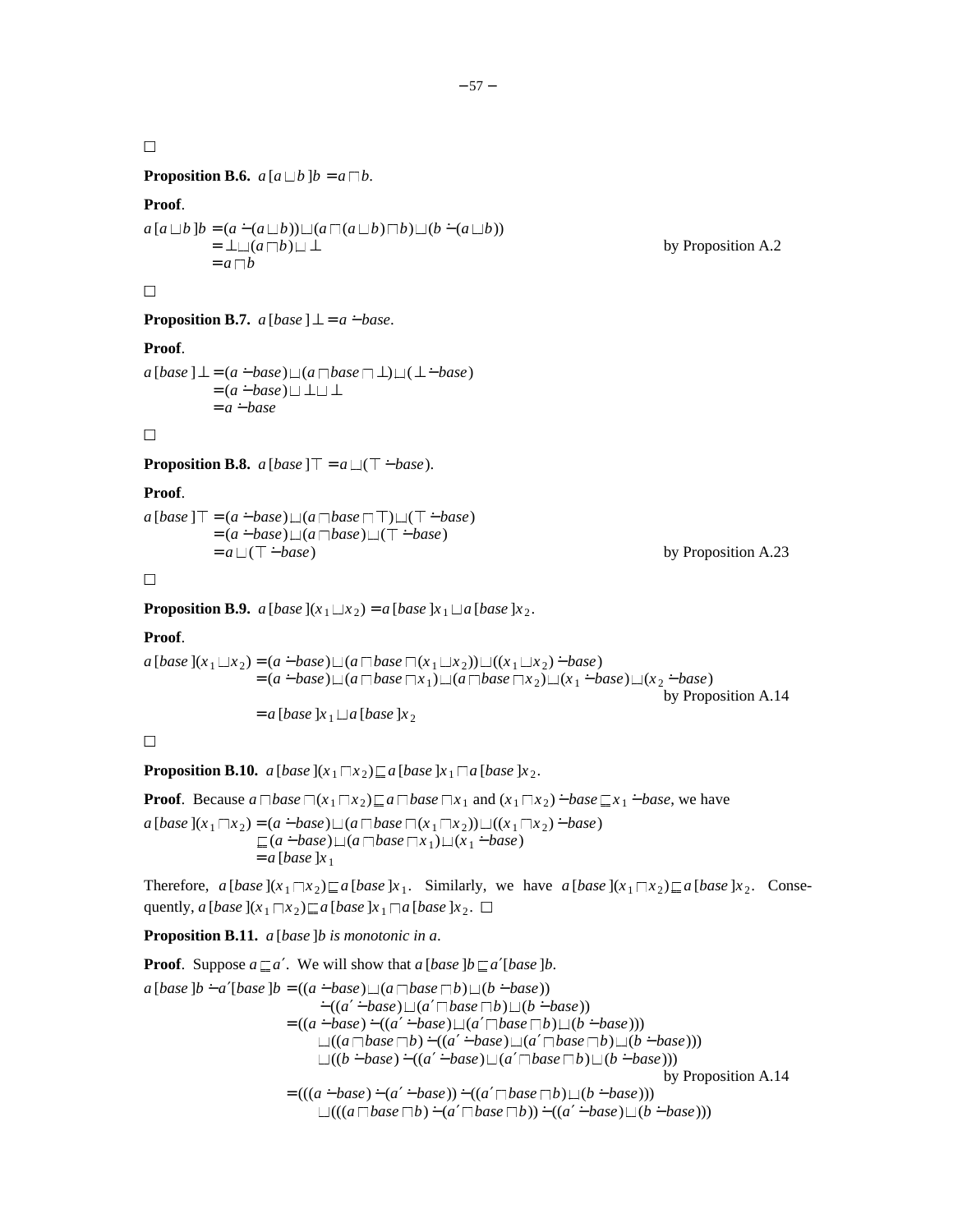$\Box((\cancel{(b - base) \div (b - base)) \div ((\cancel{a' - base}) \Box (\cancel{a' \sqcap base \sqcap b})}))$ by Proposition A.16  $=$   $\perp \sqcup \perp \sqcup \perp$ 

$$
= \pm \cup \pm \cup
$$

Therefore, by Proposition A.2,  $a$  [*base* ] $b \sqsubseteq a'$  [*base* ] $b$ .  $\square$ 

**Proposition B.12.** *a* [*base* ]*b is antimonotonic in base*.

**Proof**. Suppose *base*  $\subseteq$  *base'*. We will show that *a* [*base'*]*b*  $\subseteq$  *a* [*base*]*b*.

$$
a [base']b \div a [base]b = ((a \div base') \sqcup (a \top base' \top b) \sqcup (b \div base') \div a [base]b)
$$
  
\n
$$
= ((a \div base') \div a [base]b) \sqcup ((a \top base' \top b) \div a [base]b)
$$
  
\n
$$
= ((a \div base') \div (a \div base) \sqcup (a \top base \top b) \sqcup (b \div base)))
$$
  
\n
$$
\sqcup ((a \top base') \div ((a \div base) \sqcup (a \top base \top b) \sqcup (b \div base)))
$$
  
\n
$$
\sqcup ((b \div base') \div ((a \div base) \sqcup (a \top base \top b) \sqcup (b \div base)))
$$
  
\n
$$
= \bot \sqcup ((a \top base' \top b) \div ((a \div base) \sqcup (a \top base \top b) \sqcup (b \div base))) \sqcup \bot
$$
  
\n
$$
= ((a \top base' \top b) \div (a \top base \top b)) \div ((a \bot b) \div base)
$$
  
\n
$$
= ((a \top base' \top b) \div a) \sqcup ((a \top base \top b) \div (a \bot b) \div base)
$$
  
\n
$$
= ((a \top base' \top b) \div a) \sqcup ((a \top base' \top b) \div base) \sqcup ((a \top base' \top b) \div b))
$$
  
\n
$$
= ((a \bot b) \div base)
$$
  
\n
$$
= (\bot \sqcup ((a \top base' \top b) \div base) \sqcup \bot) \div ((a \bot b) \div base)
$$
  
\n
$$
= ((a \top base' \top b) \div base) \div ((a \bot b) \div base)
$$
  
\n
$$
= (a \top base' \top b) \div (base \sqcup ((a \bot b) \div base))
$$
  
\n
$$
= (a \top base' \top b) \div (a \sqcup base \sqcup b)
$$
  
\nby Proposition A.16  
\n
$$
= (a \top base' \top b) \div (a \sqcup base \sqcup b)
$$
  
\n
$$
= \bot
$$

by monotonicity

by monotonicity

Therefore, by Proposition A.2,  $a$  [*base'*] $b \sqsubseteq a$  [*base*] $b$ .  $\square$ 

**Proposition B.13.**  $a[x_1 \sqcup x_2]b \sqsubseteq a[x_1]b \sqcap a[x_2]b$ .

## **Proof**.

 $a[x_1 \sqcup x_2]$  $b \sqsubseteq a[x_1]$  $b$  $a[x_1 \sqcup x_2]$  $b \sqsubseteq a[x_2]$  $b$ 

Therefore,  $a[x_1 \sqcup x_2]b \sqsubseteq a[x_1]b \sqcap a[x_2]b$ .  $\square$ 

**Proposition B.14.**  $a [x_1 \sqcap x_2]b = a [x_1]b \sqcup a [x_2]b$ .

## **Proof**.

$$
a[x_1 \sqcap x_2]b = (a \div (x_1 \sqcap x_2)) \sqcup (a \sqcap b) \sqcup ((b \div (x_1 \sqcap x_2)))
$$
  
\n
$$
= (a \div x_1) \sqcup (a \div x_2) \sqcup (a \sqcap b) \sqcup (b \div x_1) \sqcup (b \div x_2)
$$
  
\n
$$
= a[x_1]b \sqcup a[x_2]b
$$
  
\nby Corollary 4.2  
\nby Corollary 4.2  
\nby Corollary 4.2

 $\Box$ 

**Proposition B.15.**  $a [base]b \div base = (a \div base) \sqcup (b \div base)$ .

## **Proof**.

$$
a [base]b \div base = ((a \div base) \sqcup (a \sqcap base \sqcap b) \sqcup (b \div base)) \div base
$$
  
= ((a \div base) \div base) \sqcup ((a \sqcap base \sqcap b) \div base) \sqcup ((b \div base) \div base)  
= (a \div base) \sqcup \perp \sqcup (b \div base)  
= (a \div base) \sqcup (b \div base)  
= (a \div base) \sqcup (b \div base)

 $\Box$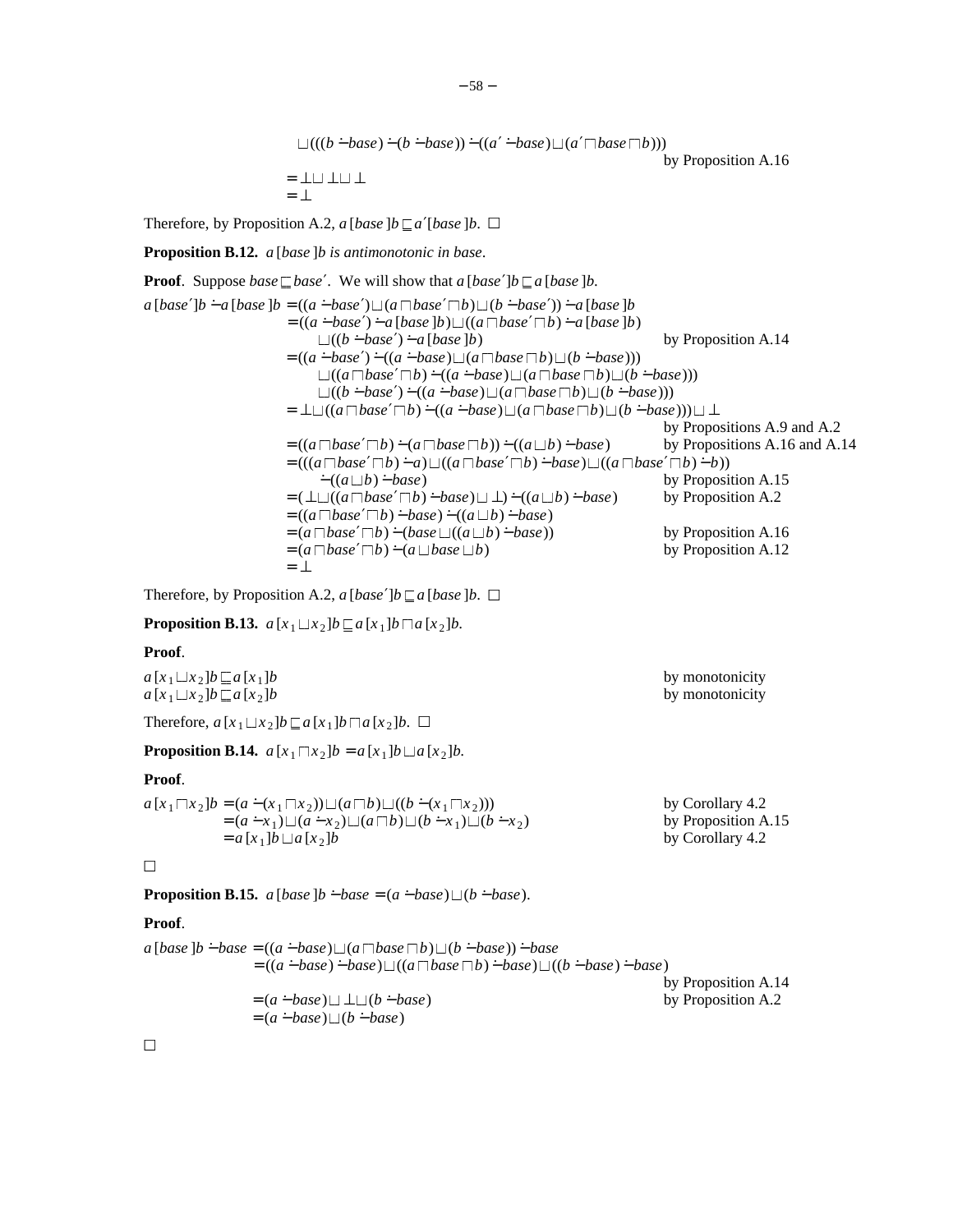− 59 −

**Proposition B.16.**  $a [base]b \div b = (a \div base) \div b$ .

## **Proof**.

$$
a [base ]b \div b = ((a \div base) \sqcup (a \sqcap base \sqcap b) \sqcup (b \div base)) \div b
$$
  
= ((a \div base) \div b) \sqcup ((a \sqcap base \sqcap b) \div b) \sqcup ((b \div base) \div b)   
= ((a \div base) \div b) \sqcup \sqcup \sqcup \sqcup  
= (a \div base) \div b  
= (a \div base) \div b

 $\Box$ 

#### **Appendix C: Relationship Between Pseudo-Difference and Quotient**

This appendix gives a few laws that relate the operations  $\Box$ ,  $\Box$ ,  $\div$ , and  $\div$  in a double Brouwerian algebra.

**Proposition C.1.**  $(a \div b) \Box (b \div a) = a \Box (b \div a)$ .

**Proof**. The proof splits into two cases: in part (i), we show that  $(a \div b) \Box (b \div a) \Box a \Box (b \div a)$ ; in part (ii), we show that  $(a \div b) \Box (b \div a) \Box a \Box (b \div a)$ .

- (i) We will show that  $(a \div b) \Box (b \div a) \Box a \Box (b \div a)$ .  $(a \div b) \Box (b \div a) \Box a \div b$ , so  $((a \div b) \Box (b \div a)) \Box b$  $\bar{a}$ . (\*)  $(a \div b) \cap (b \div a) \sqsubseteq b \div a \sqsubseteq b$ , therefore  $((a \div b) \cap (b \div a)) \cap b = (a \div b) \cap (b \div a)$ . (\*\*) Substituting  $(**)$  into  $(*)$ , we have  $(a \div b) \Box (b \div a) \Box a$ Therefore,  $(a \div b) \Box (b \div a) \Box a \Box (b \div b)$  $\dot{-}a$ ). (†)
- (ii) We will show that  $(a \div b) \Box (b \div a) \Box a \Box (b \div a)$  by showing that  $(a) b \div a \Box a \Box (b \div a)$ , and  $(a \div b \sqsupseteq a \sqcap (b \div a)).$

(a) follows immediately from the properties of  $\Box$ . To show (b), we have

$$
a \sqsupseteq a
$$
  
\n
$$
\sqsupseteq a \sqcap (b \dot{-} a)
$$
  
\n
$$
\sqsupseteq b \sqcap a \sqcap (b \dot{-} a)
$$

Therefore,  $a \div b \sqsupseteq a \sqcap (b \div a)$ . Thus,  $(a \div b) \Box (b \div a) \Box a \Box (b \div b)$  $\dot{-}a$ ). ( $\ddagger$ )

Combining (†) and ( $\ddagger$ ), we have  $(a \div b) \Box (b \div a) = a \Box (b \div a)$ .  $\Box$ 

**Proposition C.2.**  $b \sqcup ((b \div a) \div a) = b \div a$ .

**Proof**. The proof splits into two cases: in part (i), we show that  $b \Box ((b \div a) \div a) \Box b \div a$ ; in part (ii), we show that  $b \Box ((b \div a) \div a) \Box b \div a$ .

| (i)                                                                     |                                                        |
|-------------------------------------------------------------------------|--------------------------------------------------------|
| $b \Box b \div a$<br>$(b \div a) \div a \Box b \div a$                  | by the dual of Proposition A.11<br>by Proposition A.11 |
| Therefore, $b \Box ((b \div a) \div a) \Box b \div a$ .                 | $(*)$                                                  |
| (ii)                                                                    |                                                        |
| $b \Box a \Box (b \div a)$<br>$\Box(b \div a) \div ((b \div a) \div a)$ | by the dual of Proposition A.8<br>by Proposition A.27  |
| Therefore, $b \Box ((b \div a) \div a) \Box b \div a$ .                 | (**`                                                   |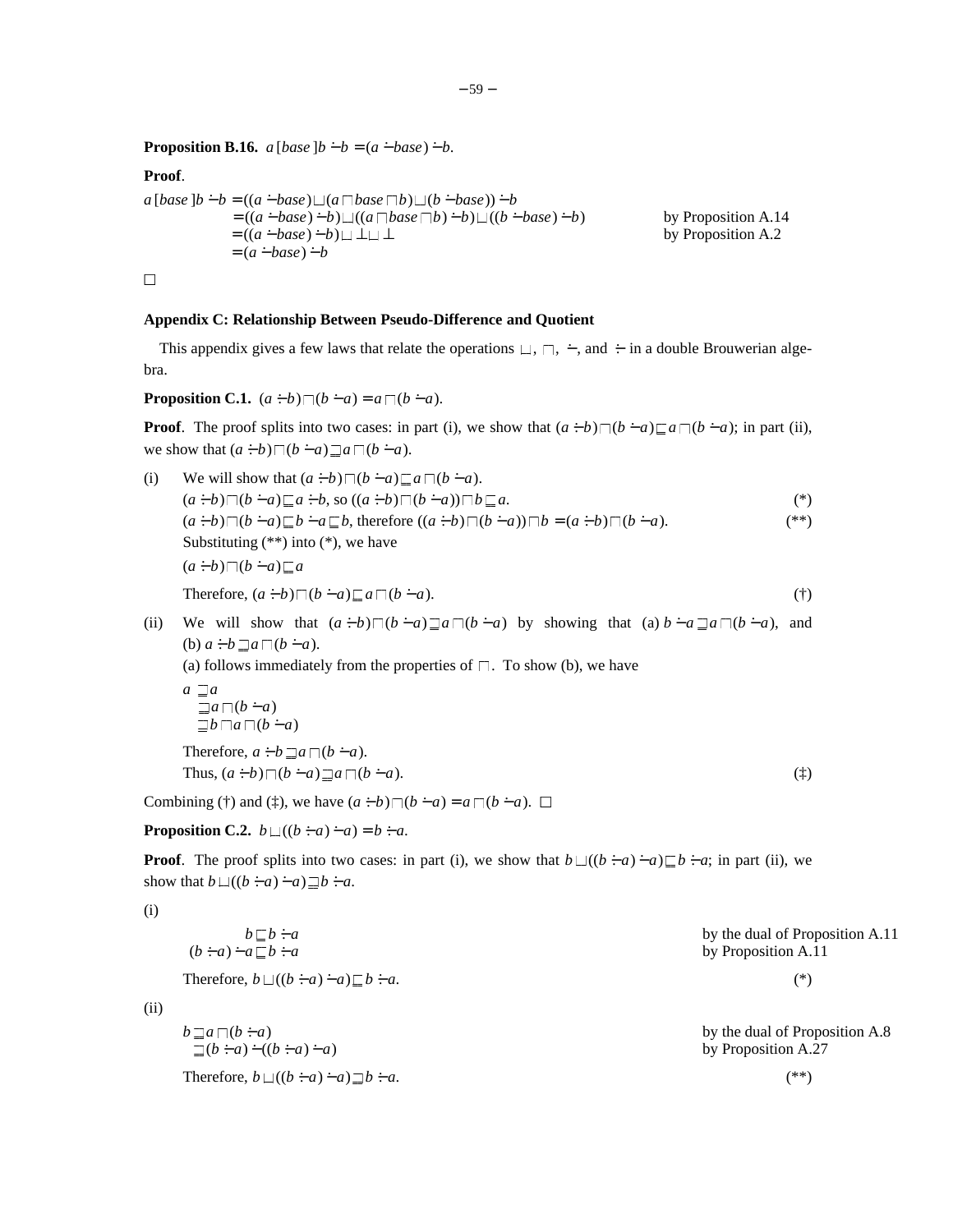Putting (\*) and (\*\*) together, we have  $b \div a \Box b \Box ((b \div a) \div a) \Box b \div a$ . Therefore,  $b \Box ((b \div a) \div a) = b \div a$ .  $\Box$ 

**Corollary C.3.**  $(b \div a) \div b \sqsubseteq (b \div a) \div a$ .

**Proof**.

 $b \div a = b \sqcup ((b \div a) \div b)$ by Proposition C.2  $b \div a \sqsubseteq b \sqcup ((b \div a) \div a)$  $(b \div a) \div b \sqsubseteq (b \div a) \div b$ − *a* by Definition 3.5(iii)

 $\Box$ 

#### **References**

- 1. V. Berzins, "On merging software extensions," *Acta Informatica* **23** pp. 607-619 (1986).
- 2. H.B. Curry, *Foundations of Mathematical Logic,* Dover Publications, Inc., New York, NY (1977).
- 3. V. Donzeau-Gouge, G. Huet, G. Kahn, and B. Lang, "Programming environments based on structured editors: The MENTOR experience," pp. 128-140 in *Interactive Programming Environments*, ed. D. Barstow, E. Sandewall, and H. Shrobe,McGraw-Hill, New York, NY (1984).
- 4. M.S. Feather, "Detecting interference when merging specification evolutions," Unpublished report, Information Sciences Institute, University of Southern California, Marina del Rey, CA (1989).
- 5. J. Ferrante, K. Ottenstein, and J. Warren, "The program dependence graph and its use in optimization," *ACM Trans. Program. Lang. Syst.* **9**(3) pp. 319-349 (July 1987).
- 6. A.J. Field and P.G. Harrison, *Functional Programming,* Addison-Wesley, Reading, MA (1988).
- 7. C.A.R. Hoare, "A couple of novelties in the propositional calculus," *Zeitschr. f. math. Logik und Grundlagen d. Math.* **31** pp. 173-178 (1985).
- 8. C.A.R. Hoare, "A couple of novelties in the propositional calculus," pp. 325-331 in *Essays in Computing Science*, ed. C.B. Jones,Prentice-Hall, New York, NY (1989).
- 9. S. Horwitz, P. Pfeiffer, and T. Reps, "Dependence analysis for pointer variables," *Proceedings of the ACM SIG-PLAN 89 Conference on Programming Language Design and Implementation,* (Portland, OR, June 21-23, 1989)*, ACM SIGPLAN Notices* **24**(7) pp. 28-40 (July 1989).
- 10. S. Horwitz, J. Prins, and T. Reps, "Integrating non-interfering versions of programs," *ACM Trans. Program. Lang. Syst.* **11**(3) pp. 345-387 (July 1989).
- 11. S. Horwitz, T. Reps, and D. Binkley, "Interprocedural slicing using dependence graphs," *ACM Trans. Program. Lang. Syst.* **12**(1) pp. 26-60 (January 1990).
- 12. S. Horwitz and T. Reps, "Efficient comparison of program slices," TR-982, Computer Sciences Department, University of Wisconsin, Madison, WI (December 1990).
- 13. D.J. Kuck, Y. Muraoka, and S.C. Chen, "On the number of operations simultaneously executable in FORTRANlike programs and their resulting speed-up," *IEEE Trans. on Computers* **C-21**(12) pp. 1293-1310 (December 1972).
- 14. D.J. Kuck, R.H. Kuhn, B. Leasure, D.A. Padua, and M. Wolfe, "Dependence graphs and compiler optimizations," pp. 207-218 in *Conference Record of the Eighth ACM Symposium on Principles of Programming Languages,* (Williamsburg, VA, January 26-28, 1981), ACM, New York, NY (1981).
- 15. A. Lakhotia and L. Sterling, "Composing recursive logic programs with clausal join," *New Generation Computing* **6**(2) pp. 211-225 (1988).
- 16. J.C.C. McKinsey and A. Tarski, "On closed elements in closure algebras," *Annals of Mathematics* **47**(1) pp. 122-162 (January 1946).
- 17. R. Milner, "A theory of type polymorphism in programming," *Journal of Computer and System Sciences* **17** pp. 348-375 (1978).
- 18. D. Notkin, R.J. Ellison, B.J. Staudt, G.E. Kaiser, E. Kant, A.N. Habermann, V. Ambriola, and C. Montangero, Special issue on the GANDALF project*, Journal of Systems and Software* **5**(2)(May 1985).
- 19. K.J. Ottenstein and L.M. Ottenstein, "The program dependence graph in a software development environment," *Proceedings of the ACM SIGSOFT/SIGPLAN Software Engineering Symposium on Practical Software Development Environments,* (Pittsburgh, PA, Apr. 23-25, 1984)*, ACM SIGPLAN Notices* **19**(5) pp. 177-184 (May 1984).